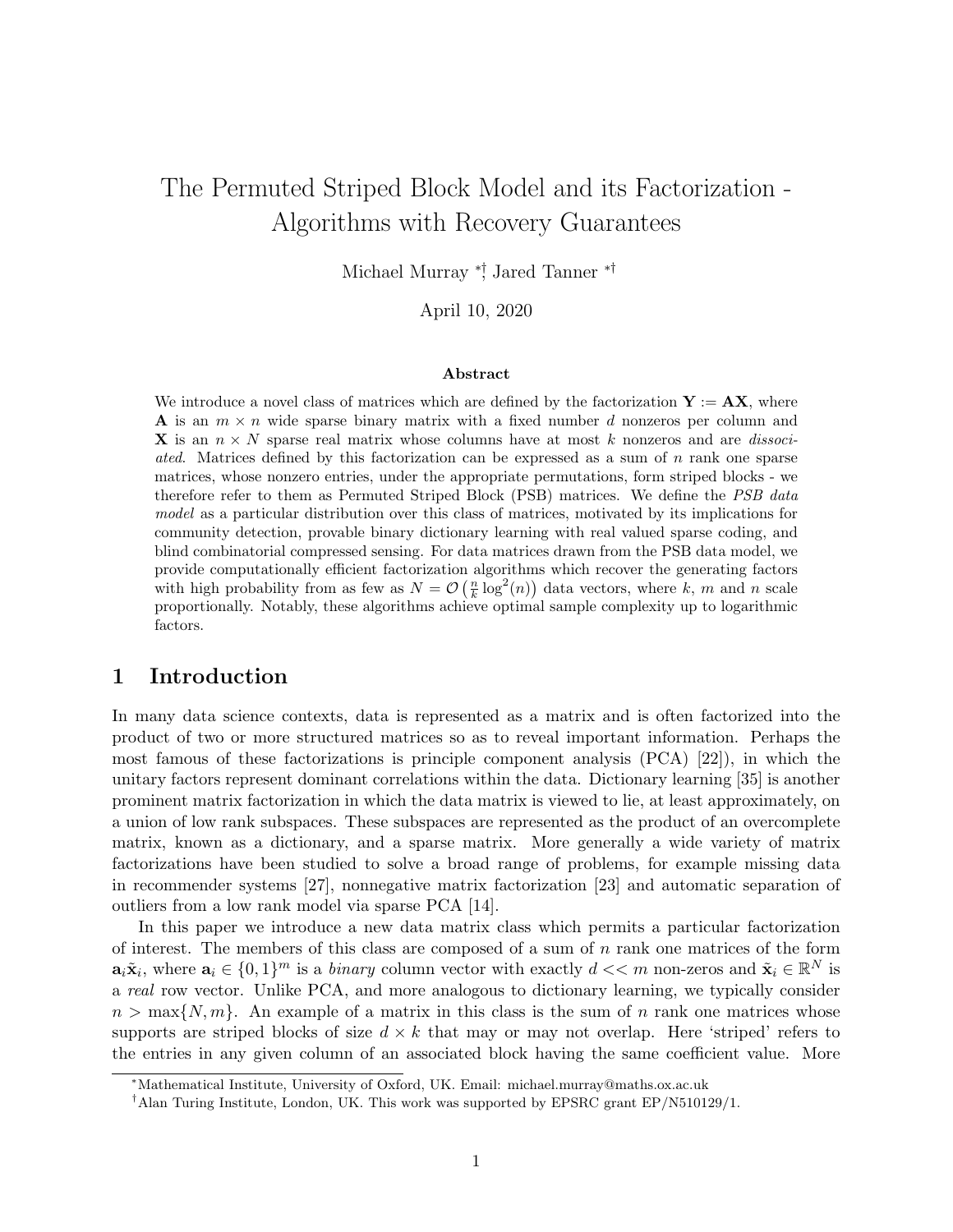generally, data matrices in this class can be expressed as the sum of  $n$  independently permuted striped blocks and as a result we will refer to them as *Permuted Striped Block (PSB) matrices*. We provide a visualization of such matrices in Figure 1.



Figure 1: Visualization of two examples of PSB matrices. In both cases the data consists of a sum of four rank 1 matrices, each with support size 16. The left hand plot corresponds to the case where the support of each rank 1 matrix is arranged into a block. The right hand plot takes the same rank 1 matrices as in the left hand plot, but before summing them applies an independent random permutation to each. Note that white squares indicate a zero entry and that entries in the support (squares coloured a blue shade) that are in the same column have the same coefficient value (hence, aside from where there are overlaps, each column of a block is a single stripe of colour).

#### 1.1 Data Model and Problem Definition

A PSB matrix  $\mathbf{Y} \in \mathbb{R}^{m \times N}$  can be defined as  $\mathbf{Y} := \mathbf{A}\mathbf{X}$ , where  $\mathbf{A}$  is an  $m \times n$  sparse binary matrix with exactly d nonzeros per column and **X** is an  $n \times N$  column k sparse real matrix. In Definition 1 we present the *PSB data model*, which defines a particular distribution over the set of PSB matrices. The focus of this paper is to show that, under certain conditions and with high probability, data sampled from the PSB data model has a unique (up to permutation) factorization of the form discussed which can be computed efficiently and in dimension scalings that are near optimal. The details of PSB data model are given below in Definition 1. As a quick point to clarify our notation, bold upper case letters will be used to refer to deterministic matrices while nonbolded upper case letters will be used to refer to random matrices, i.e., a matrix drawn from a particular distribution (from the context it should be clear which distribution is being referred to).

Definition 1. Permuted Striped Block (PSB) data model: given  $d, k, m, n \in \mathbb{N}$ , with  $k < n$ ,  $d < m$ , define

- $\mathcal{A}_d^m \subset \{0,1\}^m$  as the set of binary vectors of dimension m with exactly d nonzeros per column and  $\mathcal{A}_d^{m \times n}$  $\mathbb{R}^{m \times n}_d$  as the set of  $m \times n$  matrices with columns  $\mathbf{a}_i \in \mathcal{A}_d^m$  for all  $i \in [n]$ .
- $\mathcal{X}_k^n \subseteq \mathbb{R}^n$  as the set of real, dissociated (see Definition 2) and k sparse n dimensional vectors, and  $\mathcal{X}_k^{n \times N}$  $k_{k}^{n\times N}$  as the set of  $n \times N$  matrices with columns  $\mathbf{x}_{i} \in \mathcal{X}_{k}^{n}$  for all  $i \in [N]$ .

We now define the following random matrices, note that the randomness is over their supports only.

•  $A := [A_1 \ A_2 ... \ A_n]$  is a random binary matrix of size  $m \times n$  where  $A_i \in \mathcal{A}_d^m$  for  $i \in [n]$ . The distribution over the supports of these random vectors is defined as follows. The first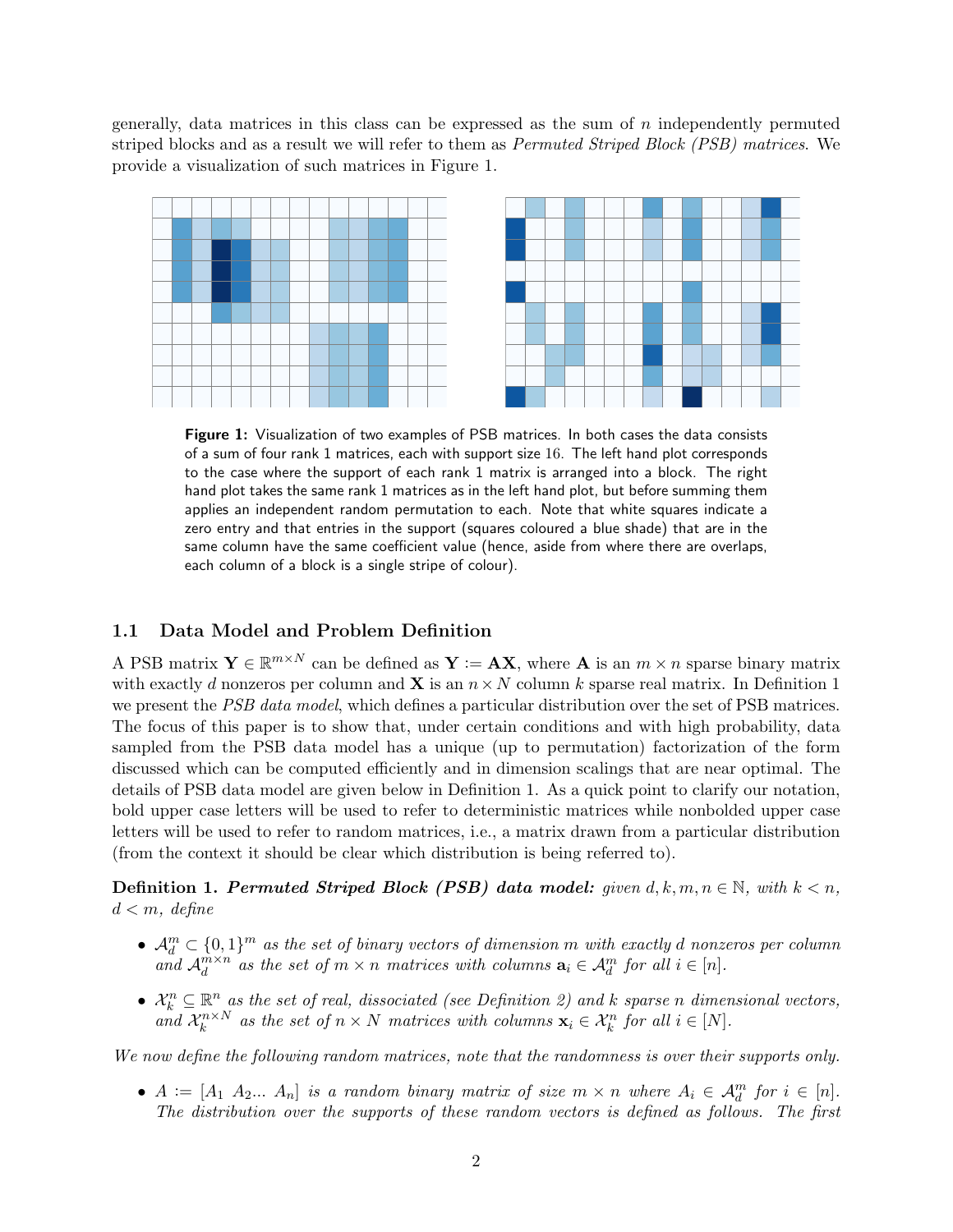$|m/d|$  columns  $A_i$  are formed by dividing a random permutation of [m] into disjoint sets of size d and assigning each disjoint set as the support of an  $A_i$ . This process is repeated with independent permutations until n columns are formed. In this construction there are a fixed number d nonzeros per column and a maximum of  $\lceil nd/m \rceil$  nonzeros per row.

•  $X := [X_1 \ X_2 ... \ X_N]$  is a random real matrix of size  $n \times N$  whose distribution is defined by concatenating  $N$  mutually independent and identically distributed random vectors  $X_i$  from  $\mathcal{X}_k^n$ ; that is, the support of each  $X_i$  is chosen uniformly at random across all possible supports of size at most k.

The PSB data model is the product of the aforementioned factors, generating the random matrix  $Y := AX$ .

The columns  $X_i$  comprising X in the PSB data model have nonzeros drawn so that partial sums of the nonzeros give unique nonzero values - a property which is referred to as dissociated.

**Definition 2.** A vector  $\mathbf{x} \in \mathbb{R}^N$  is said to be dissociated iff for any subsets  $\mathcal{T}_1, \mathcal{T}_2 \subset supp(\mathbf{x})$  then  $\sum_{j\in\mathcal{T}_1} x_j \neq \sum_{i\in\mathcal{T}_2} x_i.$ 

The concept of dissociation comes from the field of additive combinatorics ( Definition 4.32 in [33]). Although at first glance this condition appears restrictive it is fulfilled almost surely for isotropic vectors and more generally for any random vector whose nonzeros are drawn from a continuous distribution.

#### 1.2 Motivation and Related Work

The PSB data model and the associated factorization task can be interpreted and motivated from a number of perspectives, three of which we now highlight.

- A generative model for studying community detection and clustering: consider the general problem of partitioning the nodes of a graph into clusters so that intra cluster connectivity is high relative to inter cluster connectivity. Given such a graph two basic questions of interest are 1) do these clusters or communities of nodes exist (community detection) and 2) can we actually recover them (clustering)? To study this question researchers study various generative models for random graphs, one of the most popular (particularly in machine learning and the network sciences) being the stochastic block model (for a recent survey see [1]). In this setting the observed data matrix is the adjacency matrix of a graph, generated by first sampling the cluster to which each node belongs and then sampling edges based on whether or not the relevant pair of nodes belong to the same cluster. The weighted stochastic block model, Aicher et al [3], generalizes this idea, allowing the weights of this adjacency matrix to be non-binary. The PSB data model can be viewed as an alternative data model for studying community detection and clustering. Indeed, the PSB data model can be interpreted as the adjacency matrix of a weighted bipartite graph. Recovering the factors  $A$  and  $X$  from  $Y$  is valuable as A encodes n clusters or groups in the set  $[m]$  (where each group is a fixed size d) and each column of X encodes a soft clustering of an object in  $[N]$  into k of n groups. The nonzero coefficients in a given column of  $X$  represent the strength of association between an object in  $[N]$  and the clusters defined by A.
- Dictionary learning with a sparse, binary dictionary: for classes of commonly used data it is typically the case that there are known representations in which the object can be represented using few components, e.g. images are well represented using few coefficients in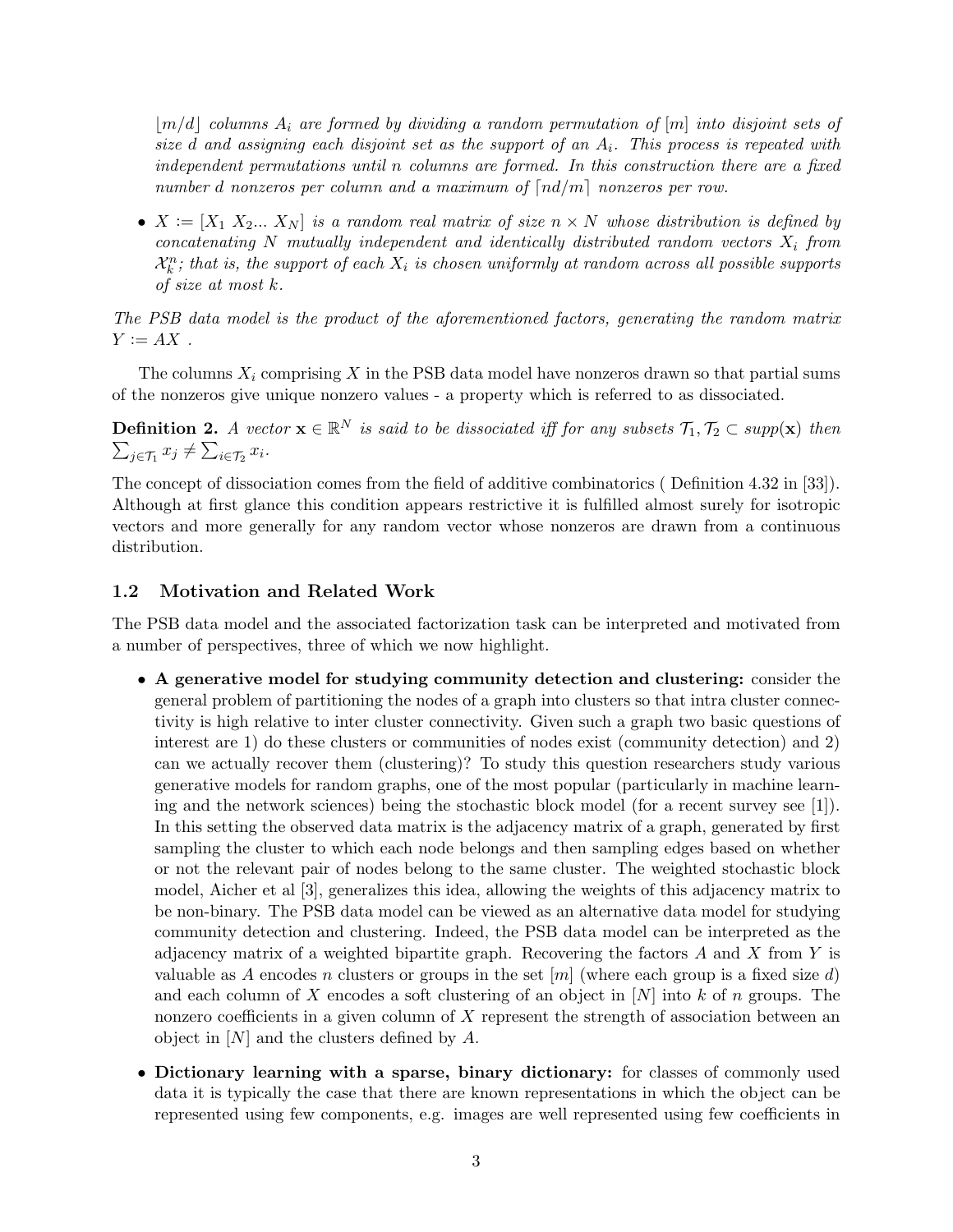wavelet or discrete cosine representations. That is, there is a known "dictionary" **A** for which data  $y_i$  from a specific class has the property that  $\min_{x_i} ||Ax_i - y_i||$  is small even while the number of nonzeros in  $x_i \in \mathbb{R}^n$  is limited to  $k \ll n$ , meaning  $||x_i||_0 \leq k$ . Dictionary learning allows one to tailor a dictionary to a specific data set  $\mathbf{Y} = [y_1 \cdots y_N]$  by solving  $\min_{A,X} ||\mathbf{Y} -$ **AX** subject to  $||x_i||_0 \leq k$  for all  $i \in [N]$ . Alternatively, dictionary learning applied to a data matrix Y without prior knowledge of an initial dictionary  $A$  reveals properties of the data through the learned dictionary. Factorizing a matrix drawn from the PSB data model can be viewed as a specific instance of dictionary learning in which the dictionary is restricted to be in the class of overcomplete sparse, binary dictionaries. While this restricted class of dictionaries limits the type of data which the PSB data model can be used to describe, as we will show in Section 3 it does allow for a rigorous proof that with high probability it is possible to efficiently learn the dictionary and sparse code. This extends the growing literature on provable dictionary learning - see Table 1 for a summary of some recent results.

• Learned combinatorial compressed sensing: the field of compressed sensing [13, 17] studies how to efficiently reconstruct a sparse vector from only a few linear measurements. These linear measurements are generated by multiplying the sparse vector in question by a matrix, referred to as the sensing matrix. The sensing matrices most commonly studied are random and drawn from one of the following distributions: Gaussian, uniform projections over the unit sphere and partial Fourier. Combinatorial compressed sensing [10] instead studies the compressed sensing problem in the context of a random, sparse, binary sensing matrix. The problem of factorizing PSB matrices can therefore also be interpreted as recovering the sparse coding matrix **X** from N compressed measurements without access to the sensing matrix  $\mathbf{A}$ . Indeed, the factorization problem we study here can be motivated by the conjecture that, as combinatorial compressed sensing algorithms are so effective, the sparse code can be recovered even without knowledge of the sensing matrix.

The PSB data model, Definition 1, and the associated factorization task are most closely related to the literature on subspace clustering, multiple measurement combinatorial compressed sensing, and more generally the literature on provable dictionary learning. Each of these topics studies the model  $Y = AX$ , where X is assumed to be a sparse matrix with up to k nonzeros per column. These topics differ in terms of what further assumptions are imposed on the dictionary A and sparse coding matrix  $X$ . The most general setup is that of dictionary learning, in which typically no additional structure is imposed on A. In the literature on provable dictionary learning however, structure is often imposed on the factor matrices so as to facilitate the development of theoretical guarantees even if this comes at the expense of model expressiveness. Two popular structural assumptions are that the dictionary is complete (square and full rank) or that its columns are uncorrelated. Furthermore, as is the case for the PSB data model, in provable dictionary learning it is common to assume that the factor matrices are drawn from a particular distribution, e.g. Bernoulli-Subgaussian, so as to understand how difficult the factorization typically is to perform, rather than in the worst case. Table 1 lists some recent results and summarizes their modelling assumptions. Subspace clustering considers the further structural assumption that the columns of the sparse coding matrix can be partitioned into disjoint sets  $S_i$ , where the number of nonzeros per row of each of the submatrices  $\mathbf{X}_{\mathcal{S}_i}$  is less than the minimum dimension of **A** and **X**. In this setting, the data  $\bf{Y}$  is contained on a union of subspaces which are of lower dimension than the ambient dimension [19].

The PSB data model differs from the above literature most notably in the construction of A being sparse, binary and having exactly d nonzeros per column. The case of A being sparse and binary has been studied previously in [5], where, guided by the notion of reversible neural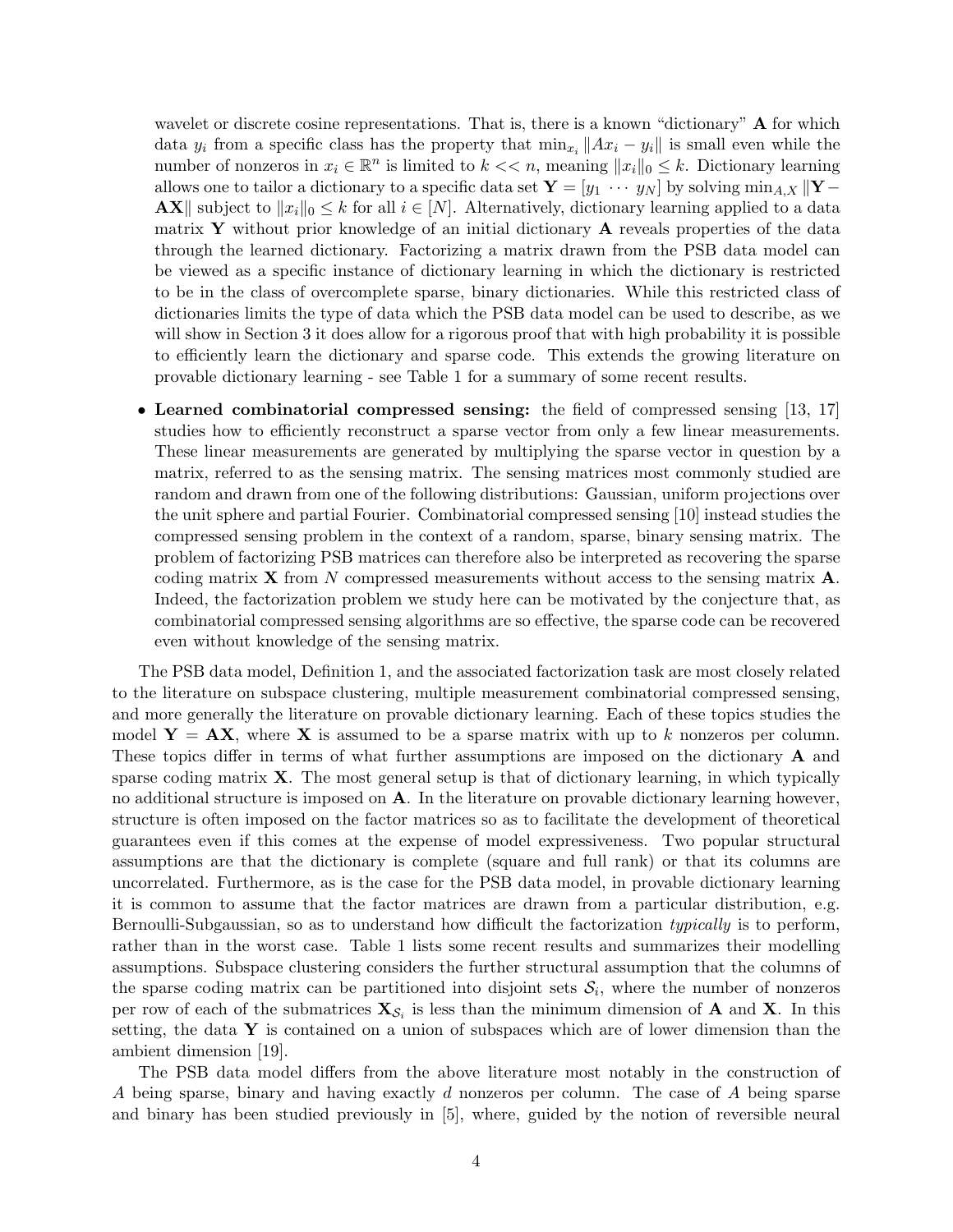| Authors                 | A                       |                                |                                       | N                            | Run time                 | Recovery             |
|-------------------------|-------------------------|--------------------------------|---------------------------------------|------------------------------|--------------------------|----------------------|
| Spielman et al [29]     | Complete                | Bernoulli-Subgauss.            | $\mathcal{O}(n^{1/2})$                | $\Omega(n^2 \log^2(n))$      | $\text{poly}(n)$         | $\epsilon$ -accuracy |
| Agarwal et al [2]       | Incoherent              | Bernoulli-Uniform              | $\mathcal{O}(n^{1/4})$                | $\mathcal{O}(n \log(n))$     | $\operatorname{poly}(n)$ | $\epsilon$ -accuracy |
| Arora et al [6]         | Incoherent              | Bernoulli-Uniform              | $\mathcal{O}(n^{1/2})$                | $\mathcal{O}(n^2 \log^2(n))$ | $\operatorname{poly}(n)$ | $\epsilon$ -accuracy |
| Sun et al $[31]$ $[32]$ | Complete                | Bernoulli-Gaussian             | $\mathcal{O}(n)$                      | $\operatorname{poly}(n)$     | $\mathrm{poly}(n)$       | $\epsilon$ -accuracy |
| Barak et al [9]         | $\sigma$ -dictionary    | $(d, \tau)$ -nice distribution | $\mathcal{O}(n)$                      | $\text{poly}(n)$             | quasi-poly $(n)$         | $\epsilon$ -accuracy |
| Arora et al [4]         | Indiv. Recoverable      | Bernoulli- $\{0,1\}$           | $\mathcal{O}(n/\text{poly}(\log(n)))$ | $\mathrm{poly}(n)$           | quasi-poly $(n)$         | $\epsilon$ -accuracy |
| Arora et al [5]         | Bernoulli- $\{-1,0,1\}$ | Bernoulli- $\{0,1\}$           | $^*\mathcal{O}(n/\log^2(n))$          | $^*\mathcal{O}(\log^5(n))$   | $^*O(n^2N)$              | Exact                |
| M&T                     | Definition 1            | Definition 1                   | $\mathcal{O}(n)$                      | $\mathcal{O}(\log^2(n))$     | $\mathcal{O}(n^2N)$      | Exact                |

Table 1: Summary of recent results from the provable dictionary learning literature. \*The recovery results for [5] displayed here are presented under the assumption that  $\rho = C/d$  for some large constant C (as stated in Theorem 1, pg. 5) and  $d >> \log^2(n)$  (Theorem 1 of Appendix B, pg. 21), meaning  $\rho << 1/\log^2(n)$ . Furthermore, the run time for [5] is based only on step 1 of Algorithm 1 (pg. 8) which requires computing the row wise correlation of row vectors in  $\mathbf Y$ ; as there are  $\mathcal O(n^2)$  pairs of rows then if each row has  $\mathcal O(N)$  nonzeros then this implies  $\mathcal{O}(n^2N)$ .

networks (that a neural network can be run in reverse, acting as a generative model for the observed data), the authors consider learning a deep network as a layerwise nonlinear dictionary learning problem. This work differs substantially from [5] in a number of respects: first the authors consider  $Y = \sigma(AX)$ , here  $\sigma$  is the elementwise unit step function which removes information about the nonzero coefficients of  $X$  and means that  $Y$  is binary. As a result of this, and because the authors are in the setup where each layer feeds into the next, then  $X$  is also assumed to be binary. The factors generating this thresholded model are challenging to recover due to the limited information available and as a consequence this model is also less descriptive for nonbinary data. In particular, in the three motivating examples previously covered: the communities would be unweighted, the dictionary learning data would be binary, and the learned combinatorial compressed sensing would only be for binary signals. Third and finally, in  $[5]$  the nonzeros of A are drawn independently of one another, the distribution defined in the PSB data model is a significant departure from this with both inter and intra column nonzero dependencies. We also emphasize that in terms of method the approach we take to factorize a matrix drawn from the PSB data model differs markedly from that adopted in  $[5]$ . In this prior work A is reconstructed (up to permutation) using a non-iterative approach, involving first the computation of all row wise correlations of Y from which pairs of nonzero entries are recovered. Using a clustering technique adapted from the graph square root problem, these pairs of nonzeros, which can be thought of as partial supports of the columns of A of length 2, are then combined to recover the columns in question. In contrast, our method iteratively generates large partial supports directly from the columns of  $\mathbf Y$  which can readily be clustered while simultaneously revealing nonzero entries in X. This process is then repeated on  $\mathbf{Y} - \hat{\mathbf{A}}^{(t)} \hat{\mathbf{X}}^{(t)}$ , which is the residual of  $\mathbf{Y}$  after the approximations of  $\mathbf{A}$  and  $\mathbf{X}$  at the  $t^{t\bar{h}}$  iteration have been removed.

#### 1.3 Main Contributions

The main contributions in this paper are an 1) the introduction of the Permuted Sparse Binary (PSB) data model, 2) an algorithm, Expander Based Factorization (EBF), for computing the factorization of PSB matrices and 3) recovery guarantees for EBF under the PSB data model, which we summarize in Theorem 1. Central to our method of proof is the observation that the random construction of A as in Definition 1 is with high probability the adjacency matrix of a left d regular  $(k, \epsilon, d)$  bipartite expander graph. We define such graphs in Definition 3 and discuss their properties in Section 2.2. In what follows the set of left d regular  $(k, \epsilon, d)$  bipartite expander graph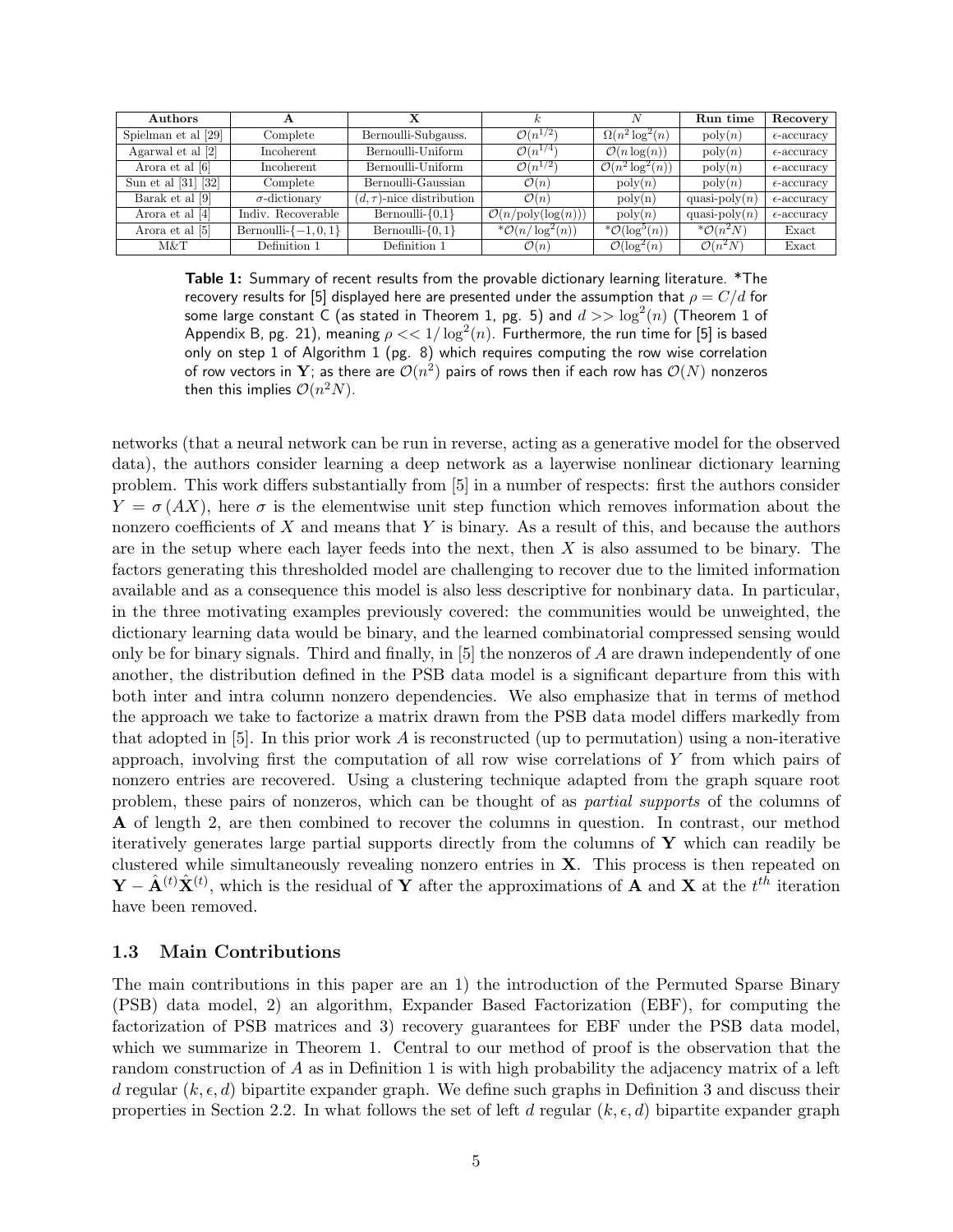adjacency matrices of dimension  $m \times n$  is denoted  $\mathcal{E}_{k,\epsilon,d}^{m \times n}$ .

**Theorem 1.** Let Y be drawn from the PSB data model (Definition 1) under the assumption that  $A \in {\mathcal{E}}_{k,\epsilon,d}^{m\times n} \cap {\epsilon \leq 1/6}$ . If EBF, Algorithm 1, terminates at an iteration  $t_f + 1 \in \mathbb{N}$  then the following statements are true.

- 1. EBF only identifies correct entries: for all  $t \leq t_f$  there exists a permutation  $P^{(t)}$  such that supp $(\hat{A}^{(t)}(P^{(t)})^T) \subseteq supp(A)$ , supp $(P^{(t)}\hat{X}^{(t)}) \subseteq supp(X)$  and all nonzeros in  $P^{(t)}\hat{X}^{(t)}$ are equal to the corresponding entry in X.
- 2. **Uniqueness of factorization:** if  $\hat{A}^{(t_f)}\hat{X}^{(t_f)} = AX$  then this factorization is unique up to permutation.
- 3. Probability that EBF is successful: suppose  $k = \alpha_1 n + 1$  and  $m = \alpha_2 n$  where  $\alpha_1, \alpha_2 \in$  $(0, 1)$  and  $\alpha_1 \leq 1 - \frac{d}{m}$  $\frac{d}{m}$ . If  $N \geq \nu \frac{4d}{\tau(n)}$  $\overline{\tau(n)}$  $\overline{n}$  $\frac{n}{k} \ln^2(n)$  where  $\tau(n) = \mathcal{O}(1)$  (see Lemma 8 for a full definition) and  $\nu > 1$  is a constant, then the probability that EBF recovers A and X up to permutation is greater than  $1 - \mathcal{O}\left(n^{-\sqrt{\nu}+1}\log^2(n)\right)$ .

As each column of Y is composed of k columns from A, which itself has n columns, a minimum number of  $N \geq n/k$  columns are necessary in order for Y to have at least one contribution from each column in  $A$ . To be clear, this is a necessary condition on  $N$  to identify all columns in  $A$ . Theorem 1 states that  $N = \mathcal{O}(\frac{n}{k})$  $\frac{n}{k} \log^2(n)$  is sufficient to recover both A and X from Y with high probability under the PSB data model. We believe this result is likely to be a sharp lower bound as one  $log(n)$  factor arises from a coupon collector argument inherent to the way X is sampled, and the second  $log(n)$  factor is needed to achieve the stated rate of convergence. As discussed in more detail in Section 4.2, assuming the same asymptotic relationships as in statement 3 of Theorem 1, EBF has a per iteration cost (in terms of the input data dimensions) of  $\mathcal{O}(m^2N)$ . The rest of this paper is structured as follows: in Section 2 we provide the algorithmic details of EBF, in Section 3 we prove Theorem 1 and in Section 4 we provide a first step improvement of EBF along with numerical simulations, demonstrating the efficacy of the algorithms in practice. The proofs of the key supporting lemmas are mostly deferred to the Appendix.

# 2 Algorithmic Ideas

In this section we present a simple algorithm which leverages the properties of expander graphs to try and compute the factorization of  $Y := AX$  where  $A \in \mathcal{E}_{k,\epsilon,d}^{m \times n}$  and  $X \in \mathcal{X}_k^{n \times N}$ . We call this algorithm Expander Based Factorization (EBF). To describe and define this algorithm we adopt the following notational conventions. Note that all variables referenced to here will be defined properly in subsequent sections.

- For any  $\alpha \in \mathbb{N}$  we define  $[\alpha] := \{x \in \mathbb{N} : x \leq \alpha\}$  as the set of natural numbers less than or equal to  $\alpha$ , for example,  $[3] = \{1, 2, 3\}.$
- If **B** is an  $m \times n$  matrix,  $\mathcal{R} \subseteq [m]$  a subset of the row indices and  $\mathcal{C} \subseteq [n]$  a subset of the column indices, then  $\mathbf{B}(\mathcal{R}, \mathcal{C})$  is the submatrix of **B** formed with only the rows in  $\mathcal{R}$  and the columns in  $\mathcal{C}$ .
- $t \in \mathbb{N}$  will be used as an the iteration index for the algorithms presented.
- $\hat{\mathbf{A}}^{(t)} \in \{0,1\}^{m \times n}$  is the estimate of **A**, up to column permutation, at iteration t.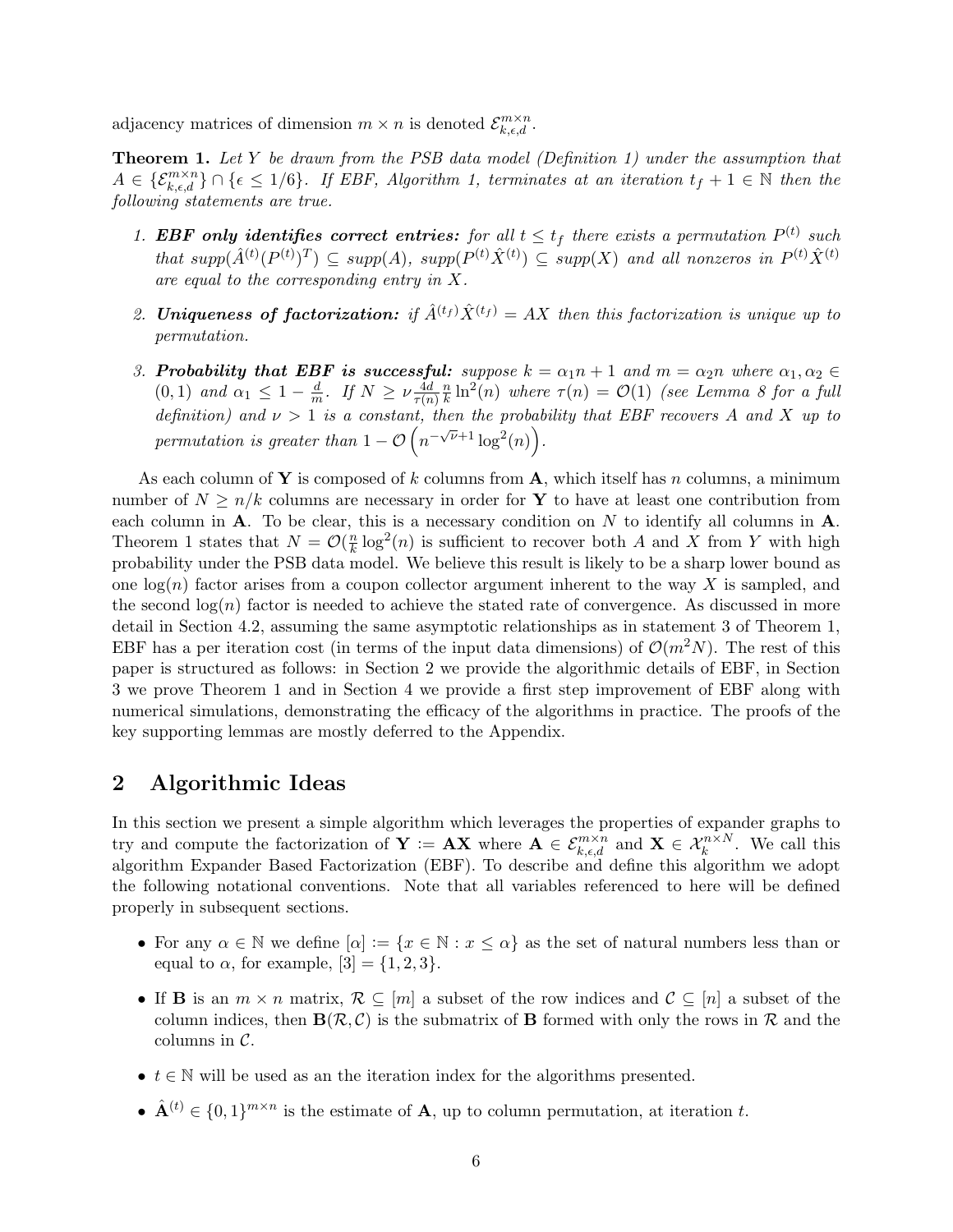- $\hat{\mathbf{X}}^{(t)} \in \mathbb{R}^{n \times N}$  is the estimate of **X**, up to row permutation, at iteration t.
- $\mathbf{R}^{(t)} := \mathbf{Y} \hat{\mathbf{A}}^{(t)} \hat{\mathbf{X}}^{(t)} \in \mathbb{R}^{m \times N}$  is the residual of the data matrix Y at iteration t.
- $c(t)$  is the number of partial supports extracted from  $\mathbf{R}^{(t-1)}$  at iteration t.
- $\mathbf{W}^{(t)} \in \{0,1\}^{m \times c(t)}$  is the matrix of partial supports  $\mathbf{w}_1^{(t)}$  $_1^{\left( t \right)},\mathbf{w}_2^{\left( t \right)}$  $\mathbf{w}_{c(t)}^{(t)}$  ...  $\mathbf{w}_{c(t)}^{(t)}$  $_{c(t)}^{(t)}$ , extracted from  $\mathbf{R}^{(t-1)}$ .
- $\mathcal{Q}^{(t)}$  is the set of singleton values (see Definition 4) extracted from  $\mathbf{R}^{(t-1)}$  which appear in a column of **Y** more than  $(1 - 2\epsilon)d$  times.
- $\bullet$   $\mathcal{C}_h^{(t)}$  $h_h^{(t)} := \{p \in [c(t)] : \mathbf{w}_p^{(t)} \subset supp(\mathbf{a}_l)\}\$ is the set of partial supports (see Definition 5) of  $\mathbf{a}_l$ extracted from  $\mathbf{R}^{(t-1)}$  used to update the hth column of the estimate  $\hat{\mathbf{a}}_h^{(t)}$  $\frac{\mu}{h}$ .
- A column  $a_l$  with  $l \in [n]$  of A said to have been *recovered* iff there is some iteration for which for all subsequent iterates there exists a column  $\hat{\mathbf{a}}_h^{(t)}$  where  $h \in [n]$  such that  $\mathbf{a}_l = \hat{\mathbf{a}}_h^{(t)}$  $\frac{\mu}{h}$ .
- A column  $\hat{\mathbf{a}}_h^{(t)}$  with  $h \in [n]$  of  $\hat{\mathbf{A}}^{(t)}$  is said to be *complete* at iteration t iff  $|supp(\hat{\mathbf{a}}_h^{(t)})|$  $\binom{u}{h}$ | = d
- $\sigma$  is the elementwise unit step function;  $\sigma(z) = 1$  for  $z > 0$  and  $\sigma(z) = 0$  for  $z \le 0$ .
- $\mathcal{H}^{(t)}$  is the set of column indices of  $\hat{\mathbf{A}}^{(t)}$  which have d non-zeros, i.e.,  $\mathcal{H}^{(t)} := \{i \in [n]:$  $|supp(\hat{\mathbf{a}}_i^{(t)})$  $\hat{H}_{i}^{(t)}$ )| = d}. Furthermore  $\bar{\mathcal{H}}^{(t)} \coloneqq [n] \backslash \mathcal{H}^{(t)}$ .
- For consistency and clarity we will typically adopt the following conventions:  $i \in [N]$  will be used as an index for the columns of  $\mathbf{Y}, \mathbf{R}^{(t)}$ ,  $\mathbf{X}$  and  $\hat{\mathbf{X}}^{(t)}$ ,  $j \in [m]$  will be used as an index for the rows of **Y**,  $\mathbf{R}^{(t)}$ , **A** and  $\hat{\mathbf{A}}^{(t)}$ ,  $l \in [n]$  will be used as an index for the columns of **A** as well as the rows of **X**,  $h \in [n]$  will be used as an index for the columns of  $\hat{\mathbf{A}}^{(t)}$  as well as the rows of  $\hat{\mathbf{X}}^{(t)}$ , and finally  $p \in [c(t)]$  will be used as an index for the columns of  $\mathbf{W}^{(t)}$ .

#### 2.1 The Expander Based Factorization Algorithm (EBF)

The key idea behind EBF is that if the binary columns of **A** are sufficiently sparse and have nearly disjoint supports, then certain entries in  $X$ , which we will term singleton values (see Definition 4), can be directly identified from entries of  $Y := AX$ . Furthermore, it will become apparent that singleton values not only provide entries of  $X$  but also entries in  $A$  via the construction of partial supports. By iteratively combining the information gained about  $A$  and  $X$  from the singleton values and partial supports and then removing it from the residual, EBF can iteratively recover parts of A and X until either no further progress can be made or the factors have been fully recovered (up to permutation).

The remainder of Section 2 is structured as follows: in Section 2.2 we review the definition and properties of  $(k, \epsilon, d)$  expander graphs so as to formalize a notion of the columns of **A** being sufficiently disjoint in support, in Section 2.3 we define and prove certain key properties of singleton values and partial supports, in Section 2.4 we prove that EBF never introduces erroneous nonzeros into the estimates of either  $\bf{A}$  or  $\bf{X}$  and review each step of Algorithm 1 in more detail. Finally, in Section ??, for completeness we provide a sketch of a proof that in a certain parameter regime the matrix A in the PSB data model is with high probability the adjacency matrix of a  $(k, \epsilon, d)$ expander graph.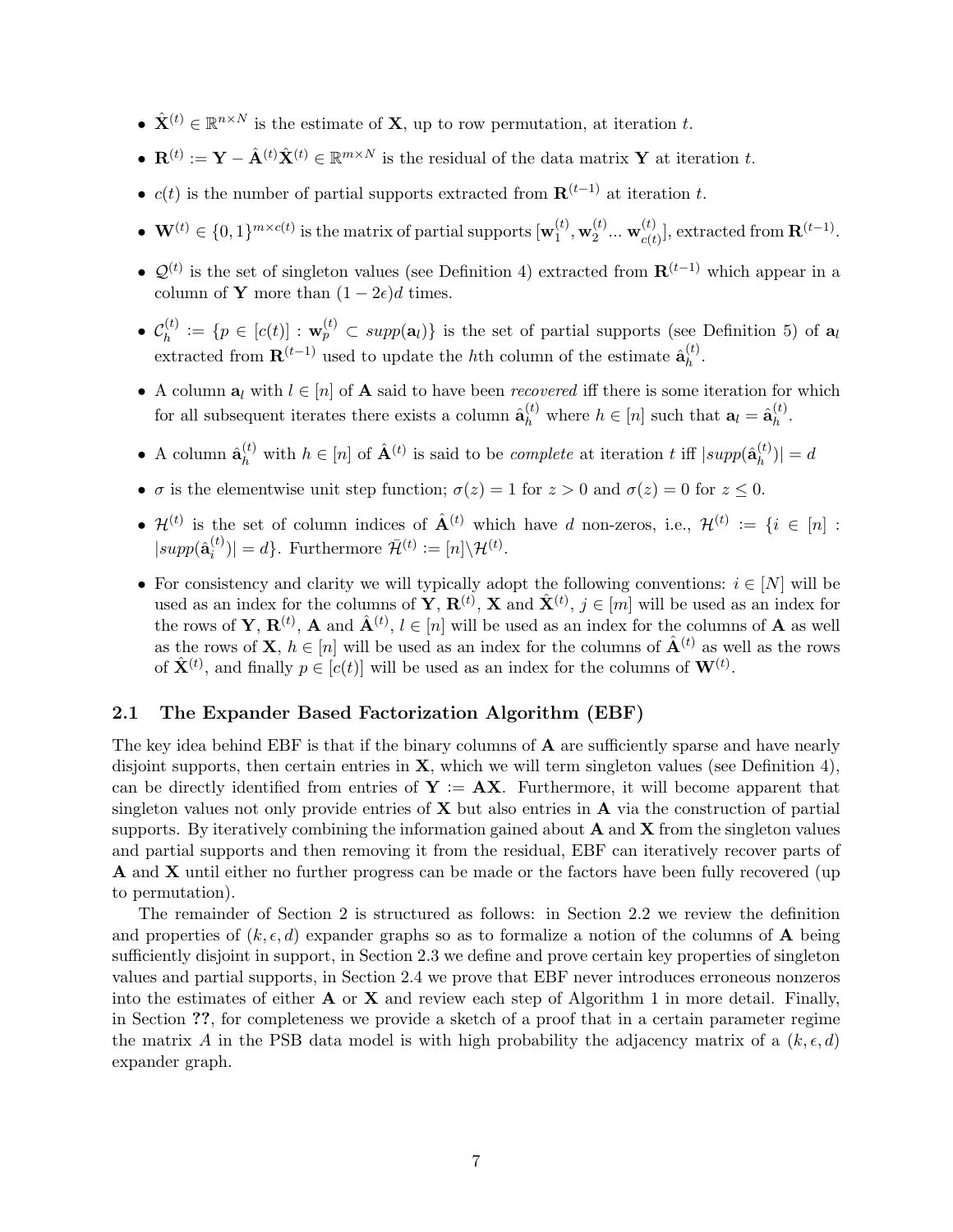Algorithm 1 EBF(Y, d, k, m, n, N,  $\epsilon$ )

- 1: Init:  $\mathbf{R}^{(0)} \leftarrow \mathbf{Y}, \hat{\mathbf{A}}^{(0)} \leftarrow \text{zeros}(m, n), \hat{\mathbf{X}}^{(0)} \leftarrow \text{zeros}(n, N), t \leftarrow 0.$
- 2: while  $\|\hat{\mathbf{A}}^{(t)}\|_0 > \|\hat{\mathbf{A}}^{(t-1)}\|_0$  or  $\|\hat{\mathbf{X}}^{(t)}\|_0 > \|\hat{\mathbf{X}}^{(t-1)}\|_0$  or  $t = 0$  do
- 3: Set  $t \leftarrow t + 1$ .
- 4: Extract set of singleton values  $\mathcal{Q}^{(t)}$  and associated partial supports  $\mathbf{W}^{(t)}$  from  $\mathbf{R}^{(t-1)}$ .
- 5: Update  $\hat{\mathbf{A}}^{(t)}$  by inspecting  $\mathbf{R}^{(t)}$  for singleton values identified in prior iterations.
- 6: Cluster partial supports  $\mathbf{w}_p^{(t)}$   $(p \in [c(t)])$  into sets  $\mathcal{C}_h^{(t)}$  $h^{(t)}$   $(h \in [n])$ .
- 7: Update  $\hat{\mathbf{X}}^{(t)}$ : for all  $r_{j,i} \in \mathcal{Q}^{(t)}$  if  $r_{j,i}$  has partial support  $\mathbf{w}_p^{(t)} \in \mathcal{C}_h^{(t)}$  set  $\hat{x}_{h,i} \leftarrow r_{j,i}$ .
- 8: Update  $\hat{\mathbf{A}}^{(t)}$ : for all  $l \in [n]$  set  $\hat{\mathbf{a}}_h^{(t)} \leftarrow \sigma \left( \hat{\mathbf{a}}_h^{(t-1)} + \sum_{p \in C_h^{(t)}} \mathbf{w}_p^{(t)} \right)$ .
- 9: Update residual:  $\mathbf{R}^{(t)} \leftarrow \mathbf{Y} \hat{\mathbf{A}}^{(t)} \hat{\mathbf{X}}^{(t)}$ .
- 10: end while
- 11: Return  $(\hat{\mathbf{A}}^{(t)}, \hat{\mathbf{X}}^{(t)})$

## 2.2 Background on Expander Graphs

The PSB data model in Definition 1 is chosen so as to leverage certain properties of expander graphs. Such graphs are both highly connected yet sparse and are an interesting object both from a practical perspective, playing a key role in applications, e.g. error correcting codes, as well in areas of pure maths (for a survey see Lubotzky [24]). We consider only left d-regular  $(k, \epsilon, d)$ bipartite expander graphs and for ease we will typically refer to these graphs as  $(k, \epsilon, d)$  expanders.

Definition 3 ((k,  $\epsilon$ , d) Expander Graph [28]). Consider a left d-regular bipartite graph G =  $([n], [m], E)$ , for any  $S \subset [n]$  let  $\mathcal{N}(S) := \{j \in [m] : \exists l \in S \text{ s.t. } (l, j) \in E\}$  be the set of nodes in [m] connected to a node in S. G is a  $(k, \epsilon, d)$  expander iff

$$
|\mathcal{N}(\mathcal{S})| > (1 - \epsilon)d|\mathcal{S}| \quad \forall \quad \mathcal{S} \in [n]^{(\leq k)}.
$$
\n
$$
(2.1)
$$

Here  $[n]^{(\leq k)}$  denotes the set of subsets of  $[n]$  with cardinality at most k. A key property of such graphs is the Unique Neighbour Property.

Theorem 2 (The Unique Neighbour Property [15, Lemma 1.1]). Suppose that G is an unbalanced, left d-regular bipartite graph  $G = ([n], [m], E)$ . Let S be any subset of nodes  $S \in [n]^{(\leq k)}$ and define

$$
\mathcal{N}_1(\mathcal{S}) = \{ j \in \mathcal{N}(\mathcal{S}) : |\mathcal{N}(j) \cap \mathcal{S}| = 1 \},\
$$

here  $\mathcal{N}(j)$  is the set of nodes of  $[n]$  connected to node  $j \in [m]$ . If G is a  $(k, \epsilon, d)$  expander graph then

$$
|\mathcal{N}_1(\mathcal{S})| > (1 - 2\epsilon)d|\mathcal{S}| \quad \forall \quad \mathcal{S} \in [n]^{(\leq k)}.\tag{2.2}
$$

A proof of Theorem 2 in the notation used here is available in [25, Appendix A]. For our purposes it will prove more relevant to describe expander graphs using matrices. The adjacency matrix of a  $(k, \epsilon, d)$  expander graph  $G := ([m], [n], E)$  is an  $m \times n$  binary matrix **A** where  $a_{l,i} = 1$  if there is an edge between node  $j \in [m]$  and  $l \in [n]$  and is 0 otherwise<sup>1</sup>. Applying Definition 3 and Theorem 2 we make the following observations.

<sup>&</sup>lt;sup>1</sup>We note that adjacency matrices of graphs are often defined to describe the edges present between *all* nodes in the graph, however we emphasize that in the definition adopted here the edges between nodes in the same group are not set to zero but rather are omitted entirely.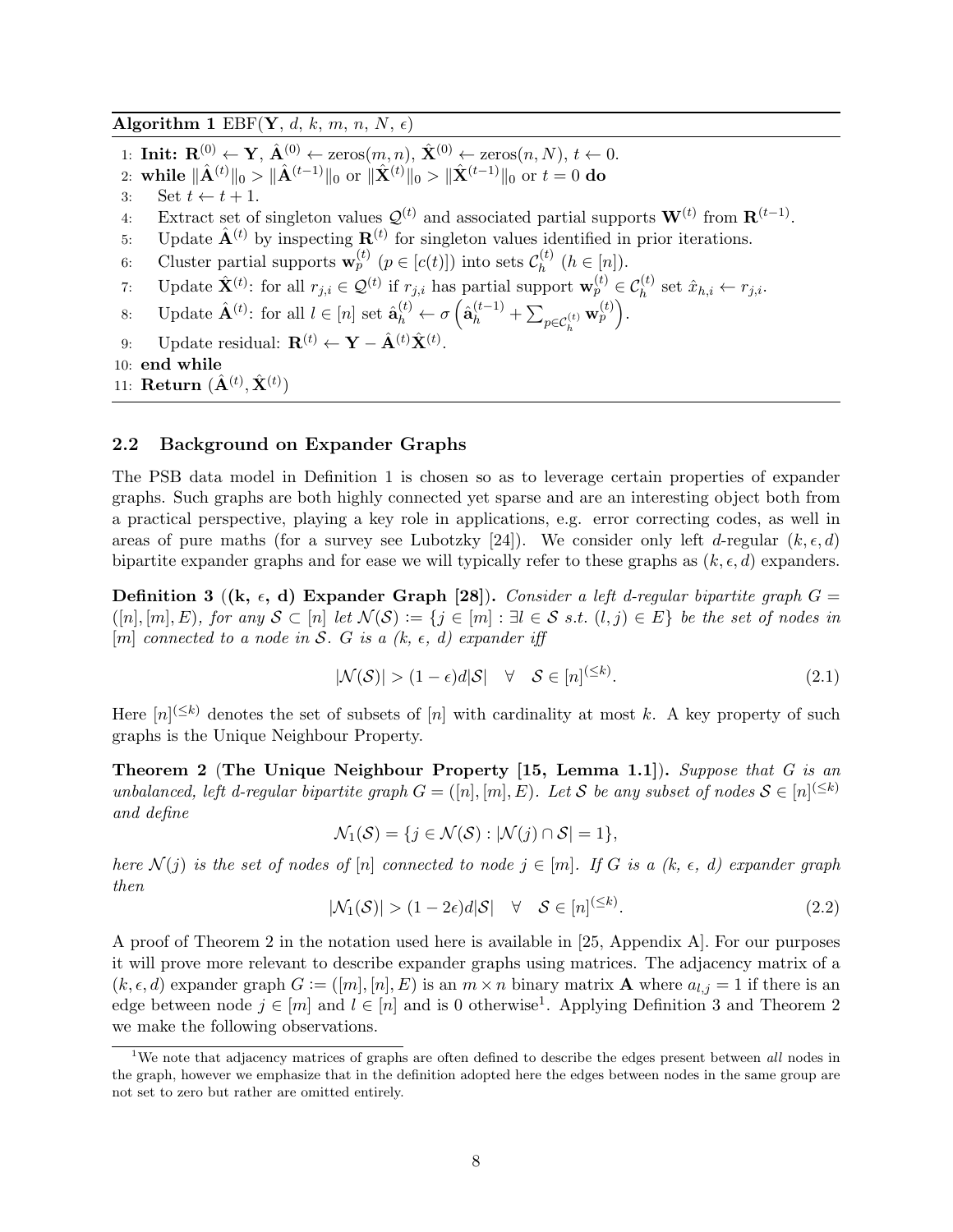Corollary 1 (Adjacency matrix of a (k,  $\epsilon$ , d) Expander Graph). If A is the adjacency matrix of a (k,  $\epsilon$ , d) Expander Graph  $G := ([m], [n], E)$  then any submatrix  $\mathbf{A}([m], \mathcal{S})$  of  $\mathbf{A}$ , where  $\mathcal{S} \in [n]^{(\leq k)}$ , satisfies the following properties.

- 1. By definition 3 there are more than  $(1 \epsilon) d|\mathcal{S}|$  rows in  $\mathbf{A}([m], \mathcal{S})$  that have at least one non-zero.
- 2. By Theorem 2 there are more than  $(1-2\epsilon)d\mathcal{S}$  rows in  $\mathbf{A}([m],\mathcal{S})$  that have **only one** non-zero.

We will use  $\mathcal{E}_{k,\epsilon,d}^{m\times n} \subset \{0,1\}^{m\times n}$  to denote the set of  $(k, \epsilon, d)$  expander graph adjacency matrices of  $dimension \, m \times n$ .

#### 2.3 Singleton values and partial supports

For now we will consider a generic vector  $\mathbf{b} \in \mathbb{R}^m$  such that  $\mathbf{b} = \mathbf{A} \mathbf{z}$  where  $\mathbf{A} \in \{0,1\}_{k,\epsilon,d}^{m \times n}$  and  $z \in \mathbb{R}^n$ . We will later apply the theory we develop here to the columns of the residual at any iteration t. Letting  $\tilde{\mathbf{a}}_j$  denote the j<sup>th</sup> row of **A**, then any given entry of **b** is a sum of some subset of the entries of z. We now introduce two concepts which underpin much of what follows.

Definition 4 (Singleton Value). Consider a vector  $\mathbf{b} = \mathbf{A} \mathbf{z}$  where  $\mathbf{A} \in \{0,1\}^{m \times n}$  and  $\mathbf{z} \in \mathbb{R}^n$ , a singleton value of **b** is an entry  $b_j$  such that  $|supp(\tilde{a}_j) \cap supp(\mathbf{z})| = 1$ , hence  $b_j = x_l$  for some  $l \in supp(\mathbf{z}).$ 

**Definition 5** (Partial Support). A partial support  $\mathbf{w}_p \in \{0,1\}^m$  of a column  $\mathbf{a}_l \in \{0,1\}^m$  of  $\mathbf{A} \in \{0,1\}^{m \times n}$  is a binary vector satisfying supp $(\mathbf{w}_p) \subseteq supp(\mathbf{a}_l)$ .

Singleton values are of interest in the context of factorizing a matrix drawn from the PSB data model as once identified their contribution can be removed from the residual. Furthermore, using a singleton value one can construct a partial support by creating a binary vector with nonzeros where the singleton value appears. Therefore identifying singleton values allows for the recovery of nonzeros in both  $\bf{A}$  and  $\bf{X}$ . To leverage this fact however we need a criteria or certificate for identifying them. Under the assumption that **A** is a  $(k, \epsilon, d)$  expander and that **z** is dissociated (see Definition 2), then it is possible to derive a certificate based on a lower bound on the mode (or frequency) with which a value appears in b.

Lemma 1 (Identification of singleton values). Consider a vector  $\mathbf{b} = \mathbf{A} \mathbf{z}$  where  $\mathbf{A} \in \mathcal{E}_{k,\epsilon,d}^{m \times n}$ and  $z \in \mathcal{X}_k^n$ , then the frequency of any singleton value is at least 2 $\epsilon d$ . To be precise,

$$
|\{j \in \text{supp}(\mathbf{b}) : \exists l \in \text{supp}(\mathbf{x}_i) \text{ s.t. } b_j = z_l\}| \geq 2\epsilon d.
$$

A proof of Lemma 1 is provided in Appendix A.1. This Lemma provides a sufficient condition for testing whether a value is a singleton or not. However, it does not provide any guarantees that in b there will be any singleton values. In Lemma 2, adapted from [25, Theorem 4.6], we show, under certain assumptions, that there always exist a positive number of singleton values which appear more than  $(1 - 2\epsilon)d$  times in **b**.

Lemma 2 (Existence of singleton values, adapted from [25, Theorem 4.6]). Consider a vector **b** = **Az** where  $A \in \mathcal{E}_{k,\epsilon,d}^{m \times n}$  and  $\mathbf{z} \in \mathcal{X}_k^n$ . For  $l \in supp(\mathbf{z})$ , let  $\Omega_l$  be the set of row indices  $j \in [m]$ of **b** for which  $b_j = z_l$ , i.e.,  $\Omega_l := \{j \in [m] : b_j = z_l\}$ . Defining  $\mathcal{T} := \{l \in supp(\mathbf{z}) : |\Omega_l| > (1-2\epsilon)d\}$ as the set of singleton values which appear more than  $(1 - 2\epsilon)d$  times in b, then

$$
|\mathcal{T}| \ge \frac{|supp(\mathbf{z})|}{(1+2\epsilon)d}.
$$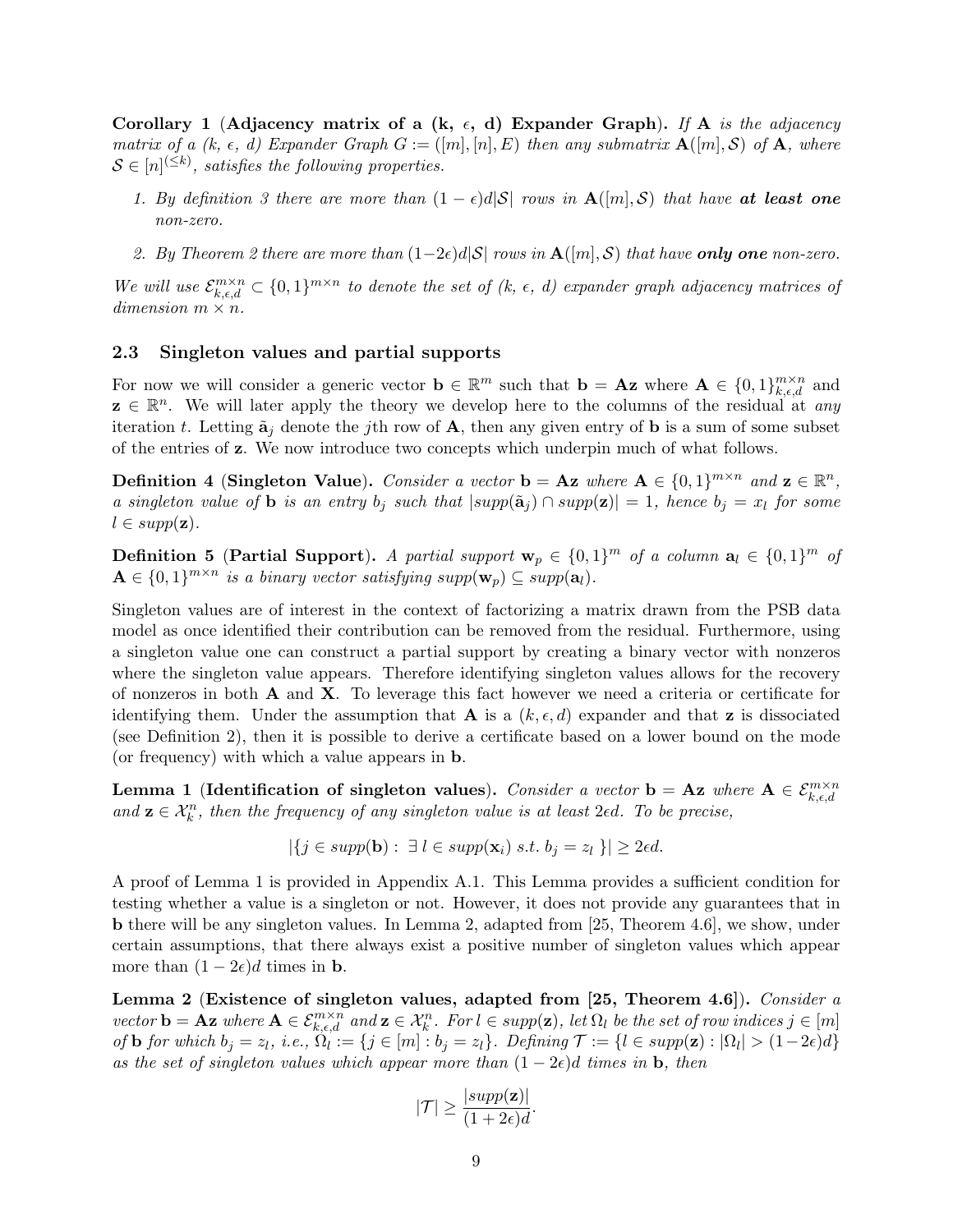Therefore, so long as b is nonzero it is always possible to extract at least 1 partial support of size greater than  $(1 - 2\epsilon)d$ .

A proof of Lemma 2 is given in Appendix A.2.

Step 5 of Algorithm 1 relies on us being able to accurately and efficiently sort the partial supports extracted by their column of **A**. Corollary 2 states that if  $A \in \mathcal{E}_{k,\epsilon,d}^{m \times n}$  with  $\epsilon \leq 1/6$  and if the partial supports are sufficiently large, then clustering can be achieved without error simply by computing pairwise inner products.

Corollary 2 (Clustering partial supports). Any pair of partial supports  $w_p$ ,  $w_q$  satisfying  $|supp(\mathbf{w}_p)| > (1-2\epsilon)d$  and  $|supp(\mathbf{w}_q)| > (1-2\epsilon)d$  originate from the same column of **A** iff  $\mathbf{w}_p^T \mathbf{w}_q \geq (1 - 4\epsilon)d.$ 

A proof of Corollary 2, which follows directly from results derived in the proof of Lemma 2, is provided in Appendix A.3.

#### 2.4 Algorithm 1 accuracy guarantees and summary

Based on the results of Section 2.3 it is now possible to provide the following accuracy guarantees for EBF.

Lemma 3 (EBF only identifies correct entries). Let  $\mathbf{Y}:=\mathbf{AX},$  where  $\mathbf{A}\in\mathcal{E}_{k,\epsilon,d}^{m\times n}$  with  $\epsilon\leq 1/6$ and  $\mathbf{X} \in \mathcal{X}_k^{n \times N}$ . Suppose that EBF terminates at iteration  $t_f + 1 \in \mathbb{N}$ , then the following statements are true.

- 1. For all  $t \le t_f$  there exists a permutation  $\mathbf{P}^{(t)}$  such that  $supp(\hat{\mathbf{A}}^{(t)}(\mathbf{P}^{(t)})^T) \subseteq supp(\mathbf{A}),$  $supp(\mathbf{P}^{(t)}\hat{\mathbf{X}}^{(t)}) \subseteq supp(\mathbf{X})$  and all nonzeros in  $\mathbf{P}^{(t)}\hat{\mathbf{X}}^{(t)}$  are equal to the corresponding entry in X.
- 2. EBF fails only if  $\mathbf{R}^{(t_f)} \neq \mathbf{0}_{m \times N}$ .

For a proof of Lemma 3 see Appendix A.4. Lemma 3 states that EBF never makes a mistake in terms of introducing erroneous nonzeros to either  $\hat{\mathbf{A}}^{(t)}$  or  $\hat{\mathbf{X}}^{(t)}$ , and hence fails to factorize Y only by failing to recover certain nonzeros in  $\bf{A}$  or  $\bf{X}$ . We are now in a position to be able to summarize and justify how and why each step of Algorithm 1 works.

- Steps 1, 2 and 3 are self explanatory, 1 being the initialization of certain key variables, 2 defining a while loop which terminates only when neither of the estimates  $\hat{\mathbf{A}}^{(t)}$  or  $\hat{\mathbf{X}}^{(t)}$  are updated from the previous iterate and 3 being the update of the iteration index.
- Steps 4 and 5 are in fact conducted simultaneously with each column of the residual being processed in parallel. The mode of each nonzero in a column is calculated and the value checked against singleton values identified in previous iterates. If a nonzero value appears more than  $(1 - 2\epsilon)d$  times then its associated partial support is constructed. Note that although it may be possible to identify singleton values which appear at least  $2\epsilon d$  times, unless they appear more than  $(1 - 2\epsilon)d$  then it is not possible to guarantee that their associated partial support can be clustered correctly. Therefore, such a singleton value cannot be placed in a row of  $\hat{\mathbf{X}}^{(t)}$  consistent with the other singleton values extracted, and its associated partial support cannot be used to augment  $\hat{\mathbf{A}}^{(t)}$ . If any nonzero value of a column of the residual matches a previously identified singleton value from the same column then it can also be used to augment  $\hat{\mathbf{A}}^{(t)}$ . Indeed, if  $r_{j,i}^{(t)} = \hat{x}_{l,i}^{(t)}$  then by Lemma 3, and by the fact that  $\mathbf{x}_i$  is dissociated it must be that  $\hat{a}_{z,l}^{(t)} = 1$ .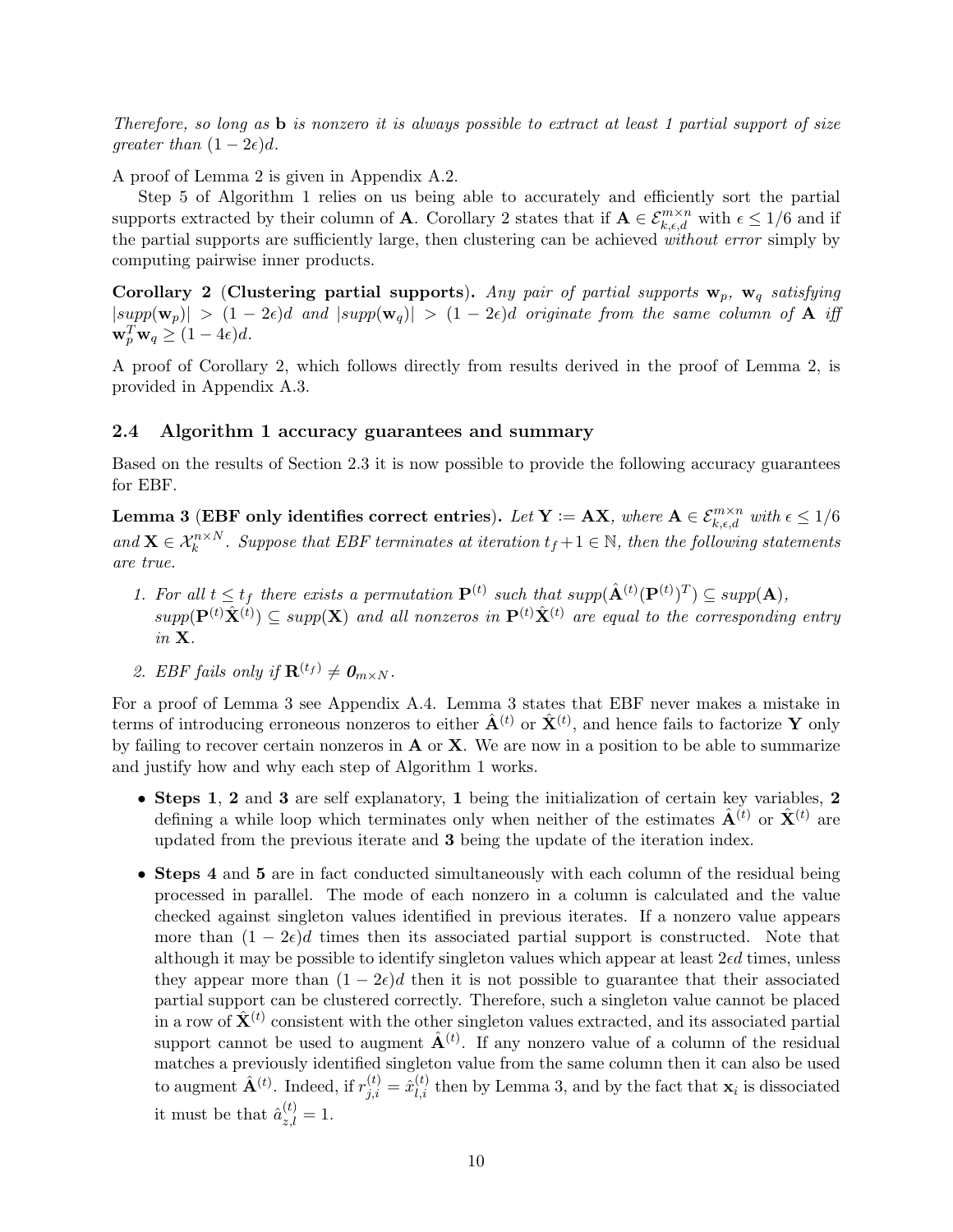- Steps 6, 7 and 8 can be conducted on the basis of Corollary 2. A naive method would be to simply take each of the partial supports extracted from  $\mathbf{R}^{(t)}$  in turn and compute its inner product with the nonzero columns of  $\hat{A}^{(t)}$ . By Lemma 3 and the fact that each partial support has cardinality larger than  $(1 - 2\epsilon)d$ , then either a partial support will match with an existing column of  $\hat{A}^{(t)}$  or otherwise it can be used as the starting estimate for a new column of **A**. Once a partial support, for which we know the column in  $\mathbf{R}^{(t-1)}$  from which it was extracted, is assigned to a column of  $\hat{\mathbf{A}}^{(t)}$ , then the corresponding location in  $\hat{\mathbf{X}}^{(t)}$  can be updated using its associated singleton value.
- Step 9 once all singleton values and partial supports extracted from  $\mathbf{R}^{(t-1)}$  have been used to augment  $\hat{\mathbf{A}}^{(t)}$  and  $\hat{\mathbf{X}}^{(t)}$  then the residual can be updated and the algorithm loops.

## 2.5 The construction of A in the PSB data model: motivation and connections to  $(k, \epsilon, d)$  expander graphs

The dictionary model  $A$  in Definition 1 is chosen so as to satisfy two properties that facilitate the identification of its columns from the data Y. First, the number of nonzeros per row of  $A$  is bounded so that each entry can be readily guaranteed to be recovered, and second, the supports of the d nonzeros per column are drawn so that the probability of substantial overlap is bounded. The remainder of this section is a further discussion of how these properties motivate the construction of A and give insight into other choices of A for which the methods presented in this paper could be extended. Some explicit examples of such extensions are given in Section 5.

In order that an entire column of A can be identified, the union of the associated partial supports extracted by EBF needs to be equal to the entire support of the column. That sufficiently many partial supports of a column will be observed at some iteration of EBF is achieved by ensuring that there are enough nonzeros per row of  $X$ , this is analyzed in Lemma 9 in Section 3. The inability to identify all entries in a column of  $A$  only occurs if the random combinations of  $k$  columns of  $A$ have a consistent overlap, resulting in an entry from the column in question not being present in any of the partial supports. The probability of such an overlap is analyzed in the proof of Lemma 8, where we show that bounding the maximum number of nonzeros per row of A is sufficient to ensure that such a consistent overlap has a probability that goes to zero exponentially fast in the number of partial supports available. This motivates the random construction of A in Definition 1, where the maximum number of nonzeros per row of A is given by  $\lceil nd/m \rceil$ .

The algorithmic approach of EBF, i.e., the extraction and clustering of singleton values and partial supports, follows from A being a  $(k, \epsilon, d)$  expander. In [7] it was shown that if A were constructed such that the column supports have fixed cardinality d and were drawn independently and uniformly at random, then A would be a  $(k, \epsilon, d)$  expander with high probability. More precisely, [7, 8] considered d and  $\epsilon$  to be fixed with k, m, and n growing proportionally and showed that the probability that A would not be the adjacency matrix of a  $(k, \epsilon, d)$  expander graph is bounded by a given function which decays exponentially in n. Without modification, the aforementioned proof and bounds in  $[7]$  prove that the construction of A in the PSB data model, Definition 1, is with high probability a  $(k, \epsilon, d)$  expander graph. For brevity we do not review this proof in detail and instead only sketch why the proof is equally valid here. In [7] the large deviation probability bounds are derived by considering the submatrix  $A_{\mathcal{S}}$  consisting of  $|\mathcal{S}| = k$  columns from A. The support S is repeatedly divided into two disjoint supports, say  $S_1$  and  $S_2$ , each of size approximately  $k/2$ and then the number of neighbours  $\mathcal{N}(\mathcal{S})$  is bounded in terms of  $\mathcal{N}(\mathcal{S}_1)$  and  $\mathcal{N}(\mathcal{S}_2)$ . This process is repeated until the finest level partitions contain a single column, in which case  $\mathcal{N}(i) = d$  for all  $j \in [n]$ . Bounds on the probability of the number of neighbours  $\mathcal{N}(\mathcal{S}_i)$  is computed using the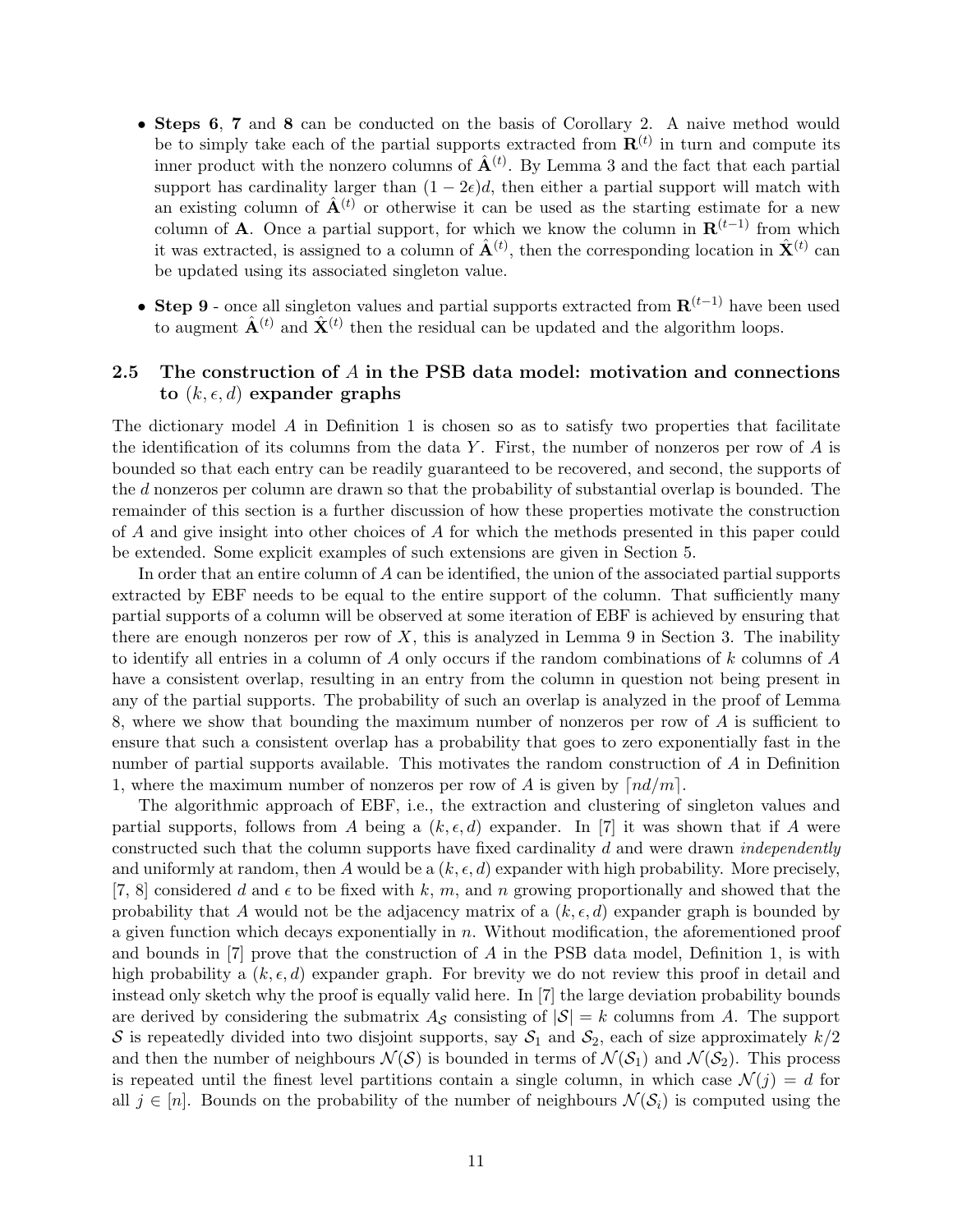mutual independence of the columns. These bounds also hold for the construction in Definition 1 since the columns either have independently drawn supports or if they are dependent then they are disjoint by construction.

# 3 Theoretical Guarantees

Analyzing and proving theoretical guarantess for EBF directly is challenging, so instead our approch will be to study a simpler surrogate algorithm which we can use to lower bound the performance of EBF. To this end, we introduce the Naive Expander Based Factorization Algorithm (NEBF) which, despite being suboptimal from a practical perspective, is still sufficiently effective for us to prove Theorem 1.

#### 3.1 The Naive Expander Based Factorization Algorithm (NEBF)

NEBF, given in Algorithm 2, is based on the same principles as EBF developed in Section 2 - in short the extraction and clustering of partial supports and singleton values. However, there are a number of significant restrictions included in order to allow us to determine when and with what probability it will succeed. At each iteration of the while loop, lines 2-14, NEBF attempts to recover a column of A, if it fails to do so then the algorithm terminates. Therefore, by construction, at the start of the hth iteration the first  $h-1$  of  $\tilde{A}^{(t)}$  columns are complete. On line 3 the subroutine PeelRes (for more details see Algorithm 4 in Appendix B.1) iteratively removes the contributions of complete columns of  $\hat{A}^{(t)}$  from the residual until none of the partial supports extracted match with a complete column. This means that the clusters of partial supports returned by PeelRes all correspond to as of yet not complete columns of  $\hat{A}^{(t)}$ . To define PeelRes we need to introduce the notion of the *visibile set*  $\mathcal{V}^{(t)} := \{h \in [n] : |\mathcal{C}_h^{(t)}| > 0\}$ , which is the set of column indices of  $\hat{\mathbf{A}}^{(t-1)}$ for which there exists at least one partial support extracted from  $\mathbf{R}^{(t-1)}$ . In step 4 NEBF identifies the cluster of partial supports with the largest cardinality and then in steps 6 and 7 attempts to use this cluster to compute and complete the hth column of  $\hat{A}^{(t)}$ . If this step is successful then in lines 8-9 the residual and iteration index are updated and the algorithm repeates. If the construction of the hth column is unsuccessful, i.e., it's missing at least one entry, then the algorithm terminates.

We now present a few properties of NEBF: first and analagous to Lemma 3 NEBF does not make mistakes.

Lemma 4 (NEBF only identifies correct entries). Let  $Y := AX$ , where  $A \in \mathcal{E}_{k,\epsilon,d}^{m \times n}$  with  $\epsilon \leq 1/6$  and  $\mathbf{X} \in \mathcal{X}_k^{n \times N}$ . Suppose NEBF terminates at an iteration  $t_f + 1 \in \mathbb{N}$ , then the following statements are true.

- 1. For all  $t \le t_f$  there exists a permutation matrix  $\mathbf{P}^{(t)}$  such that
	- (a)  $\mathbf{R}^{(t)} = \mathbf{A}(\mathbf{X} \mathbf{P}^{(t)}\hat{\mathbf{X}}^{(t)})$  where  $(\mathbf{X} \mathbf{P}^{(t)}\hat{\mathbf{X}}^{(t)}) \in \mathcal{X}_k^{n \times m}$ .
	- (b) From any nonzero  $\mathbf{r}_i^{(t)}$  $\hat{\mathbf{x}}_i^{(t)}$ , at least  $|supp(\mathbf{x}_i - \mathbf{P}^{(t)}\hat{\mathbf{x}}_i^{(t)})|$  $\binom{d}{i}$ |/(1 + 2 $\epsilon$ ) $d > 1$  singleton values and associated partial supports, each with more than  $(1-2\epsilon)d$  nonzeros, can be extracted and clustered without error.
	- (c)  $supp(\hat{\mathbf{A}}^{(t)}(\mathbf{P}^{(t)})^T) \subseteq supp(\mathbf{A}), supp(\mathbf{P}^{(t)}\hat{\mathbf{X}}^{(t)}) \subseteq supp(\mathbf{X})$  and any nonzero in  $\mathbf{P}^{(t)}\hat{\mathbf{X}}^{(t)}$ is equal to its corresponding entry in  $X$ .
- 2. NEBF fails only if  $\mathbf{R}^{(t_f)} \neq \mathbf{0}_{m \times N}$ .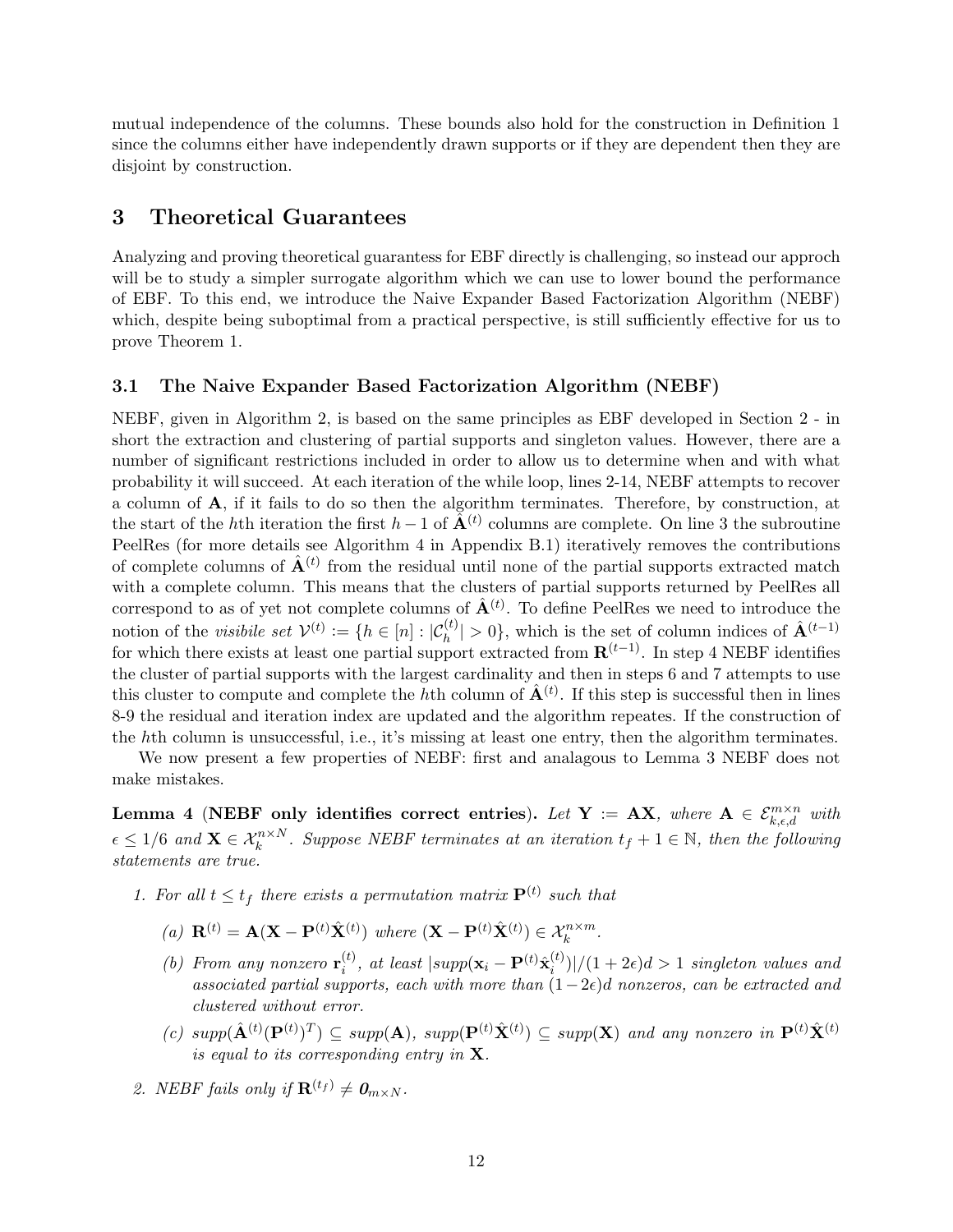Algorithm 2 NEBF(Y, d, k, m, n, N,  $\epsilon$ ) 1: Init:  $\mathbf{R}^{(0)} \leftarrow \mathbf{Y}, \hat{\mathbf{A}}^{(0)} \leftarrow \text{zeros}(m, n), \hat{\mathbf{X}}^{(0)} \leftarrow \text{zeros}(n, N), t \leftarrow 1, h \leftarrow 1, \text{ERROR} \leftarrow \overline{\text{FALSE}}$ 2: while  $h \leq n$  and ERROR = FALSE do 3: Iteratively peel residual:  $(t, \hat{\mathbf{X}}^{(t)}, \{\mathcal{C}_{h'}^{(t)}\}_{h'=1}^n, \mathbf{W}^{(t)}) \leftarrow \text{PeelRes}(t, h-1, \mathbf{R}^{(t-1)}, \hat{\mathbf{X}}^{(t-1)}, \hat{\mathbf{A}}^{(t-1)})$ 4: Set  $\mathcal{C}_h^{(t)}$ <sup>(t)</sup> to be the cluster of partial supports in  $\{\mathcal{C}_{h'}^{(t)}\}_{h'=1}^n$  with the largest cardinality.  $5: \quad\textbf{if} \,\, |\mathcal{C}_h^{(t)}| >0 \,\, \textbf{then}$ 6: **if**  $|supp(\sigma\left(\sum_{p \in C_h^{(t)}} \mathbf{w}_p^{(t)}\right))| = d$  then 7: Compute the *h*th column and update  $\hat{\mathbf{A}}^{(t)}$ :  $\hat{\mathbf{a}}_h^{(t)} \leftarrow \sigma \left( \sum_{p \in C_h^{(t)}} \mathbf{w}_p^{(t)} \right)$ . 8: Compute the residual:  $\mathbf{R}^{(t)} \leftarrow \mathbf{Y} - \hat{\mathbf{A}}^{(t)}([m], [h]) \hat{\mathbf{X}}^{(t)}([h], [N]).$ 9: Update column index:  $h \leftarrow h + 1$ 10: else 11:  $\qquad \qquad$  ERROR  $\leftarrow$  TRUE 12: end if 13: end if 14: end while 15:  $\mathbf{Return}\; (\hat{\mathbf{A}}, \hat{\mathbf{X}}^{(t)})$ 

A proof of Lemma 4 can be found in appendix A.5. One of the key differences between NEBF and EBF is that at every iteration the residual is of the form  $\mathbf{R}^{(t)} = \mathbf{A} \mathbf{Z}^{(t)}$  where  $\mathbf{A} \in \mathcal{E}_{k,\epsilon,d}^{m \times n}$  and  $\mathbf{Z}^{(t)} \in \mathcal{X}_k^{n \times N}$ : as a result Lemma 2 applies at every iteration. This is covered in more detail in Lemma 4 below.

#### 3.2 Key supporting Lemmas

Before we can proceed to prove Theorem 1 it is necessary for us to introduce a number of key supporting lemmas. First, and taking inspiration from algorithms in the combinatorial compressed sensing literature (in particular Expander Recovery [21]), it holds for both EBF and NEBF that recovery of A is sufficient for the recovery of X. This result will prove useful in what follows as it allows us to study the recovery of only  $A$  rather than both  $A$  and  $X$ .

 ${\bf L}$ emma 5 ( ${\bf Recovery}$  of  ${\bf A}$  is sufficient to guarantee success).  $Let$   ${\bf Y} := {\bf AX},$  where  ${\bf A} \in \mathcal{E}^{m \times n}_{k,\epsilon,d}$ with  $\epsilon \leq 1/6$  and  $\mathbf{X} \in \mathcal{X}_k^{n \times N}$ . If either EBF or NEBF recover  $\mathbf{A}$  up to permutation at some iteration t, then both are guaranteed to recover **X** by iteration  $t + k$ . Therefore, for both algorithms recovery of  $\bf{A}$  is both a necessary and sufficient condition for success and hence under the PSB data model the probability that  $Y$  is successfully factorized is equal to the probability that  $A$  is recovered.

For a proof of Lemma 5 see Appendix A.6. Second, using Lemmas 3 and 4, we have the following uniqueness result concerning the factorization calculated by EBF and NEBF.

Lemma 6 (Uniqueness of factorization). Let  $Y := AX$ , where  $A \in \mathcal{E}_{k,\epsilon,d}^{m \times n}$  with  $\epsilon \leq 1/6$  and  $\mathbf{X} \in \mathcal{X}_k^{n \times N}$ . If either EBF or NEBF terminates at an iteration  $t_f+1$  such that  $\mathbf{R}^{(t_f)} = \boldsymbol{0}_{m \times n}$ then the factorization is not only successful, but is also unique, up to permutation, in terms of factorizations of this form.

For a proof of Lemma 6 see Appendix A.7. The next Lemma states that if NEBF succeeds in computing the factors of  $Y := AX$  then so will EBF. The key implication of this Lemma is that it is sufficient to study NEBF in order to lower bound the probability that EBF is successful.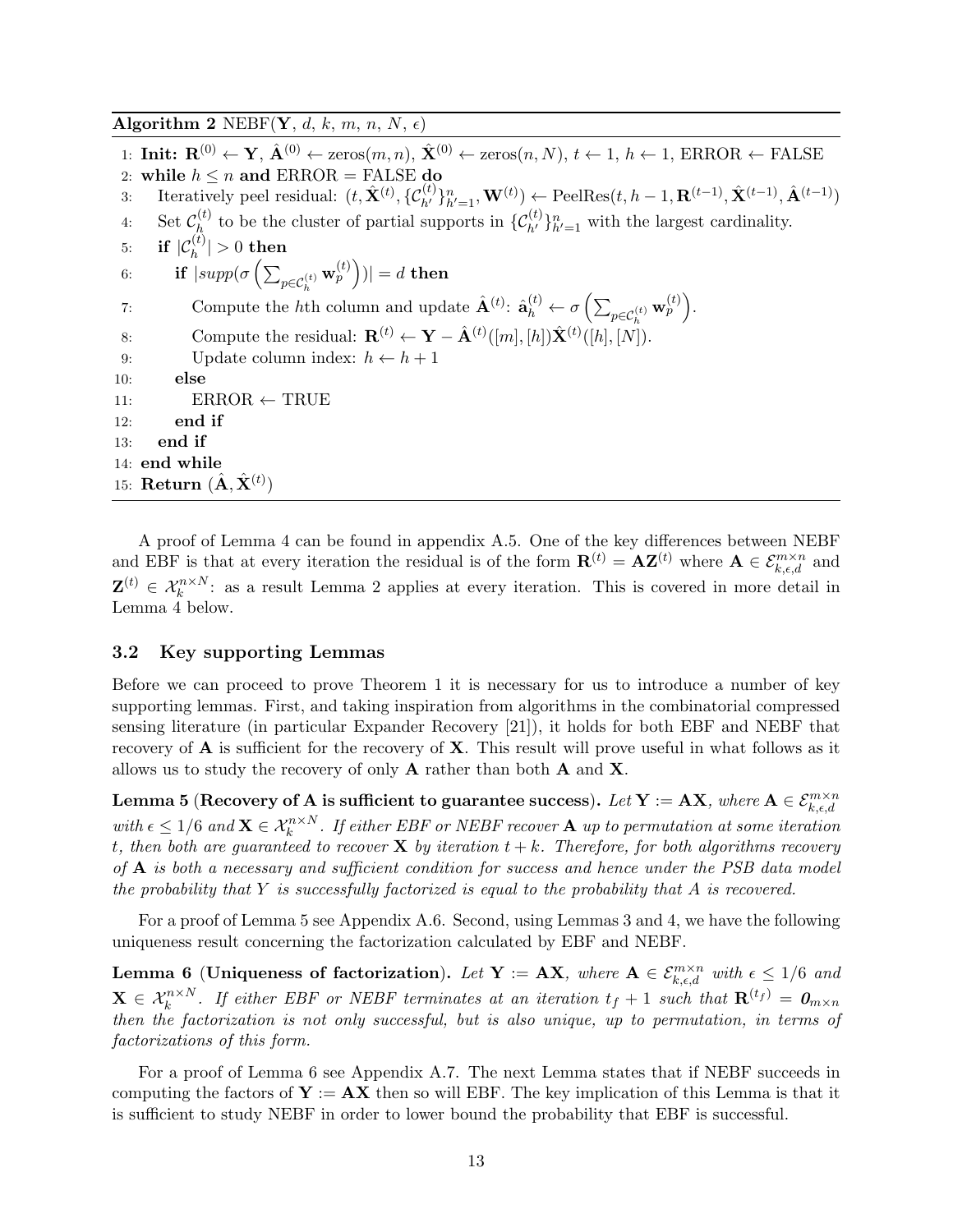Lemma 7 (NEBF can be used to lower bound the performance of EBF). Assuming that  $A \in \mathcal{E}_{k,\epsilon,d}^{m \times n}$  with  $\epsilon \leq 1/6$  and  $\mathbf{X} \in \mathcal{X}_k^{n \times N}$ , then if NEBF successfully computes the factorization of  $Y := AX$  up to some permutation of the columns and rows of A and X respectively, then so will EBF. Furthermore, if the probability that NEBF successfully factorizes Y, drawn from the PSB data model, is greater than  $1 - \delta$  then the probability EBF successfuly factorizes Y is also greater than  $1 - \delta$ .

A proof of Lemma 7 can be found in Appendix A.8. Lemma 8 below provides a lower bound on the probability that a column  $A_l$  of the random matrix A from the PSB data model can be recovered from L of its partial supports.

**Lemma 8** ( Column recovery from L partial supports). Under the construction of A in Definition 1, consider any  $l \in [n]$ . Let  $C_l := \{i \in [L] : supp(W_i) \subseteq supp(A_l), |supp(W_i)| > (1-2\epsilon)d\}$ be a set of L partial supports associated with  $A_l$ . Let  $\hat{A}_l := \sigma(\sum_{i \in C_l} W_i)$ , where  $\sigma$  is the unit step function applied elementwise, be the reconstruction of  $A_l$  based on these partial supports. With  $\zeta := \lceil nd/m \rceil$ , then

$$
\mathbb{P}(\hat{A}_l \neq A_l) \leq d \left(1 - {n - \zeta \choose k - 1} {n - 1 \choose k - 1}^{-1}\right)^L.
$$

Furthermore, if  $k = \alpha_1 n + 1$  and  $m = \alpha_2 n$ , where  $\alpha_1, \alpha_2 \in (0, 1)$  are constants and  $\alpha_1 \leq 1 - \frac{d}{m}$  $\frac{d}{m}$ , then this upper bound can be simplified as follows,

$$
\mathbb{P}(\hat{A}_l \neq A_l) \leq de^{-\tau(n)L}
$$

where  $\tau(n) := -\ln\left(1 - \left(1 - \frac{d}{\cos(1 - \frac{1}{n})}\right)\right)$  $\alpha_2(1-\alpha_1)n$  $\bigg\}^{\alpha_1 n}$  is  $\mathcal{O}(1)$ .

For a proof see Appendix A.9. The key takeaway of this lemma is that the probability that NEBF fails to recover a column decreases exponentially in  $L$ , the number of partial supports available to reconstruct it. Finally, Lemma 9 concerns the number of data points required so that each column of  $A$  is seen sufficiently many times. To be clear, we require  $N$  large enough so that the number of nonzeros per row of X is at least as large as some lower bound  $\beta$  with high probability.

**Lemma 9** (Nonzeros per row in X). Under the construction of X in Definition 1, with  $N >$  $\beta\left(\mu \frac{n}{k}\right)$  $\frac{n}{k}\ln(n) + 1$ ) for some  $\mu > 1$ , then the probability that X has at least  $\beta$  non-zeros per row is at least  $(1 - n^{-(\mu-1)})^{\beta}$ .

For a proof of Lemma 9 see Appendix A.10. With these Lemmas in place we are ready to proceed to the proof of Theorem 1.

#### 3.3 Proof of Theorem 1

Statements 1 and 2 of Theorem 1 are immediate consequences of Lemmas 3 and 6 respectively, so all that is left is to prove statement 3. To quickly recap, our objective is to recover up to permutation the random factor matrices  $A$  and  $X$ , as defined in the PSB data model in Definition 1, from the random matrix  $Y := AX$ . Our strategy at a high level is as follows: using Lemmas 5 and 7 we lower bound the probability that EBF factorizes Y by lower bounding the probability that NEBF recovers A. NEBF recovers A up to permutation iff at each iteration of the while loop, lines 2-14 of Algorithm 2, a new column of A is recovered. We lower bound the probability of this using Lemma 8 by first conditioning on there being a certain number of nonzeros per row of X using Lemma 9, and then using a pigeon hole principle argument to ensure that  $|\mathcal{C}_h^{(t)}| \ge L(n)$ . Here  $L(n)$  is chosen to ensure the desired rate. In what follows we adopt the following notation.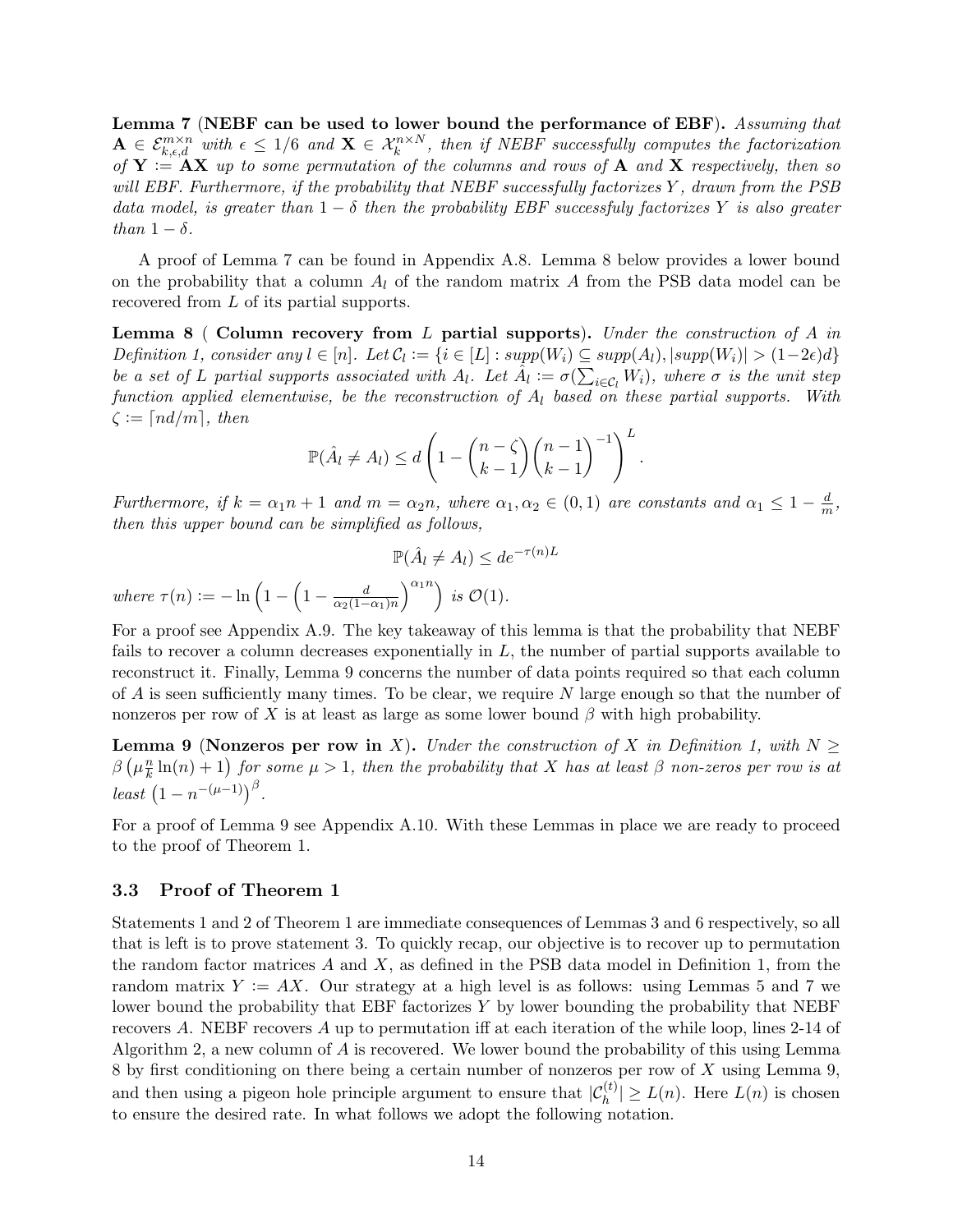- $\Lambda_{EBF}^*$  and  $\Lambda_{NEBF}^*$  are the events that EBF and NEBF respectively recover A and X up to permutation, meaning there exists an iteration  $t_f$  and a permutation  $P^{(t_f)}$  such that  $\hat{A}^{(t_f)}(P^{(t_f)})^T = A$  and  $P^{(t_f)}\hat{X}^{(t_f)} = X$ .
- $\Lambda_0 := \{A \in \mathcal{E}_{k,\epsilon,d}^{m \times n}\} \cap \{\epsilon \leq 1/6\}$  is the event that A is the adjacency matrix of a  $(k,\epsilon,d)$ expander graph with expansion parameter  $\epsilon \leq 1/6$ .
- For  $h \in [n]$  let  $\Lambda_h$  denote the event that a column of A is recovered at the hth iterate of the while loop on lines 2-14 of Algorithm 2 at some iteration  $t<sub>h</sub>$  of NEBF. Note that by construction  $t_1 < t_2... < t_h$  where  $h \in [n]$  is the index of the last column completed before NEBF terminates.
- $\Lambda_{n+1}$  is the event that each row of X has at least some quantity  $\beta(n)$  (yet to be specified) nonzeros per row which is a function of  $n$ .

*Proof.* As NEBF recovers A iff at every iteration of the while loop (lines  $2-14$  of Algorithm 2) a column of A is recovered, then

$$
\mathbb{P}\left(\Lambda_{NEBF}^* \mid \Lambda_0\right) = \mathbb{P}\left(\bigcap_{h=1}^n \Lambda_h \mid \Lambda_0\right)
$$

We now apply Bayes' Theorem and condition on  $\Lambda_{n+1}$ ,

$$
\mathbb{P}(\Lambda_{NEBF}^* | \Lambda_0) = \mathbb{P}\left(\bigcap_{h=1}^n \Lambda_h | \Lambda_0\right)
$$
  
\n
$$
= \frac{\mathbb{P}(\bigcap_{h=1}^n \Lambda_h, \Lambda_0)}{\mathbb{P}(\Lambda_0)}
$$
  
\n
$$
\geq \frac{\mathbb{P}(\bigcap_{h=1}^n \Lambda_h, \Lambda_0 | \Lambda_{n+1}) \mathbb{P}(\Lambda_{n+1})}{\mathbb{P}(\Lambda_0)}
$$
  
\n
$$
= \frac{\mathbb{P}(\bigcap_{h=1}^n \Lambda_h | \Lambda_0, \Lambda_{n+1}) \mathbb{P}(\Lambda_0 | \Lambda_{n+1}) \mathbb{P}(\Lambda_{n+1})}{\mathbb{P}(\Lambda_0)}
$$
  
\n
$$
= \mathbb{P}\left(\bigcap_{h=1}^n \Lambda_h | \Lambda_0, \Lambda_{n+1}\right) \mathbb{P}(\Lambda_{n+1})
$$
  
\n
$$
= \mathbb{P}(\Lambda_{n+1}) \prod_{h=1}^n \mathbb{P}\left(\Lambda_h | \bigcap_{l=0}^{h-1} \Lambda_l, \Lambda_{n+1}\right).
$$

In the above, line 2 follows as a result of Bayes Theorem, line 3 is an application of the law of total probability and line 4 is derived using the probability chain rule. The equality on line 5 follows as A and X are drawn independently of one another, therefore, given that  $\Lambda_0$  is a property of A and  $\Lambda_{n+1}$ a property of X,  $\mathbb{P}(\Lambda_0 | \Lambda_{n+1}) = \mathbb{P}(\Lambda_0)$ . Finally, line 6 is once again an application of the probability chain rule. As an immediate consequence of Lemma 9 it holds that if  $N \ge \beta(n)$   $(\mu_k^n)$  $\frac{n}{k}\ln(n) + 1$ ) then

$$
\mathbb{P}(\Lambda_{n+1}) \ge \left(1 - n^{-(\mu - 1)}\right)^{\beta(n)}
$$

.

With  $\beta(n) := (1 + 2\epsilon) dL(n)$ , where  $L(n) \in \mathbb{N}$  is yet to be determined, we now prove using Lemma 8 that for all  $i \in [n]$  it holds that

$$
\mathbb{P}\left(\Lambda_h \mid \bigcap_{l=0}^{h-1} \Lambda_l, \Lambda_{n+1}\right) > 1 - de^{-\tau(n)L(n)},
$$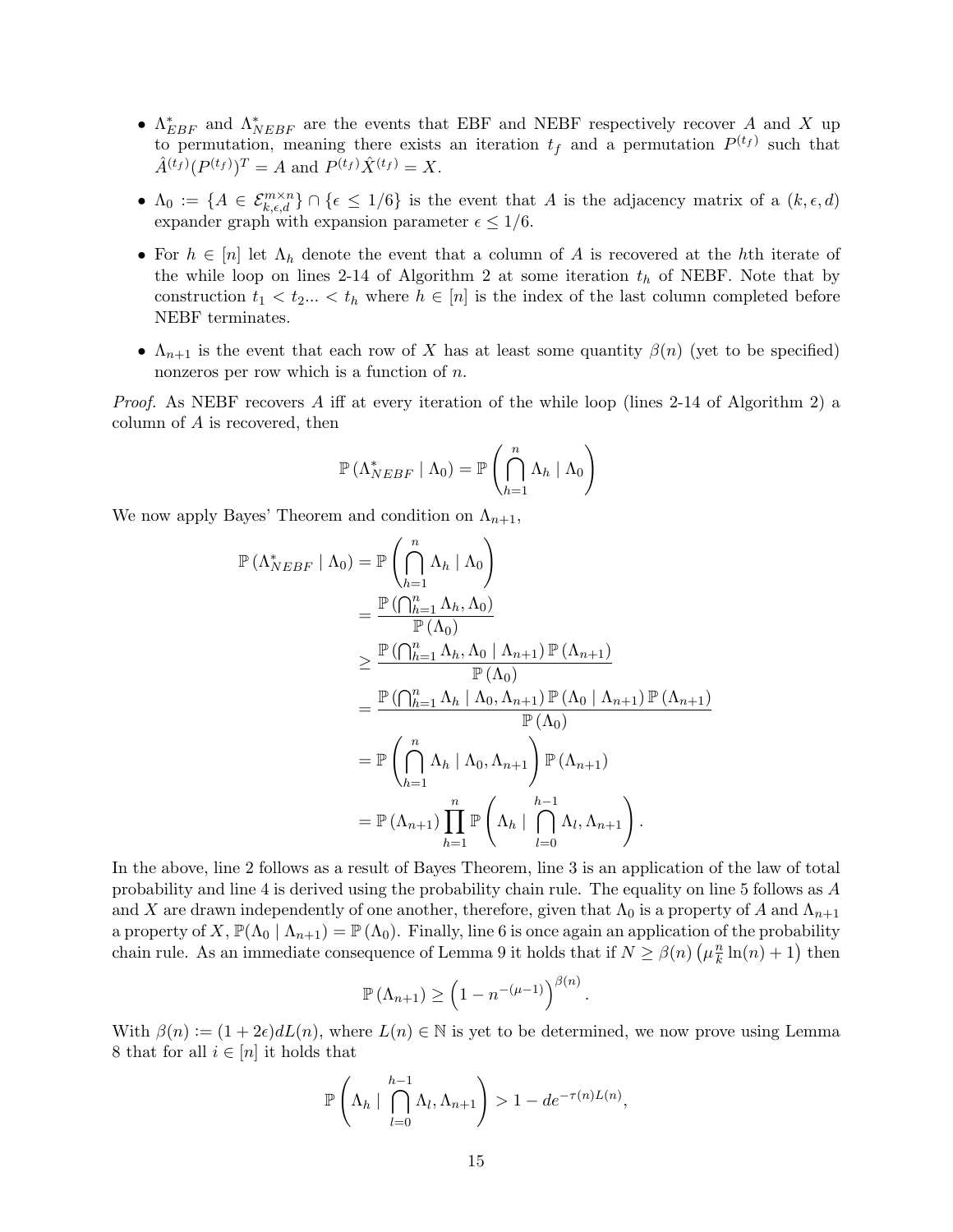where  $\tau(n) := -\ln\left(1 - \left(1 - \frac{d}{\cos(1 - \frac{1}{n})}\right)\right)$  $\overline{\alpha_2(1-\alpha_1)n}$  $\binom{\alpha_1 n}{n}$ . Suppose then that NEBF is starting iteration  $h \in [n]$ of the while loop (lines 2-14 of Algorithm 2), meaning that the first  $h-1$  columns of  $\hat{A}^{(t_{h-1})}$  are complete and, by Lemma 4, h−1 columns of A have been recovered. By 1b) of Lemma 4 and given that h and k are finite then there exists an iteration  $t_h > t_{h-1}$  such that  $[h-1] \cap \mathcal{V}^{(t_h)} = \emptyset$ . To be clear, all partial supports belonging to complete columns of  $\hat{A}^{(t_{h-1})}$  that it is possible to remove from the residual will have been removed and as a result PeelRes will terminate. Denoting the partial supports extracted from  $\mathbf{r}_i^{(t_h)}$  $i<sub>i</sub><sup>(t<sub>h</sub>)</sup>$  on line 6 of PeelRes as  $\mathcal{T}_i$ , then using Lemma 4 we can lower bound the number of partial supports extracted at iteration  $t<sub>h</sub>$  as follows.

$$
\sum_{i \in [N]} |\mathcal{T}_i| > \frac{1}{(1+2\epsilon)d} \sum_{i \in [N]} |supp(X_i) \cap [h-1]|
$$
  
\n
$$
\geq \frac{1}{(1+2\epsilon)d} \sum_{j \geq h} |supp(\tilde{X}_j)|
$$
  
\n
$$
\geq \frac{(n-h+1)\beta(n)}{(1+2\epsilon)d}
$$
  
\n
$$
= (n-h+1)L(n).
$$

Here the first inequality follows directly from 1b) of Lemma 4, the second inequality holds by 1a) of Lemma 4 and that the rows h to n of  $P^{(t_h)}\hat{X}^{(t_h)}$  are zero, finally the third inequality and fourth equality hold as we are conditioning on  $\Lambda_{n+1}$ , meaning there are at least  $\beta(n) = (1 + 2\epsilon)dL(n)$ nonzeros per row of X. Because there are more than  $(n - h + 1)L(n)$  partial supports, all of which belong to one of the  $n - h + 1$  columns of A not yet reconstructed, then by the pigeon hole principle there must be a cluster which has at least  $L(n)$  partial supports. Therefore, as  $\hat{A}_h^{(t_h)} = \sigma\left(\sum_{p \in C_h^{(t_h)}} W_p\right)$  and  $|\mathcal{C}_h^{(t_h)}| \ge L$ , then using Lemma 8 it holds for any  $h \in [n]$  that P  $\sqrt{ }$  $\left\lceil \begin{array}{c} \Lambda_h \end{array} \right\rceil$  $\bigcap^{l-1}$  $\Lambda_j, \Lambda_{n+1}$  $\setminus$  $> 1 - de^{-\tau(n)L(n)}.$ 

Here, from Lemma 8, note that  $\tau(n)$  is  $\mathcal{O}(1)$ . Define  $L(n) := \lceil \frac{\gamma \ln(n)}{\tau(n)} \rceil$  $\frac{\text{Im}(n)}{\tau(n)}$  for some  $\gamma > 1$ , and let  $N \geq \beta(n) \left(\mu \frac{n}{k}\right)$  $\frac{n}{k}\ln(n) + 1$  for some  $\mu > 1$ . Under these assumptions then using Lemma 8 and Lemma 9 we have

 $j=0$ 

$$
\mathbb{P}\left(\Lambda_{NEBF}^* \mid \Lambda_0\right) > \left(1 - n^{-(\mu - 1)}\right)^{\beta(n)} \left(1 - de^{-\tau(n)L(n)}\right)^n.
$$

Analyzing the right-hand side of this lower bound

$$
\left(1 - de^{-\tau(n)L(n)}\right)^n = \left(1 - d'e^{\ln(1/n^{\gamma})}\right)^n
$$

$$
= \left(1 - \frac{d'}{n^{\gamma}}\right)^n
$$

$$
= \sum_{i=0}^{\infty} {n \choose i} (-1)^i \left(\frac{d'}{n^{\gamma}}\right)^i
$$

$$
= 1 - \frac{d'}{n^{\gamma-1}} + \sum_{i=2}^{\infty} {n \choose i} (-1)^i \left(\frac{d'}{n^{\gamma}}\right)
$$

$$
= 1 - \mathcal{O}\left(n^{-\gamma+1}\right).
$$

i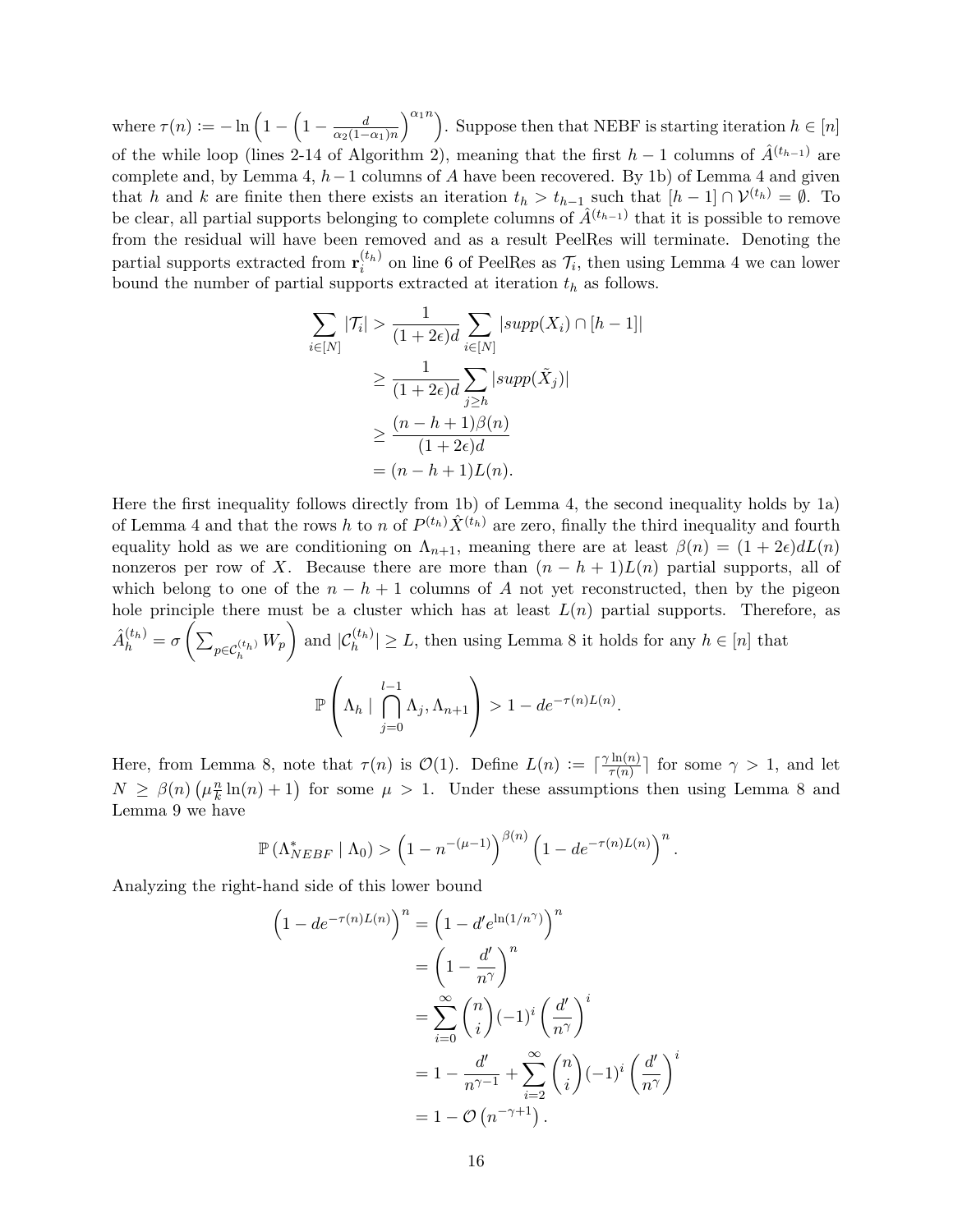In the above  $d'$  is a constant compensating for the ceil function in the definition of  $L(n)$  and the equality on the third line is simply an application of the Binomial series expansion. Analyzing now the left-hand side derived from Lemma 9, then as  $\beta(n) = (1 + 2\epsilon) d \left[ \frac{\gamma \ln(n)}{\tau(n)} \right]$  $\left[\frac{\text{Im}(n)}{\tau(n)}\right]$  and  $\tau(n) = \mathcal{O}(1)$  then  $\beta(n) = \mathcal{O}(\log(n))$ . As a result

$$
\left(1 - n^{-(\mu - 1)}\right)^{\beta(n)} = \sum_{i=0}^{\infty} {\beta(n) \choose i} (-1)^i (n^{-\mu + 1})^i
$$
  
=  $1 - \frac{\beta(n)}{n^{\mu - 1}} + \sum_{i=2}^{\infty} {\beta(n) \choose i} (-1)^i (n^{-\mu + 1})^i$   
=  $1 - \mathcal{O}(n^{-\mu + 1} \log(n)).$ 

Therefore asymptotically

$$
\mathbb{P}\left(\Lambda_{NEBF}^* \mid \Lambda_0\right) > \left(1 - \mathcal{O}\left(n^{-\mu+1}\log(n)\right)\right)\left(1 - \mathcal{O}\left(n^{-\gamma+1}\right)\right).
$$

We simplify our result to make it more interpretable by letting  $N \in \mathbb{N}$  satisfy  $N \geq \nu \frac{4d}{\tau(n)}$  $\tau(n)$ n  $\frac{n}{k}\ln^2(n)$ where  $\nu = \alpha \gamma$  is some constant. Note that if this is satisfied then  $N \ge \beta(n)$   $(\mu_k^n)$  $\frac{n}{k}\ln(n) + 1$  and so the above inequality holds. Without loss of generality if we let  $\gamma = \mu$  then

$$
\mathbb{P}\left(\Lambda^*_{NEBF} \mid \Lambda_0\right) > 1 - \mathcal{O}(n^{-\sqrt{\nu}+1}\log(n))
$$

as claimed. Therefore, by Lemma 7, under the same conditions it also holds that

$$
\mathbb{P}\left(\Lambda_{EBF}^* \mid \Lambda_0\right) > 1 - \mathcal{O}(n^{-\sqrt{\nu}+1}\log(n))
$$

as claimed in statement 3 of Theorem 1. This concludes the proof.

# 4 An improved factorization algorithm and numerics

EBF was designed with the primary goal of recoverying the sparse binary factor A, with identification of the sparse coding matrix  $\bf{X}$  not making use of algorithmic advances in combinatorial compressed sensing. This section presents a first step improvement to EBF with the aim of countering this and is structured as follows: in Section 4.1 we introduce a simple improvement to EBF by augmenting the sparse coding recovery using the  $\ell_0$ -decoding algorithm [25, Algorithms 1 & 2]. Sections 4.2 and 4.3 respectively analyze the computational complexity and describe how to choose the expansion parameter  $\epsilon$ , Section 4.4 then concludes with numerical experiments, demonstrating the efficacy of EBF and  $\ell_0$ -EBF in practice on synthetic problems.

#### 4.1 An improved factorization algorithm:  $\ell_0$ -EBF

EBF, Algorithm 1, can readily be improved<sup>2</sup> by augmenting the recovery of the sparse coding factor using algorithms designed in the combinatorial compressed sensing literature; for example: Sparse Matching Putsuit (SMP) [12], Sequential Sparse Matching Pursuit (SSMP) [11], Left Degree Dependent Signal Recovery (LDDSR) [34] and Expander Recovery (ER) [21]. From amongst these we consider  $\ell_0$ -decode [25, Algorithms 1 & 2], as this algorithm is also based on the model that the columns of **X** satisfy the dissociated property, and as can be observed in [25] is able to recover **X** from **Y** given **A** even with large k, i.e.,  $k \approx m/3$ .

 $\Box$ 

<sup>2</sup>NEBF, Algorithm 2, is introduced to establish Theorem 1 and is not recommended for computing the factors in practice.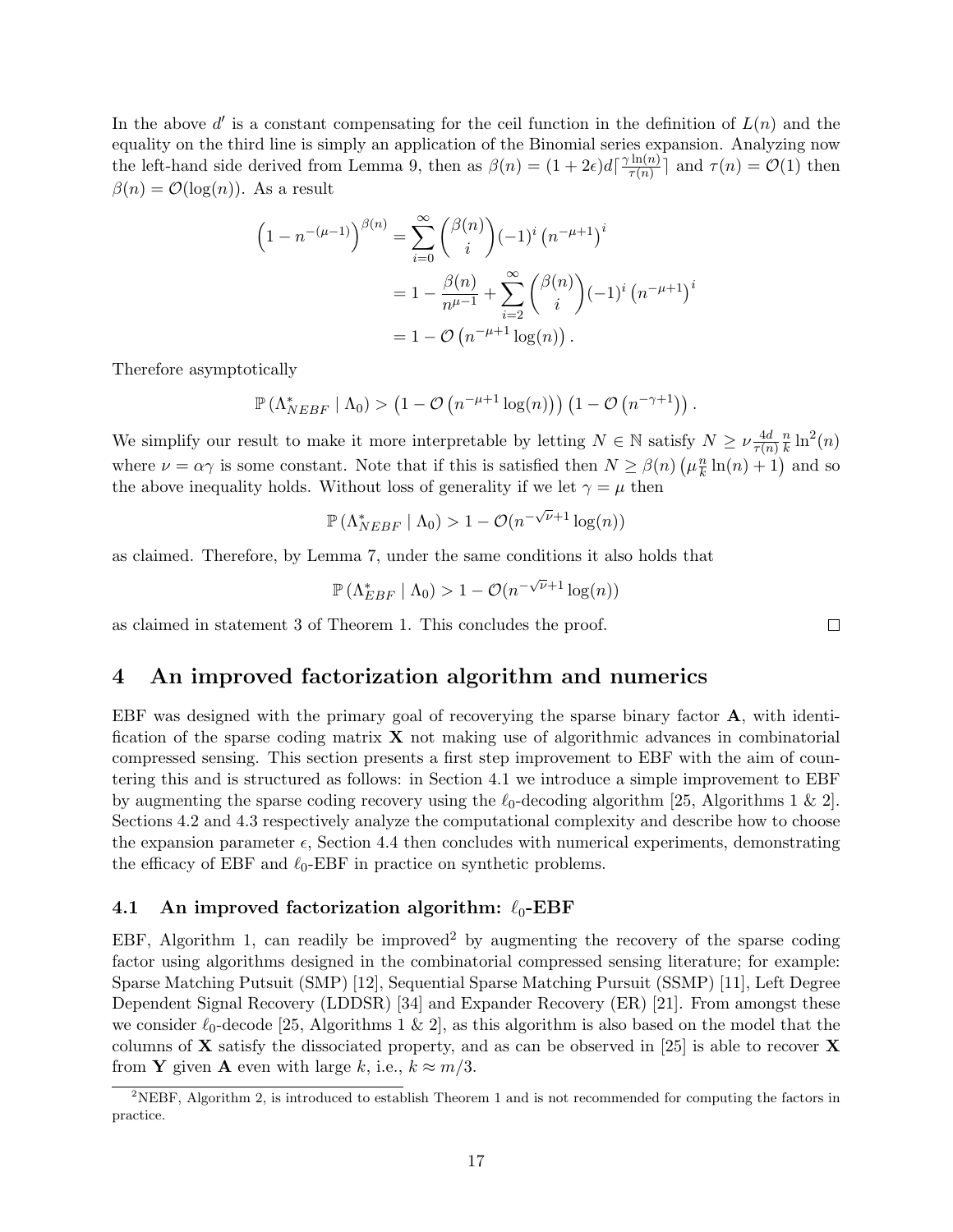Algorithm 3  $\ell_0$ -EBF(Y, d, k, m, n, N,  $\epsilon$ )

- 1: Init:  $\mathbf{R}^{(0)} \leftarrow \mathbf{Y}, \hat{\mathbf{A}}^{(0)} \leftarrow \text{zeros}(m, n), \hat{\mathbf{X}}^{(0)} \leftarrow \text{zeros}(n, N), t \leftarrow 0.$
- 2: while  $\|\hat{\mathbf{A}}^{(t)}\|_0 > \|\hat{\mathbf{A}}^{(t-1)}\|_0$  or  $\|\hat{\mathbf{X}}^{(t)}\|_0 > \|\hat{\mathbf{X}}^{(t-1)}\|_0$  or  $t = 0$  do
- 3: Set  $t \leftarrow t + 1$ .
- 4: Extract set of singleton values  $\mathcal{Q}^{(t)}$  and associated partial supports  $\mathbf{W}^{(t)}$  from  $\mathbf{R}^{(t-1)}$ .

.

- 5: Update  $\hat{\mathbf{A}}^{(t)}$  by inspecting  $\mathbf{R}^{(t)}$  for singleton values identified in prior iterations.
- 6: Cluster partial supports  $\mathbf{w}_p^{(t)}$   $(p \in [c(t)])$  into sets  $\mathcal{C}_h^{(t)}$  $h^{(t)}$   $(h \in [n])$ .
- 7: Update  $\hat{\mathbf{X}}^{(t)}$ : for all  $r_{j,i} \in \mathcal{Q}^{(t)}$  if  $r_{j,i}$  has partial support  $\mathbf{w}_p^{(t)} \in \mathcal{C}_h^{(t)}$  set  $\hat{x}_{h,i} \leftarrow r_{j,i}$ .

8: Update 
$$
\hat{\mathbf{A}}^{(t)}
$$
: for all  $l \in [n]$  set  $\hat{\mathbf{a}}_h^{(t)} \leftarrow \sigma \left( \hat{\mathbf{a}}_h^{(t-1)} + \sum_{p \in C_h^{(t)}} \mathbf{w}_p^{(t)} \right)$ .  
9: Compute full column residual:  $\mathbf{R}' \leftarrow \mathbf{Y} - \hat{\mathbf{A}}^{(t)}([m], \mathcal{H}^{(t)}) \hat{\mathbf{X}}^{(t)}(\mathcal{H}^{(t)}, [N])$ .

- 
- 10: Update rows of  $\hat{\mathbf{X}}^{(t)}$  in  $\mathcal{H}^{(t)}$ :  $\hat{\mathbf{X}}^{(t)}(\mathcal{H}, [N]) \leftarrow \ell_0$ -decode $(\mathbf{R}', \hat{\mathbf{A}}^{(t)}([m], \mathcal{H}^{(t)}), \alpha)$ .
- 11: Update residual:  $\mathbf{R}^{(t)} \leftarrow \mathbf{Y} \hat{\mathbf{A}}^{(t)} \hat{\mathbf{X}}^{(t)}$ .
- 12: end while
- 13: Return  $(\hat{\mathbf{A}}^{(t)}, \hat{\mathbf{X}}^{(t)})$

Relative to EBF,  $\ell_0$ -EBF involves two additional steps, corresponding to Steps 9 and 10 of Algorithm 3. In order that  $\ell_0$ -decode can be incorporated into step 9 without any adaptations, it needs to act only on the columns of **A** that are complete i.e., those whose indices are in  $\mathcal{H}^{(t)}$ . For this reason we compute the full column residual, which we denote  $\mathbb{R}'$ , using just the complete columns of  $\hat{\mathbf{A}}^{(t)}$ , denoted  $\hat{\mathbf{A}}^{(t)}([m], \mathcal{H}^{(t)})$  and pass both to the  $\ell_0$ -decode subroutine in step 10.  $\ell_0$ -decode acts on each columns of  $\mathbf{R}'$  independently, identifying if there is a value  $\omega$  such that  $\|\mathbf{r}_i'\|_0 - \|\mathbf{r}_i' - \omega \hat{\mathbf{a}}_l^{(t)}$  $\|\hat{u}_l^{(t)}\|_0 \geq \alpha$  for an appropriate  $\alpha$ , and if so then  $\omega \hat{a}_l^{(t)}$  $\mathbf{r}'_i$  is removed from  $\mathbf{r}'_i$  and  $x_i$  is updated by  $\hat{x}_{l,i}^{(t)} \leftarrow \hat{x}_{l,i}^{(t)} + \omega$ . If  $supp(\mathbf{x}_j) \subseteq \mathcal{H}^{(t)}$ , that is  $\mathbf{r}_i$  is generated using only the columns of **A** which have been recovered, then so long as  $\alpha \geq (1-2\epsilon)d$  then  $\ell_0$ -decode will recover the correct values in  $x_i$ , see [25, Theorems 4.6 & 4.7].

# Corollary 3 (Guarantees for  $\ell_0$ -EBF). Theorem 1 holds for  $\ell_0$ -EBF provided  $\alpha \geq (1 - 2\epsilon)d$ .

A proof of this corollary is given in Appendix A.11. Although  $\alpha \geq (1-2\epsilon)d$  gives us guaranted recovery, the practical benefit of  $\ell_0$ -EBF over EBF is that it typically performs well with the  $\alpha$ parameter smaller than the theory suggests. This relaxes the condition on the frequency with which an entry appears for it be accepted as a singleton value and hence typically allows one to recover  $\bf{X}$  for both larger values of k and with less computational effort. This benefit is evident in Figures 2 & 3.

#### 4.2 Computational complexity

The computational complexity of each step in Algorithm 3 is as follows, note that many of the steps are fully parallelizable.

- Steps 4 & 5: these steps can be done simultaneously at a cost of  $\mathcal{O}(d^2k^2)$  operations per column, so for the whole of  $\mathbf{R}^{(t)}$  the computational complexity is  $\mathcal{O}(d^2k^2N)$ . We note that the processing of each column for both these steps can be conducted in parallel.
- Step 6  $\&$  7: clustering the partial supports can be achieved by computing the inner products between each  $w_i$  as well as with the columns of  $\hat{A}^{(t)}$ . Computationally this is equivalent to computing  $(\mathbf{W}^{(t)})^T \hat{\mathbf{A}}^{(t)}$ , given each column of  $\mathbf{R}^{(t)}$  provides  $\mathcal{O}(k)$  partial supports this has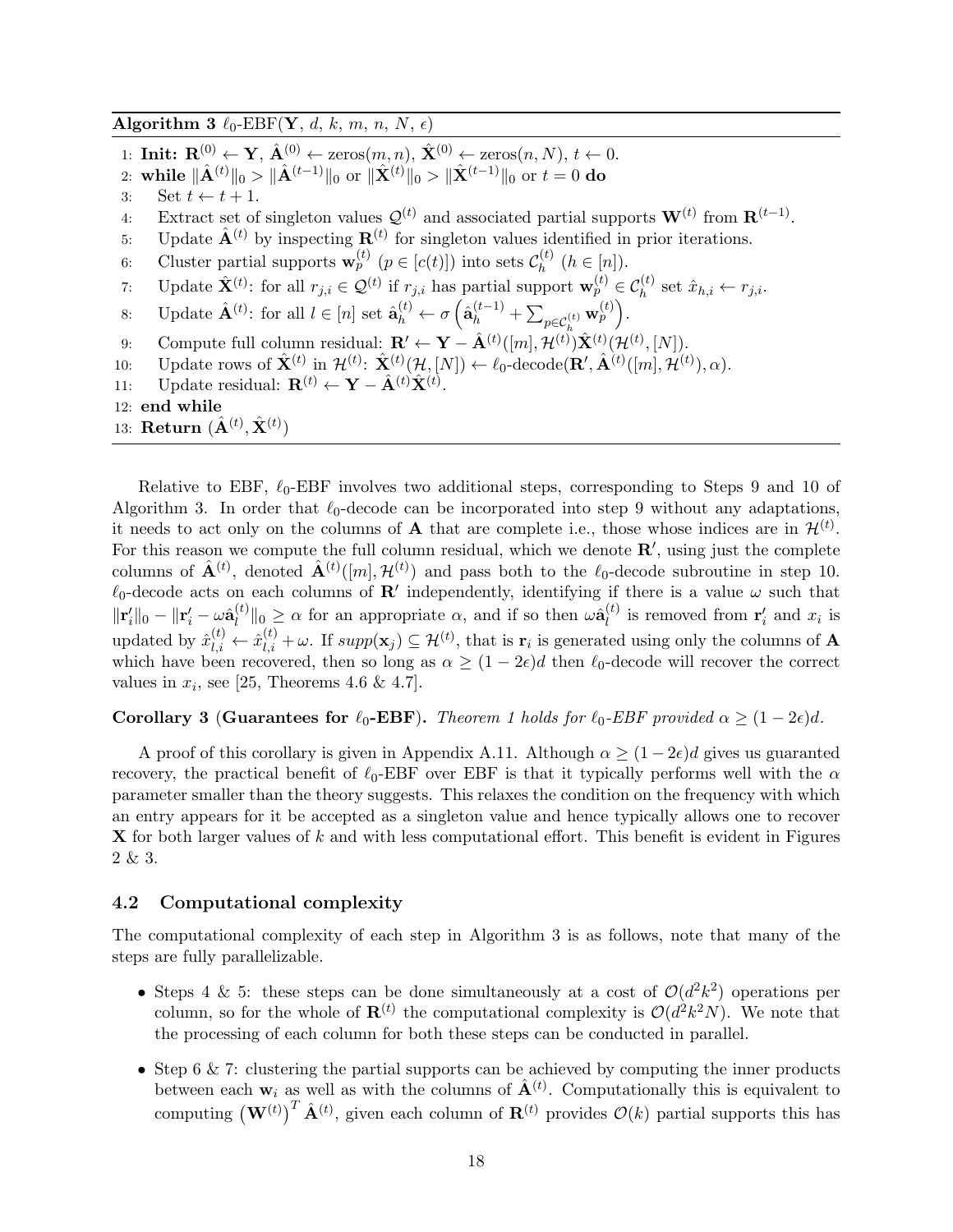a computational complexity of  $\mathcal{O}(d^2kn)$ . The update of  $\hat{\mathbf{X}}^{(t)}$  can be done in parallel with the clustering at a cost of  $\mathcal{O}(k)$  since once a partial support has been clustered, then the corresponding singleton value can be used to update the relevant entry in  $\hat{\mathbf{X}}^{(t)}$ . We note that the clustering of each column cannot always be performed in parallel.

- Step 8: updating the reconstruction of  $\hat{A}^{(t)}$  requires that for each of its *n* columns one computes  $\mathcal{O}(N)$  additions of  $\mathcal{O}(d)$  sparse partial supports, which has a total complexity of  $\mathcal{O}(dnN)$ . Updating  $\mathcal{H}^{(t)}$  requires  $\mathcal{O}(d)$  operations per column, so is overall  $\mathcal{O}(dn)$ . Once clustering has been performed the update of each column is fully parallelizable.
- Step 9 & 10: the computational complexity of both these steps is dominated by a matrix multiplication. The inner product between a row of  $\hat{\mathbf{A}}^{(t)}$  and a column of  $\hat{\mathbf{X}}^{(t)}$  is  $\mathcal{O}(dk)$ , given that there are  $\mathcal{O}(n)$  of these inner products then the overall complexity of both of these steps is  $\mathcal{O}(dknN)$ .
- Step 11: the computational complexity of running  $\ell_0$ -decode on a single column of the residual is  $\mathcal{O}(dkn)$  [25, Theorems 4.6 & 4.7]. As there are  $\mathcal{O}(N)$  nonzero columns in the residual  $\mathbf{R}^{(t)}$ then the cost is  $\mathcal{O}(dkn)$ , which is also fully parallelizable.

In summary, although  $\ell_0$ -EBF requires some additional computational overheads when compared with EBF, asymptotically both algorithms have a per while loop iteration complexity of  $\mathcal{O}(d^2k^2N)$ +  $O(d^2knN)$ , albeit with different constants. Under the asymptotic regime outlined in Theorem 1 with d fixed,  $k = \alpha_1 n + 1$  and  $m = \alpha_2 n$  where  $\alpha_1, \alpha_2 \in (0, 1)$ , then in terms of the dimensions of the input matrix Y this gives a per while loop iteration cost of  $\mathcal{O}(m^2N)$ .

#### 4.3 Choosing a value of  $\epsilon$  in practice

The expansion parameter  $\epsilon$  plays a key role in all the Algorithms discussed so far, both in extracting partial supports as well as clustering them. However, the value of this parameter is generally not known; for instance, even if we know that  $\mathbf{A} \in \mathcal{E}_{k,\epsilon,d}^{m \times n}$  it is in general NP hard to compute its expansion parameter. From Corollary 2, if  $\epsilon > 1/6$  then we can provide no guarantees that the clustering step in any of the Algorithms will be successful, therefore in this situation even if we know  $\epsilon$  it is of little value to us, at least under the current framework. The key takeaway from this section is that so long as  $\epsilon \leq 1/6$  then knowing the exact value of  $\epsilon$  is not important - we can simply use  $1/6$  as the  $\epsilon$  parameter in Algorithms 1-3 without any appreciable loss in performance. We now justify this claim, note that in what follows  $\epsilon'$  is our estimate of the true parameter  $\epsilon$ .

- Identifying singleton values and extracting partial supports: if we underestimate the true expansion parameter, i.e.,  $\epsilon' < \epsilon$ , then we run the risk of identifying non-singletons as singletons as  $2\epsilon' d < 2\epsilon d$ . If we overestimate the expansion parameter, i.e.,  $\epsilon' \geq \epsilon$ , this is not true since  $2\epsilon' d \geq 2\epsilon d$ . Therefore overestimating introduces no false positives in terms of identifying singleton values. Furthermore, given Corollary 2, if we just want to identify the partial supports appearing more than  $(1-2\epsilon)d$  then if we overestimate  $\epsilon$  then  $(1-2\epsilon)d > (1-2\epsilon')d$ . Therefore, by overestimating we also still identify all the partial supports with size greater than  $(1-2\epsilon)d$ which we would have identified if we had used the true  $\epsilon$  value instead.
- Clustering partial supports: we assign two columns to the same cluster iff their inner product is greater than  $(1-4\epsilon')d$ . Since  $(1-4\epsilon)d > (1-4\epsilon')d$ , then any pair of partial supports that do originate from the same column are still clustered correctly. Furthermore, if  $\epsilon'$  is an overestimate then partial supports originating from different columns are still never assigned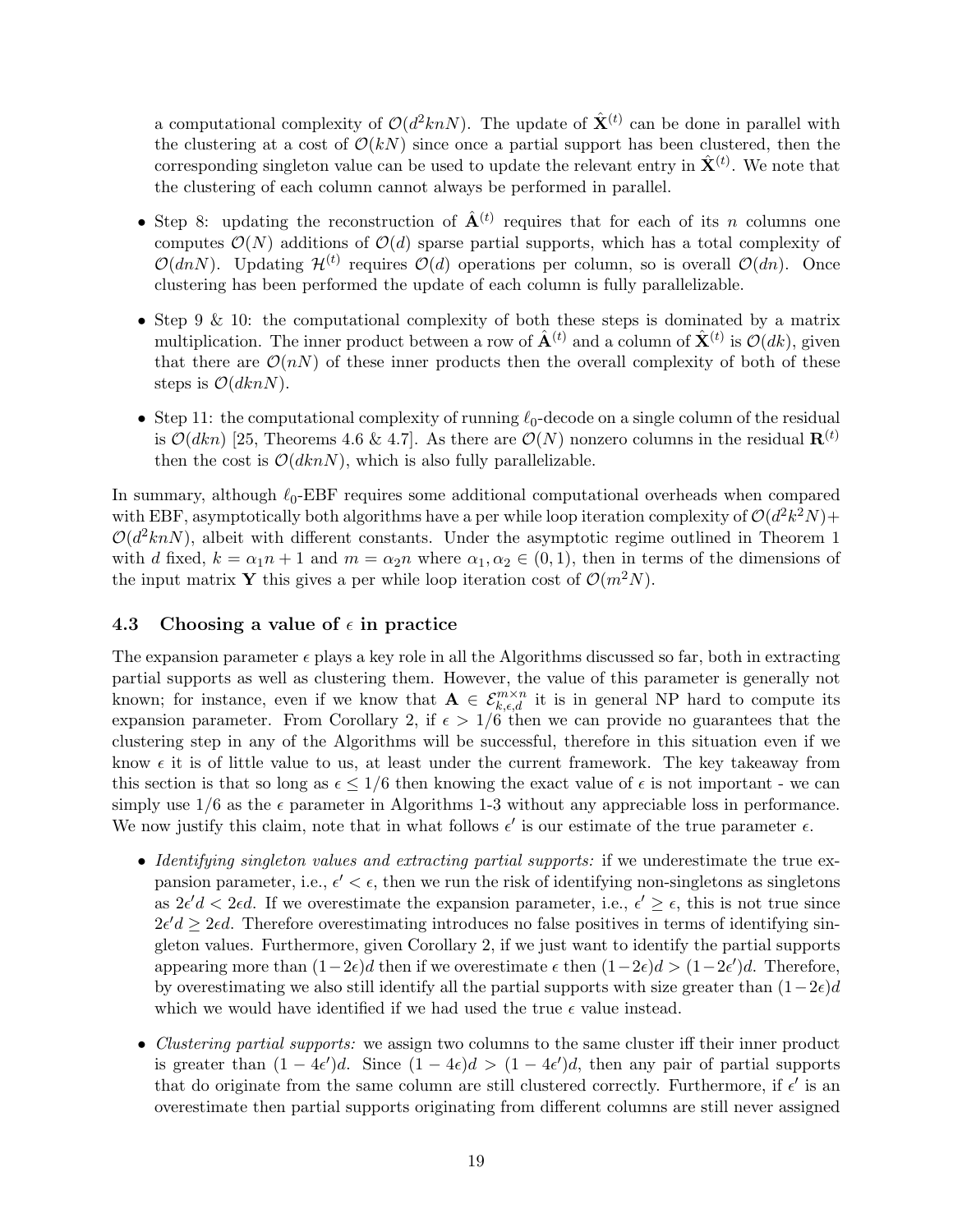to the same cluster. Indeed, with  $\epsilon' \leq 1/6$  and  $\epsilon' \geq \epsilon$  then  $(1-4\epsilon')d \geq 2\epsilon d$ . Therefore, since by Theorem 2 the overlap of two full columns of  $A$  is less than 2 $\epsilon d$ , if the supports of two partial supports overlaps by more than  $(1-4\epsilon')d$  then they must belong to the same column. Therefore, two partial supports belong to the same cluster iff their supports overlap by more than  $(1-4\epsilon')d$ .

In conclusion, so long as  $\epsilon \leq \frac{1}{6}$  $\frac{1}{6}$  then we are able to extract and accurately cluster all partial supports which appear more than  $(1 - 2\epsilon)d$  times by using  $\epsilon' = \frac{1}{6}$  $\frac{1}{6}$ . The drawback of using this  $\epsilon'$  is that by overestimating we potentially ignore certain singleton values that appear with frequency between  $2\epsilon d$  and  $(1-2\epsilon)d$ . However, since we have no guarantees in terms of how to cluster these partial supports we lose little by this overestimation.

#### 4.4 Numerical experiments

In this section we demonstrate the efficacy of EBF and  $\ell_0$ -EBF in practice on synthetic problems. When generating the supports of both test matrices  $A$  and  $X$  we follow the same procedure as outlined in Definition 1. The coefficients of **X** are sampled uniformly at random from  $[-b_2, -b_1] \cap$  $[b_1, b_2]$  where  $0 < b_1 < b_2$  (in our experiments we used  $b_1 = 1$  and  $b_2 = 5$ ).



**Figure 2:** Recovery, up to permutation, of  $(A,X)$ , generated as described in Definition 1, from  $Y = AX$  using EBF and  $\ell_0$ -EBF for different values of k. Experiment parameters;  $N = 200$ ,  $n = 1200$ ,  $m = 900$ ,  $d = 10$ ,  $\epsilon = 1/6$ ,  $\alpha = 3$  with k varied between 1% and 7% of n. We emphasize that the green curve in the left hand plot is below  $100\%$  only due to there being 149 columns of  $A$  that do not appear in the data matrix  $Y$ . All columns which are present in the data are recovered perfectly.

Figure 2 shows the recovery of entries of  $A$  and  $X$  by epoch (single pass through all data available) for various values of  $k$ . Note that as  $k$  grows there is a tradeoff between the number of nonzeros per row of  $X$  and the degree of overlap between sets of k columns of  $A$ . For very low sparsities, i.e.  $k/n = 1\%$ , the extraction of singleton values and hence partial supports is not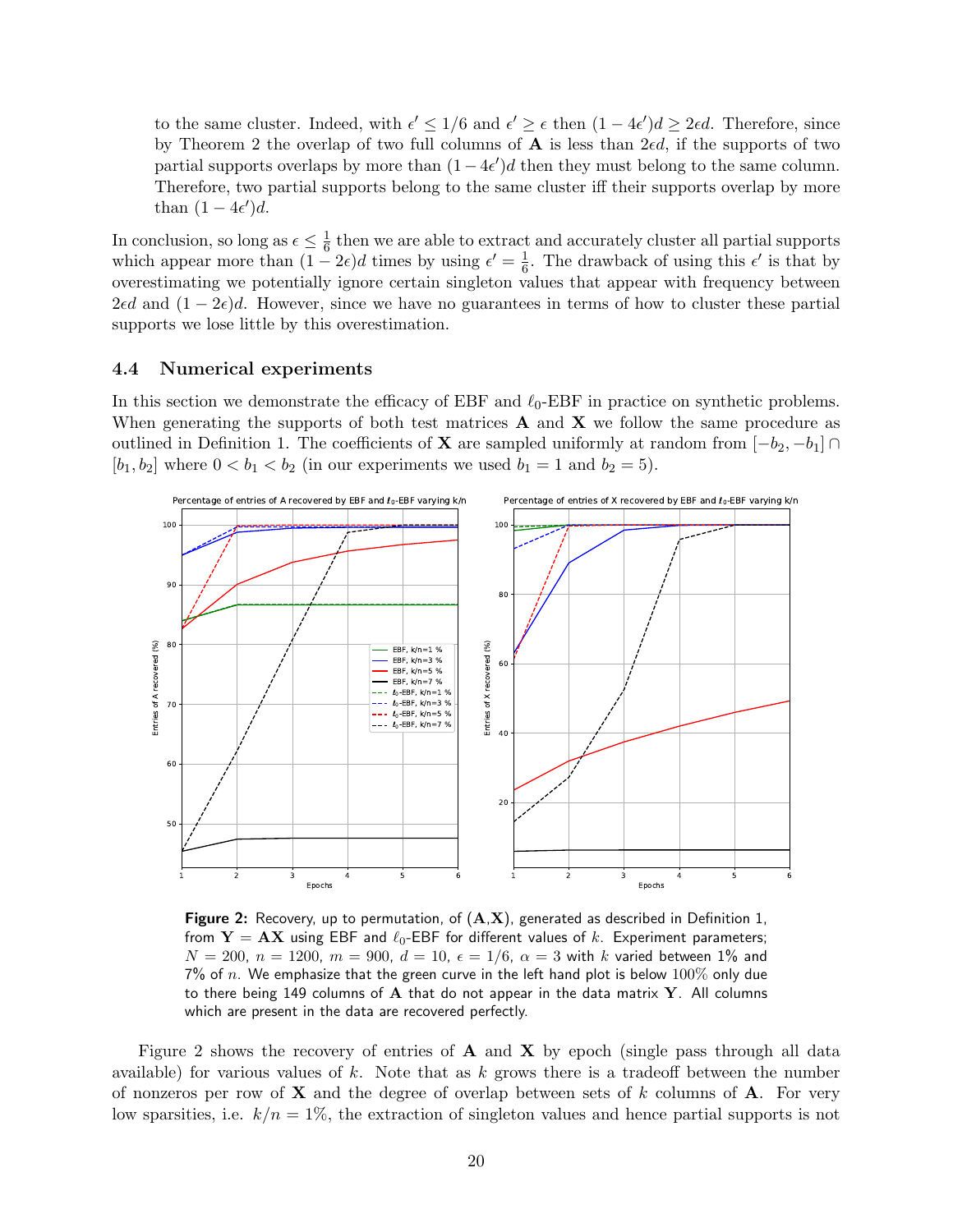

Figure 3: Recovery, up to permutation, of  $(A,X)$ , generated as described in Definition 1, from  $Y = AX$  using EBF and  $\ell_0$ -EBF for different values of N. Experiment parameters;  $n = 1200$ ,  $m = 900$ ,  $d = 10$ ,  $k = 60$ ,  $\epsilon = 1/6$ ,  $\alpha = 3$  ( $\ell_0$ -EBF parameter only) with  $N = 100$ , 200 and 400. Recovery figures for  $\ell_0$ -EBF include innacuracies of coefficient values in  $\leq 0.1\%$  of entries of **X** (support is recovered with complete accuracy).

challenging since the degree of overlap between only a few columns of A is small. As a result, both algorithms recover  $X$  with ease by the end of the second epoch. However, recovering the entirety of **A** is not possible for either algorithm since there are a number of rows of  $X$ , 149 to be exact, that have no nonzeros. This means that there are 149 columns of **A** which never appear or contribute to the data and hence cannot be recovered from it. We emphasize that the failure to recover the entirety of  $\bf{A}$  in this case is due to insufficient data in regard to the way the supports of  $\bf{X}$  are sampled, not due to the way either EBF or  $\ell_0$ -EBF operate. Indeed, both algorithms perfectly recover all columns of A which do appear in the data. From the perspective of unsupervised learning then the issue arising here can be interpreted as the training data set being too small to accurately represent the underlying data distribution. For  $k/n = 3\%$  there are only 3 zero rows in  $X$  and both algorithms recover all but these 3 columns of  $A$  and all of  $X$ . Note however that recovery, at least for EBF, takes more epochs since the level of overlap between subsets of k columns has increased. For  $k/n = 5\%$  there are no zero rows in **X**. However, in only six epochs EBF has not yet succeeded in factorizing Y fully. By contrast,  $\ell_0$ -EBF recovers both factors after 2 epochs, highlighting the benefit of the added  $\ell_0$  decode step. Finally, for  $k/n = 7\%$ , the degree of overlap between subsets of  $k$  columns of  $A$  is becoming significant, therefore far fewer partial supports of size larger than  $(1 - 2\epsilon)d$  can be extracted and as a result EBF fails to converge.  $\ell_0$ -EBF is still successful however, since by setting  $\alpha = 3$  partial supports whose support cardinality is smaller than  $(1 - 2\epsilon)d$  can still be matched (although not necessarily with theoretical guarantees) with completed columns and hence their contribution removed from the residual. We emphasize that although in practice  $\ell_0$ -EBF, when compared with EBF, performs the factorization more efficiently and for larger values of k, this relies on relaxing the  $\alpha$  parameter potentially below the threshold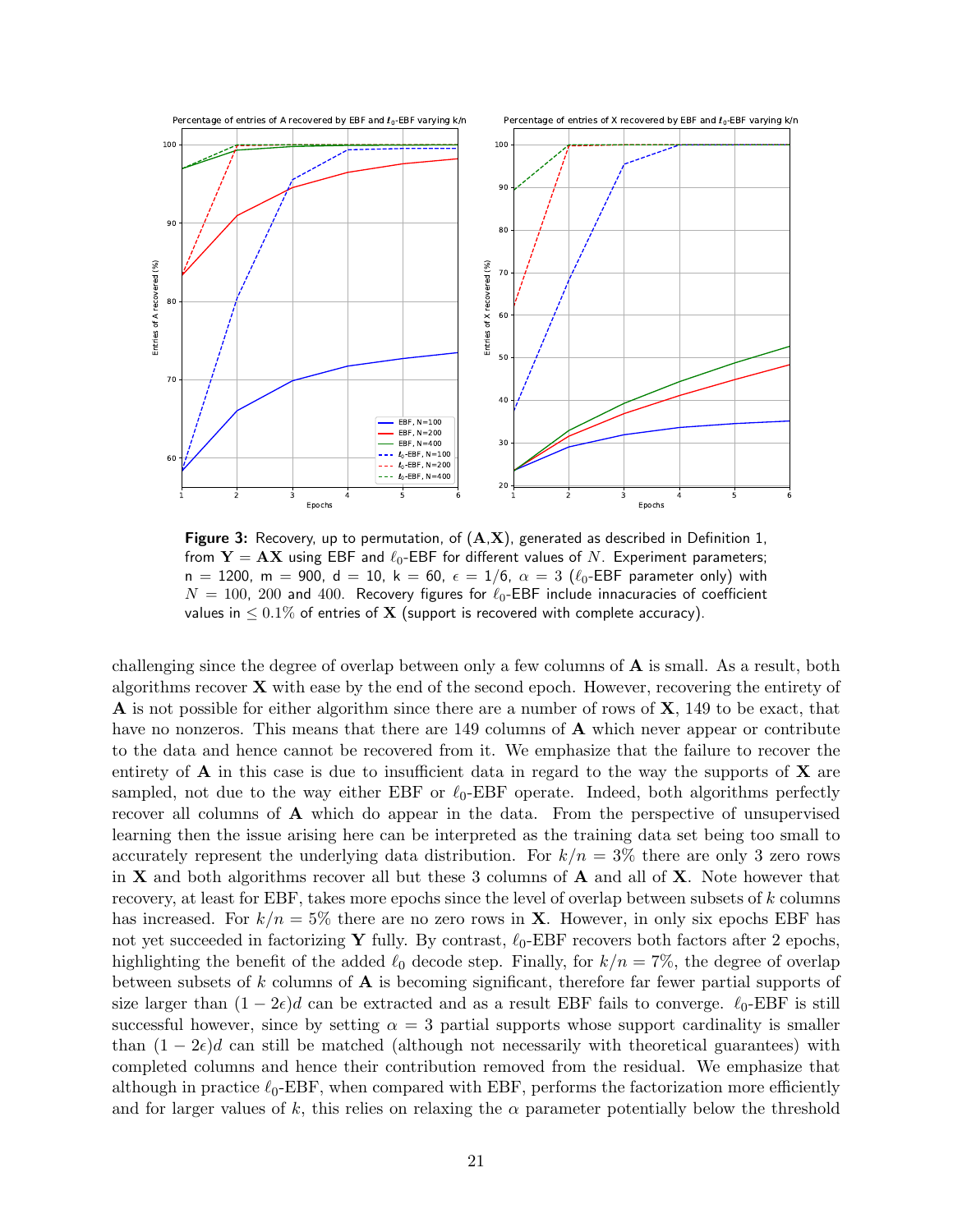suggested in Corollary 3. Indeed, when  $\alpha < (1-2\epsilon)d$  then  $\ell_0$ -EBF does on occasion make mistakes and this is evident in our experiments, albeit only in less than 0.1 percent of entries.

Figure 3 shows the recovery of **A** and **X** keeping k fixed at  $n/20$  and for the three choices of  $N = 100, 200,$  and 400. The trend for both algorithms is the same: more data ensures more partial supports per iteration and hence a greater chance of success and faster convergence. We highlight that despite all values of N considered here being far less than  $n = 1200$ ,  $\ell_0$ -EBF is able to compute almost all the factorizations in just 5 epochs (**A** for N=100 being the exception and here only  $\lt 1\%$ of entries are missing). After only 6 epochs EBF has not had enough iterations to converge and it seems unlikely that it will successfully compute any of the factorizations. This is due to its overly pessimistic criteria for selecting singleton values, resulting in few entries of X being recovered.

### 5 Conclusions and future extensions

The PSB data model, Definition 1, and its associated factorization algorithms introduce a new variant of community detection, dictionary learning, and show that combinatorial compressed sensing reconstructions can be achieved without knowledge of the sensing matrix. Notably, the Expander Based Factorization (EBF) algorithms presented here achieve near optimal sampling complexity  $N = \mathcal{O}\left(\frac{n}{k}\right)$  $\frac{n}{k} \log^2(n)$ , as highlighted in Theorem 1. Moreover, these algorithms also have a low per iteration cost of  $\mathcal{O}(m^2N)$  (see Section 4.2), much of which is trivially parallelizable and furthermore experiments on synthetic data demonstrate that the factorization is typically achieved in only a few iterations. The main limitation of the data model and the results presented are related to the modelling assumptions. A few potential future extensions are as follows:

- Stability to noise and projections of arbitrary matrices onto the PSB model: More developed matrix factorizations, such as PCA, subspace clustering, and dictionary learning, are all known to be effective for matrices which only approximately achieve the modelling assumptions in question. A first extension of the PSB data model would be to show that the factors are stable to additive noise and remain efficient and reliable to compute. Stability to additive noise one might expect to achieve via related work in combinatorial compressed sensing, such as[26]. This could be further augmented by having repeated samples contained in  $Y$ . In order for the PSB data model to be more generally applicable, approximation rates are required, in particular a derivation of the distance between an arbitrary matrix  $\bf{Y}$  and its projection onto the PSB data model - which would presumably show better approximation as the number of columns  $n$  of  $A$  is increased. To be clear, this would entail bounds of the form  $\|\mathbf{Y} - P_{PSB(n)}\mathbf{Y}\| \leq f(n)$  where  $P_{PSB(n)}(\cdot)$  projects to the nearest matrix in the PSB data model and  $f(n)$  is a rapidly decreasing function of n and or potentially d and k.
- Relaxing the  $\epsilon \leq 1/6$  condition: Corollary 2 guarantees that partial supports can be trivially clustered if the binary factor matrix A is a  $(k, \epsilon, d)$  expander graph with expansion parameter  $\epsilon \leq 1/6$ . This expansion parameter is guaranteed over all  $\binom{n}{k}$  ${k \choose k}$  sets of k columns in A. As  $Y$  contains at most  $N$  such sets of  $k$  columns, and as  $N$  would typically be exponentially smaller than this binomial coefficient, it is expected that similar bounds could be derived under a model for which it holds only that with high probability a subset of  $k$  columns of A satisfies the expansion bound. Moreover, the numerical experiments conducted in Section 4 demonstrate that successful factorization is possible in parameter regimes where  $\epsilon$  is likely to exceed 1/6. As a result, it seems reasonable that more robust extensions of the current clustering method could be conceived.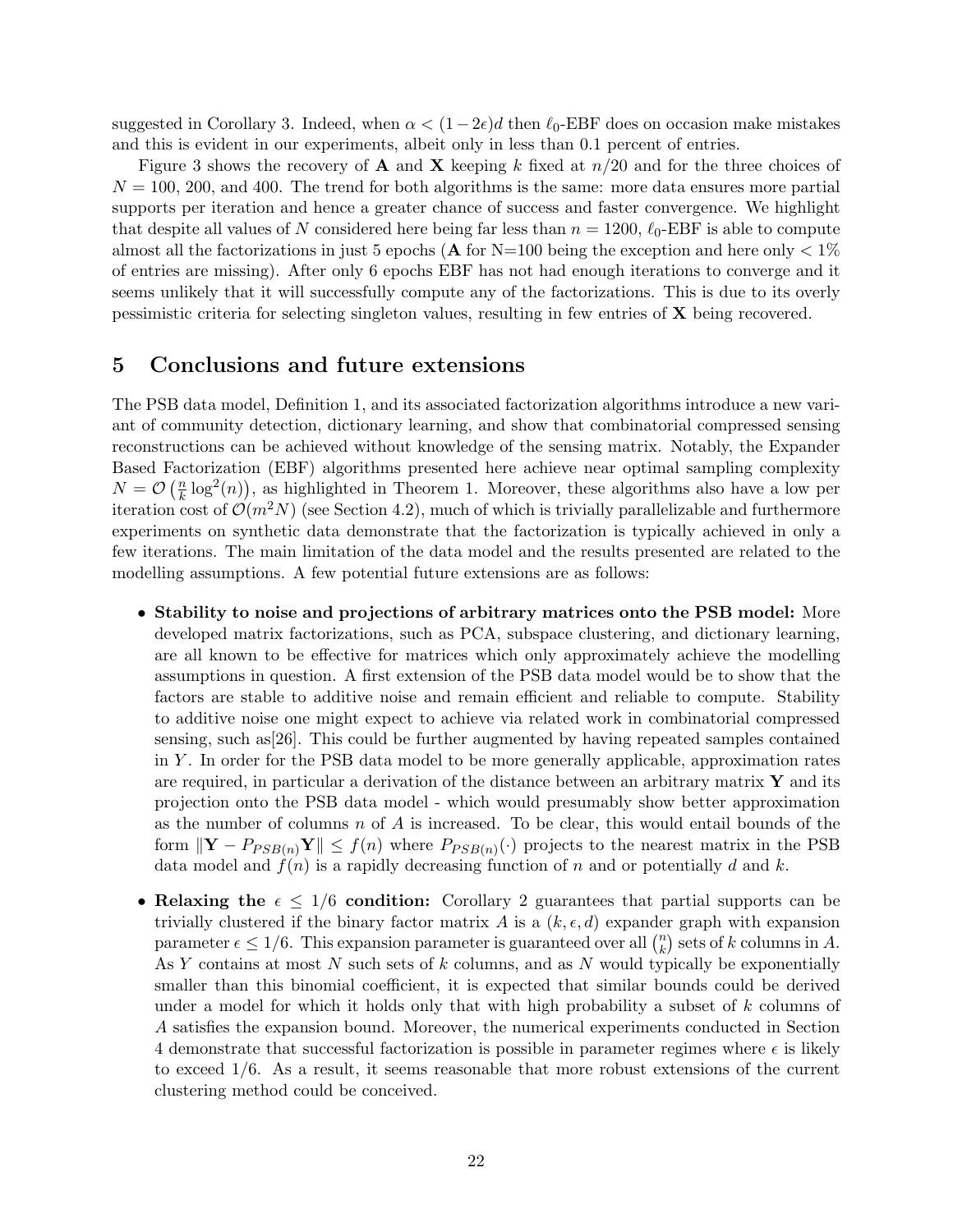• Broadening the PSB data model: two assumptions that restrict the expressivity of the PSB data model are that there is a fixed number d nonzeros per column of A and that the columns of X are dissociated. Relaxing these conditions would clearly aid in the applicability of the model. One would expect it to be possible to derive similar results for the case in which the number of nonzeros per column of A is bounded from above and below. However, this would likely increase the computational complexity of the factorization task as the number of nonzeros per column would also need to be learned. Robustness to the entries in  $X$  being dissociated, at least with high probability, can also be expected, however, adversarial choices of nonzero values in X may require combinatorial searches on certain entries of Y and could result in Y no longer having a unique factorization.

# A Proofs deferred to Appendix

#### A.1 Proof of Lemma 1: Identification of Singleton Values

Proof. This result follows by upper bounding the frequency with which any nonsingleton value appears. Consider the pairwise overlap between any two columns  $a_l$  and  $a_h$  of  $A \in \mathcal{E}_{(k,\epsilon,d)}^{m \times n}$  where  $l, h \in [n]$  and  $l \neq h$ , from Definition 3 it follows that

$$
|supp(\mathbf{a}_l) \cup supp(\mathbf{a}_h)| > (1-\epsilon)2d.
$$

Using the inclusion-exclusion principle then

$$
|supp(\mathbf{a}_l)|+|supp(\mathbf{a}_h)|-|supp(\mathbf{a}_l)\cap supp(\mathbf{a}_h)|>(1-\epsilon)2d.
$$

Given that  $|supp(\mathbf{a}_l)| = |supp(\mathbf{a}_h)| = d$  then a simple rearrangement shows that

$$
|supp(\mathbf{a}_l) \cap supp(\mathbf{a}_h)| < 2d - (1 - \epsilon)2d = 2\epsilon d.
$$

Therefore for any  $S \subset [n]$  with  $|S| \geq 2$  and for any  $l, h \in S$ 

$$
|\bigcap_{l\in\mathcal{S}}supp(\mathbf{a}_l)|\leq |supp(\mathbf{a}_l)\cap supp(\mathbf{a}_h)|<2\epsilon d.
$$

Now consider the entries of  $\mathbf{b} = \mathbf{A} \mathbf{z}$  where **z** is dissociated and note that any nonsingleton value will be the sum of two or more entries in z. Therefore, for any subset of the support  $S \subset supp(z)$ satisfying  $|S| > 2$ , then using the inequality derived above the frequency with which nonsingleton values appear can be bounded from above as follows,

$$
|\{j \in \text{supp}(\mathbf{b}) : y_j = \sum_{l \in \mathcal{S}} z_l\}| = |\bigcap_{l \in \mathcal{S}} \text{supp}(\mathbf{a}_l)| < 2\epsilon d.
$$

Therefore any value that appears more than  $2\epsilon d$  times is a singleton value. Note that since by assumption z is dissociated, any singleton value cannot be formed by a linear combination of more than one element of z.  $\Box$ 

#### A.2 Proof of Lemma 2 - Existence of Singleton Values

*Proof.* For typographical ease let  $\gamma := \left[ (1 - 2\epsilon)d \right]$  and define  $U := \text{supp}(\mathbf{z})\setminus\mathcal{T}$ , which is the set of singleton values which appear at most  $(1 - 2\epsilon)d$  times. Additionally the following graph inspired notation is adopted,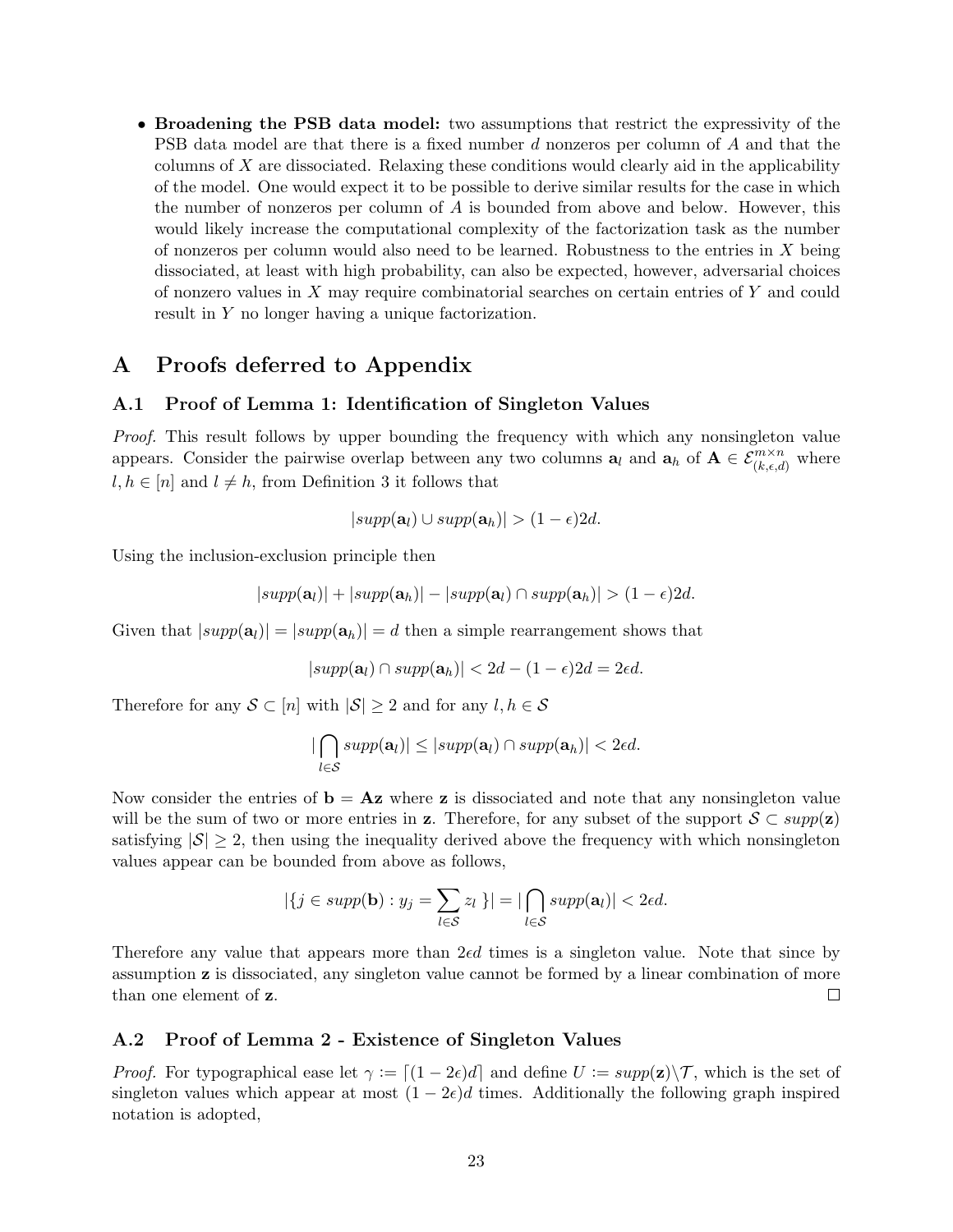- $\mathcal{N}_1(\mathbf{b}) := \bigcup_{l \in supp(\mathbf{z})} \Omega_l$  is the set of row indices of **b** corresponding to singleton values, by Theorem 2 it holds that  $|\mathcal{N}_1(\mathbf{b})| \geq \gamma |\text{supp}(\mathbf{z})|$ .
- $\mathcal{N}_1^{\mathcal{T}}(\mathbf{b}) := \bigcup_{l \in \mathcal{T}} \Omega_l$  is the set of row indices of **b** corresponding to singleton values that appear more than  $(1 - 2\epsilon)d$  times. Therefore  $\gamma|\mathcal{T}| \leq |\mathcal{N}_1^{\mathcal{T}}(\mathbf{b})| \leq d|\mathcal{T}|$ .
- $\mathcal{N}_1^{\mathcal{U}}(\mathbf{b}) := \bigcup_{l \in \mathcal{U}} \Omega_l$  is the set of row indices of **b** corresponding to singleton values that appear at most  $(1 - 2\epsilon)d$  times. Note that by definition  $|\mathcal{N}_1^{\mathcal{U}}(\mathbf{b})| \leq (\gamma - 1)|\mathcal{U}|$ .

By definition  $|\mathcal{N}_1(\mathbf{b})| = |\mathcal{N}_1^{\mathcal{T}}(\mathbf{b})| + |\mathcal{N}_1^{\mathcal{U}}(\mathbf{b})|$ , it hence follows that

$$
|\mathcal{N}_1(\mathbf{b})| \ge \gamma |\text{supp}(\mathbf{z})|
$$
  
=\gamma (|\mathcal{T}| + |\mathcal{U}|)  
=\gamma |\mathcal{T}| + |\mathcal{U}| + (\gamma - 1)|\mathcal{U}|  
\ge \gamma |\mathcal{T}| + |\mathcal{U}| + |\mathcal{N}\_1^{\mathcal{U}}(\mathbf{b})|.

Subsituting  $|\mathcal{N}_1(\mathbf{b})| = |\mathcal{N}_1^{\mathcal{T}}(\mathbf{b})| + |\mathcal{N}_1^{\mathcal{U}}(\mathbf{b})|$  it holds that

$$
|\mathcal{N}_1^{\mathcal{T}}(\mathbf{b})| \ge \gamma |\mathcal{T}| + |\mathcal{U}|
$$
  
= |\mathcal{T}| + |\mathcal{U}| + (\gamma - 1)|\mathcal{T}|  
= |supp(\mathbf{z})| + (\gamma - 1)|\mathcal{T}|.

Since  $|\mathcal{N}_1^{\mathcal{T}}(\mathbf{b})| \le d|\mathcal{T}|$  then  $d|\mathcal{T}| \ge |supp(\mathbf{z})| + (\gamma - 1)|\mathcal{T}|$ , rearranging gives

$$
|\mathcal{T}| \ge \frac{|supp(\mathbf{z})|}{d - \gamma + 1}.
$$

Since  $\gamma \geq d - 2\epsilon d$  then

$$
|\mathcal{T}| \ge \frac{|supp(\mathbf{z})|}{1 + 2\epsilon d}.
$$

Given that  $|\mathcal{T}| \in \mathbb{Z}_{\geq 0}$  and  $\frac{|supp(\mathbf{z})|}{1+2\epsilon d} > 0$ , then so long as  $|supp(\mathbf{z})| \geq 1$  and **b** is nonzero it is always possible to extract at least one partial support with cardinality greater than  $(1 - 2\epsilon)d$ .

#### A.3 Proof of Corollary 2 - clustering partial supports

*Proof.* From the proof of Lemma 1, if  $w_p$  and  $w_q$  arise from different columns of A, say  $a_l$  and  $a_h$ respectively where  $l \neq h$ , then

$$
\mathbf{w}_p^T \mathbf{w}_q \leq \mathbf{a}_l^T \mathbf{a}_h < 2\epsilon d.
$$

If  $w_p$  and  $w_q$  belong to the same column, say  $a_l$ , then since each has more than  $(1 - 2\epsilon)d$  nonzeros of  $a_l$  then they must differ by less than 4 $\epsilon d$  nonzeros. Therefore

$$
\mathbf{w}_p^T \mathbf{w}_q \ge (1 - 4\epsilon)d.
$$

For  $(1-4\epsilon)d \geq 2\epsilon d$  to hold then rearranging gives  $\epsilon \leq 1/6$ . Therefore, when  $\epsilon \leq 1/6$ , if  $\mathbf{w}_p$  and  $\mathbf{w}_q$ arise from different columns then  $\mathbf{w}_p^T \mathbf{w}_q < (1-4\epsilon)d$ . Hence  $\mathbf{w}_p^T \mathbf{w}_q \ge (1-4\epsilon)d$  iff  $\mathbf{w}_p$  and  $\mathbf{w}_q$  arise from the same column of A. П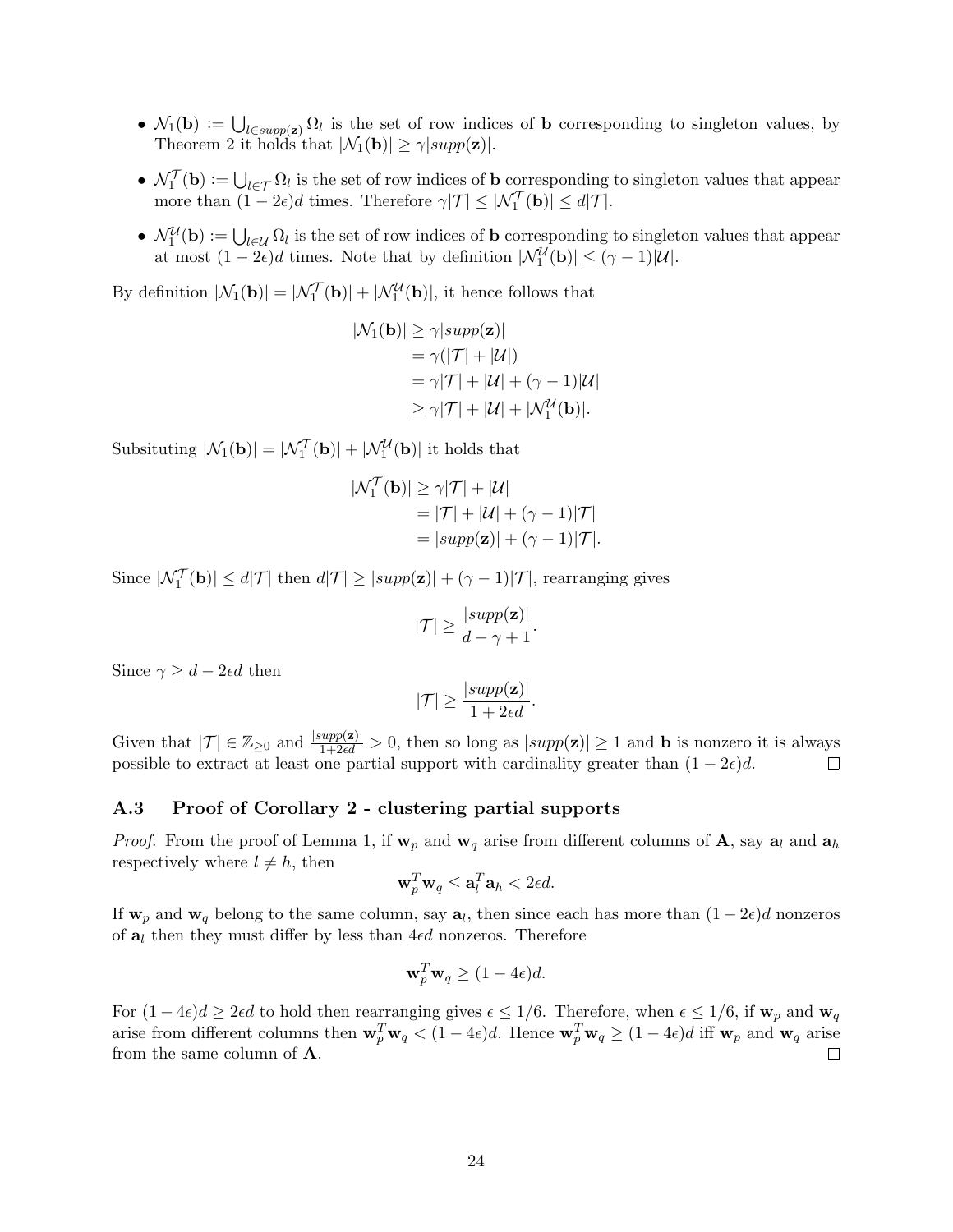#### A.4 Proof of Lemma 3 - EBF only identifies correct entries

Proof. Statement 2 of 3 is an immediate consequence of statement 1 since if statement 1 holds and  $\mathbf{R}^{(t_f)} = \mathbf{0}_{m \times n}$  then EBF must have successfully recovered **A** and **X** up to permutation. Statement 1 can be proven by induction: the base case  $t = 0$  is trivial as  $\hat{\mathbf{X}}^{(0)} = \mathbf{0}_{n \times N}$  and  $\hat{\mathbf{A}}^{(0)} = \mathbf{0}_{m \times n}$ . Assume then that statement 1 is true at iteration  $t - 1$  and consider any column of the residual  $i \in [n]$ , then there exists a permutation  $\mathbf{P}^{(t-1)}$  such that

$$
\mathbf{r}_{i}^{(t-1)} = \mathbf{y}_{i} - \hat{\mathbf{A}}^{(t-1)} \hat{\mathbf{x}}_{i}^{(t-1)}
$$
  
=  $\mathbf{y}_{i} - \hat{\mathbf{A}}^{(t-1)} (\mathbf{P}^{(t-1)})^{T} \mathbf{P}^{(t-1)} \hat{\mathbf{x}}_{i}^{(t-1)}$   
=  $\mathbf{y}_{i} - \mathbf{A}' \mathbf{x}_{i}'$   
=  $\mathbf{y}_{i} - \mathbf{y}_{i}'$ 

where  $\mathbf{y}'_i := \mathbf{A}' \mathbf{x}'_i$ . Consider a nonsingleton value  $s = \sum_{l \in \mathcal{S}} x_{l,i}$  which is the sum of some subset  $\mathcal{S} \subseteq supp(\mathbf{x}_i), |\mathcal{S}| \geq 2$  entries of  $\mathbf{x}_i$ . Note by the dissociated property that there does not exist a  $\mathcal{T} \subset supp(\mathbf{x}_i)$ ,  $\mathcal{T} \neq \mathcal{S}$  such that  $s = \sum_{l \in \mathcal{T}} x_{l,i}$ . From the proof of Lemma 1 then  $\mathcal{S} \subseteq supp(\tilde{\mathbf{a}}_j) \cap$ supp( $\mathbf{x}_i$ ) is true for less than 2 $\epsilon d$  row indices  $j \in [m]$ . Therefore, by the dissociated property, for a nonsingleton value to appear more than  $2 \epsilon d$  times in  $\mathbf{r}_i^{(t)}$  $i<sup>(t)</sup>$  it must be introduced by the subtraction of  $y'_i$  into new locations, meaning that for some  $j \in [m]$  for which  $S \nsubseteq supp(\tilde{a}_{j}) \cap supp(\mathbf{x}_i)$  then  $S \subseteq supp(\tilde{\mathbf{a}}'_j) \cap supp(\mathbf{x}'_i)$ . Since it is assumed that statement 1 is satisfied at iteration  $t-1$ ,  $\mathbf{A}' \in \{0,1\}^{m \times n}$  satisfies  $supp(\mathbf{A}') \subseteq supp(\mathbf{A})$ ,  $\mathbf{x}'_i \in \mathcal{X}_k^n$  satisfies  $supp(\mathbf{x}'_i) \subseteq supp(\mathbf{x}_i)$  and if  $x'_{j,i} \neq 0$ then  $x'_{j,i} = x_{i,j}$ . Therefore, for all  $j \in [m]$  it holds that  $(supp(\tilde{\mathbf{a}}'_j) \cap supp(\mathbf{x}'_i)) \subseteq (supp(\tilde{\mathbf{a}}_j) \cap supp(\mathbf{x}_i))$ and hence if  $S \nsubseteq supp(\tilde{\mathbf{a}}_j) \cap supp(\mathbf{x}_i)$  then  $S \nsubseteq supp(\tilde{\mathbf{a}}'_j) \cap supp(\mathbf{x}'_i)$ . It then follows that the subtraction of  $y_i'$  does not introduce more instances of a nonsingleton value and therefore the mode of nonsingleton values in the residuals at any iteration is bounded from above by  $2\epsilon d$ . Since it is assumed that  $\epsilon \leq 1/6$  then  $2\epsilon d \leq (1-2\epsilon)d$  and hence, for any  $t \leq t_f$  and  $i \in [n]$ , any value appearing in  $\mathbf{r}_i^{(t)}$  more than  $(1-2\epsilon)d$  times cannot be a nonsingleton. Since EBF only identifies an entry as a singleton value if it appears more than  $(1 - 2\epsilon)d$  times then no nonsingleton values are identified as singletons. Consequently, the extraction of singleton values and partial supports from  $\mathbf{r}_i^{(t)}$  $i_j^{(t)}$  and their subsequent clustering by Corollary 2 only identifies correct entries. As this is true for all  $i \in [n]$  then there exists a permutation  $\mathbf{P}^{(t)}$  such that  $supp(\hat{\mathbf{A}}^{(t)}(\mathbf{P}^{(t)})^T) \subseteq supp(\mathbf{A}),$  $supp(\mathbf{P}^{(t)}\hat{\mathbf{X}}^{(t)}) \subseteq supp(\mathbf{X})$  and all nonzeros in  $\mathbf{P}^{(t)}\hat{\mathbf{X}}^{(t)}$  are equal to the corresponding entry in X. Therefore by induction statement 1 is true for all  $t \leq t_f$ . П

#### A.5 Proof of Lemma 4 - NEBF only identifies correct entries

*Proof.* Statements 1a)-c) of Lemma 4 can be proven for all  $t \leq t_f$  using induction and the associated statement 2 is a byproduct of this. The base case  $t = 0$  is trivial for 1a) since  $\hat{\mathbf{X}}^{(0)} = \mathbf{0}_{n \times N}$  and  $\mathbf{R}^{(0)} = \mathbf{Y} = \mathbf{A}\mathbf{X}$ , so by definition  $\mathbf{X} \in \mathcal{X}_k^{n \times N}$  and  $\mathbf{P}^{(0)}$  can be any permutation. Given 1a) holds true for  $t = 0$  then by Lemma 2 there will be at least  $|supp(\mathbf{x}_i)|/(1 + 2\epsilon d)$  singleton values and associated partial supports, each with more than  $(1 - 2\epsilon)d$  nonzeros, per column of  $\mathbf{R}^{(0)}$ . Since it is assumed that  $\epsilon \leq 1/6$  then  $2\epsilon d \leq (1-2\epsilon)d$  and so, by Lemma 1, any nonsingleton value cannot appear in a column more than  $(1 - 2\epsilon)d$  times. Therefore singleton values appearing more than  $(1 - 2\epsilon)d$  times in a column can be identified by checking their column mode and are necessarily correct entries in of X. Additionally, by Corollary 2, these partial supports can also be clustered without error. Therefore 1b) holds for any permutation at  $t = 0$ . Finally, since  $\mathbf{\hat{X}}^{(0)} = \mathbf{0}_{n \times N}$  and  $\mathbf{\hat{A}}^{(0)} = \mathbf{0}_{m \times n}$  then trivially 1c) is also true for any permutation at  $t = 0$ . Assuming that 1a)-c) are true at iteration  $t - 1$  consider iteration t. Firstly, if  $\mathbf{R}^{(t-1)} = \mathbf{0}_{m \times n}$  then no partial supports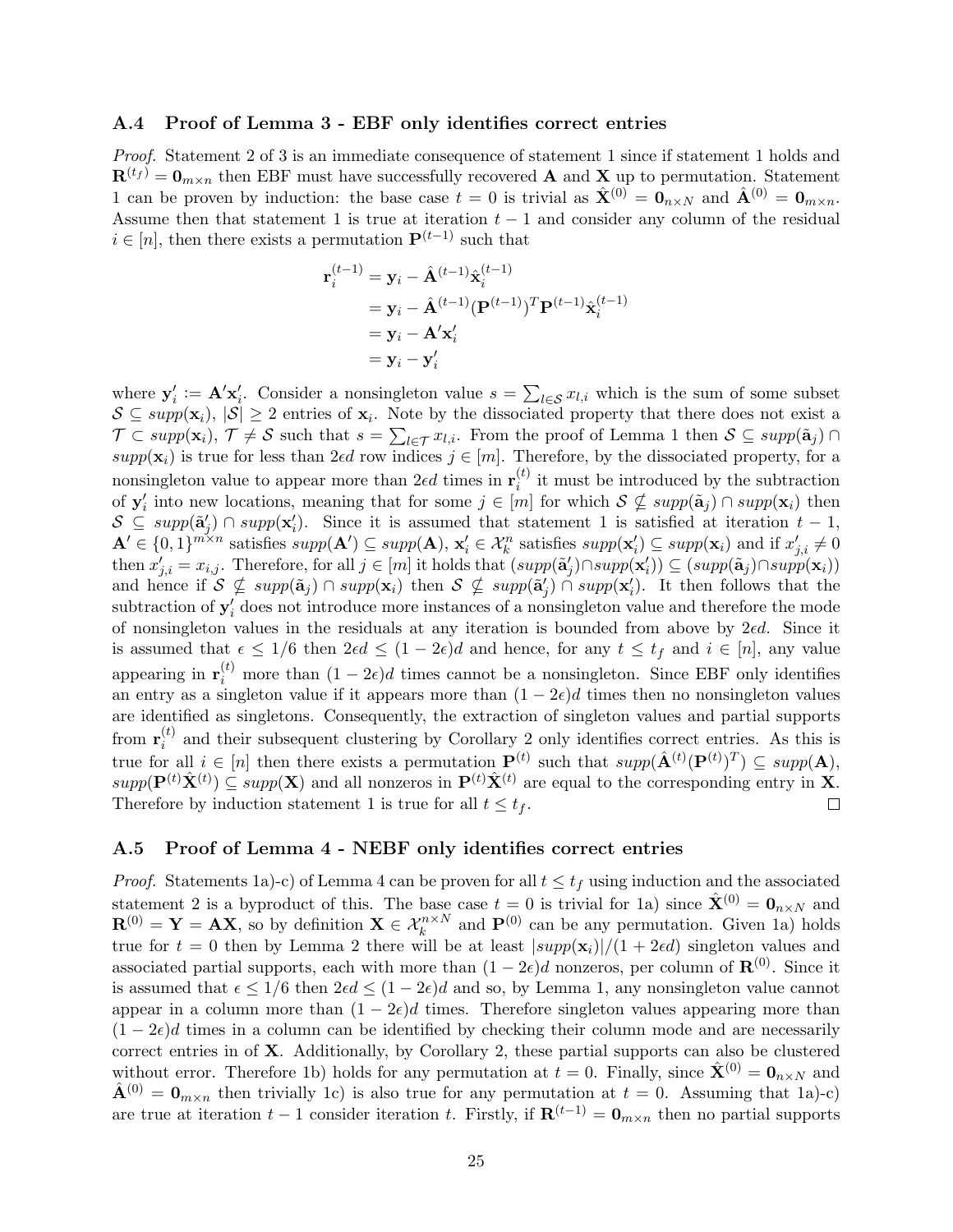will be extracted and NEBF will terminate without making any further updates and therefore  $t = t_f$ . Therefore, as assumption 1c) is true at iteration  $t - 1$  by assumption, then NEBF must have recovered  $A$  and  $X$  up to permutation and hence statement 2 must be true. Suppose then that  $\mathbf{R}^{(t-1)} \neq \mathbf{0}_{m \times n}$ , therefore by the assumption that 1a) and 1b) are true at iteration  $t - 1$ , and by applying Lemmas 1, 2 and Corollary 2 then a nonzero number of singleton values and partial supports, each with support cardinality larger than  $(1 - 2\epsilon)d$ , are extracted and clustered without error on lines 1 and 2 (or 8 and 9 depending on the previous iterate) of PeelRes (Algorithm 4 Appendix B.1). It suffices to study two subcases, if  $[h-1] \cap V^{(t)} \neq \emptyset$  then at iteration t an iteration of the while loop of PeelRes occurs. If  $[h-1] \cap V^{(t)} = \emptyset$  then PeelRes terminates and NEBF attempts to update a column. The following argument shows that 1a)-c) hold true in either case.

If  $[h-1] \cap \mathcal{V}^{(t)} \neq \emptyset$  then on line 5 of PeelRes  $\mathbf{X}^{(t)}$  is computed without error by updating entries in the first  $h-1$  rows of  $\mathbf{X}^{(t-1)}$ , corresponding to the complete columns in  $\mathbf{A}^{(t)}$ . Combined with the fact that  $\mathbf{A}^{(t)}$  is not updated, this is highlight explicitly on line 5 of Algorithm 4 in Appendix B.1, and that 1c) is true at iteration  $t - 1$ , then 1c) is also true at iteration t. Given 1c) is true then there exists a permutation  $P<sup>(t)</sup>$  such that on line 6 of PeelRes

$$
\mathbf{R}^{(t)} = \mathbf{Y} - \hat{\mathbf{A}}^{(t)}([m], [h-1])\hat{\mathbf{X}}^{(t)}([h-1], [N])
$$
  
=  $\mathbf{A}\mathbf{X} - \hat{\mathbf{A}}^{(t)}([m], [h-1])(\mathbf{P}^{(t)})^T \mathbf{P}^{(t)} \hat{\mathbf{X}}^{(t)}([h-1], [N])$   
=  $\mathbf{A}\mathbf{X} - \mathbf{A}([m], [h-1])\mathbf{P}^{(t)} \hat{\mathbf{X}}^{(t)}([h-1], [N])$   
=  $\mathbf{A} (\mathbf{X} - \mathbf{P}^{(t)} \hat{\mathbf{X}}^{(t)})$ .

Here the equality on line 3 follows due to 1c) being true at iteration t and the first  $h-1$  columns of  $\hat{\mathbf{A}}^{(t)}$  are complete. The final equality follows from rows h to n of  $\mathbf{X}^{(t)}$  being zero. Again since 1c) is true at iteration t then as  $\mathbf{X} \in \mathcal{X}_k^{m \times n}$  it follows that  $\left( \mathbf{X} - \mathbf{P}^{(t)} \hat{\mathbf{X}^{(t)}} \right) \in \mathcal{X}_k^{m \times n}$ . Therefore 1a) is also true at iteration t, and as a result, by Lemmas 1,  $2$  and Corollary 2, 1b) is also true at iteration t.

If  $[h-1] \cap \mathcal{V}^{(t)} = \emptyset$  then PeelRes terminates and returns the clusters of partial supports extracted by NEBF. As it is assumed that  $\mathbf{R}^{(t)} \neq \mathbf{0}_{m \times n}$  then the if statement condition on line 5 of Algorithm 2 will be satisfied. Now if on line 6 of Algorithm 2  $|supp(\sigma\left(\sum_{p\in\mathcal{C}_h^{(t)}} \mathbf{w}_p^{(t)}\right)\right)| < d$  then NEBF terminates. As a result nothing will have changed from iteration  $t - 1$  and therefore 1a)-c) hold true at iteration t also. If  $|supp \left( \sigma \left( \sum_{p \in C_h^{(t)}} \mathbf{w}_p^{(t)} \right) \right)| = d$  then as the singleton values and partial supports have been extracted and clustered without error, then there will exist an  $l \in [n]$ such that  $\hat{\mathbf{a}}_h^{(t)} = \mathbf{a}_l$ . As a result, and also since  $\mathbf{X}^{(t)}$  has not been updated from  $\mathbf{X}^{(t-1)}$ , then 1c) holds at iteration t. Given 1c) is true then there exists a permutation  $P^{(t)}$  such that on line 8 of NEBF

$$
\mathbf{R}^{(t)} = \mathbf{Y} - \hat{\mathbf{A}}^{(t)}([m], [h])\hat{\mathbf{X}}^{(t)}([h], [N])
$$
\n
$$
= \mathbf{A}\mathbf{X} - \hat{\mathbf{A}}^{(t)}([m], [h])(\mathbf{P}^{(t)})^T \mathbf{P}^{(t)}\hat{\mathbf{X}}^{(t)}([h], [N])
$$
\n
$$
= \mathbf{A}\mathbf{X} - \mathbf{A}([m], [h])\mathbf{P}^{(t)}\hat{\mathbf{X}}^{(t)}([h], [N])
$$
\n
$$
= \mathbf{A} \left( \mathbf{X} - \mathbf{P}^{(t)}\hat{\mathbf{X}}^{(t)} \right).
$$

Here again the equality on line 3 follows from 1c) being true at iteration t and also the first h columns of  $\hat{\mathbf{A}}^{(t)}$  are complete. The fourth equality follows from rows  $h+1$  to n of  $\mathbf{X}^{(t)}$  being zero. Again as 1c) is true at iteration t and because  $\mathbf{X} \in \mathcal{X}_k^{m \times n}$  then  $(\mathbf{X} - \mathbf{P}^{(t)} \hat{\mathbf{X}^{(t)}}) \in \mathcal{X}_k^{m \times n}$ . Therefore 1a) is also true at iteration  $t$ , and as a result, by Lemmas 1, 2 and Corollary 2, 1b) is also true at iteration t. Therefore by induction the result claimed is true.  $\Box$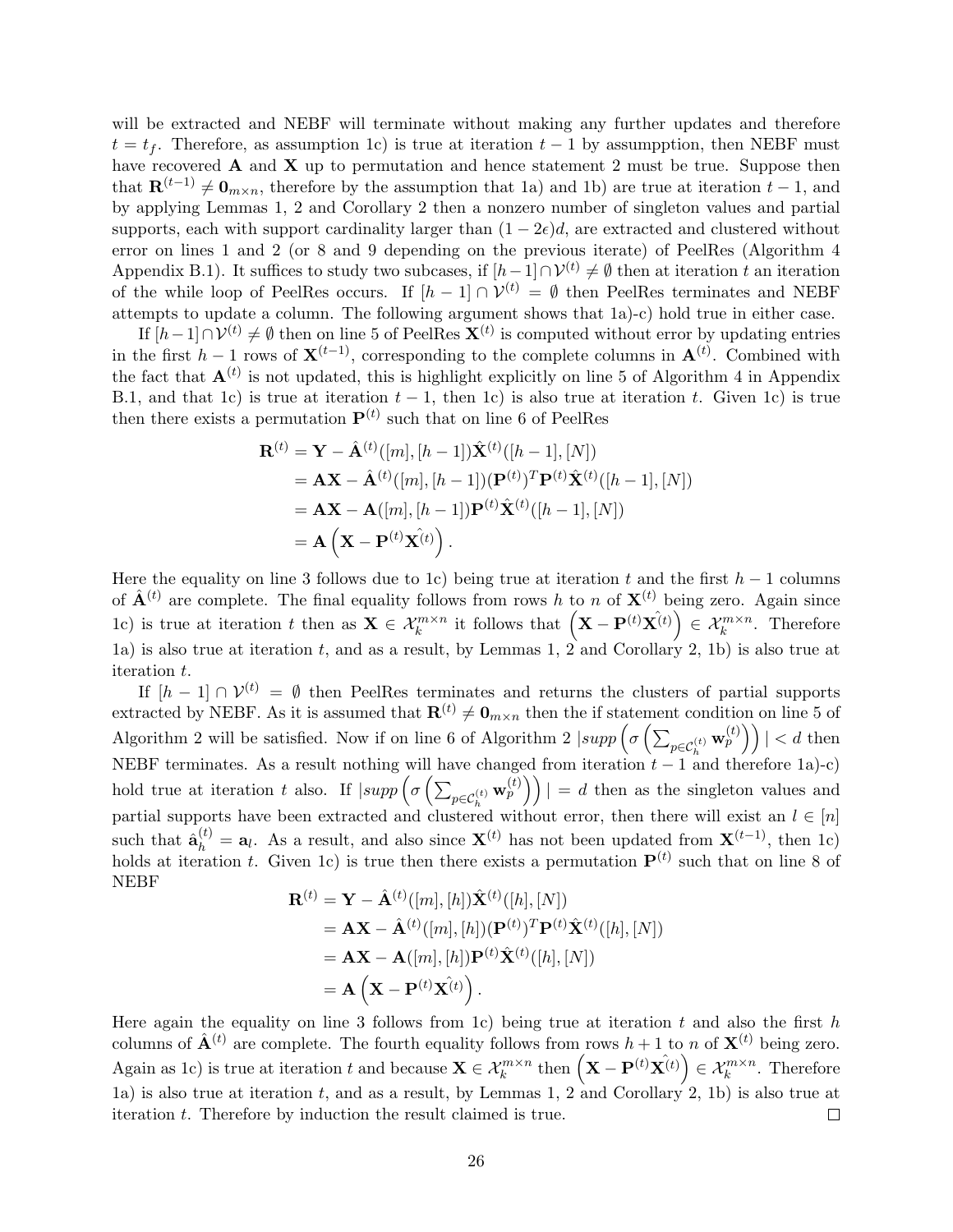#### A.6 Proof of Lemma 5 - recovery of A is sufficient for factorization.

*Proof.* By definition the recovery of  $\bf{A}$  up to permutation is a necessary condition for the successful factorization of Y, it therefore suffices to prove, from statement 2 of Lemmas 3 and 4, that if at some iteration t' there exists a  $\mathbf{P}^{(t')}$  such that  $\hat{\mathbf{A}}^{(t')}(\mathbf{P}^{(t')})^T = \mathbf{A}$ , then in some subsequent iteration  $t_f \geq t'$  the residual  $\mathbf{R}^{(t_f)} = \mathbf{0}_{m \times N}$ . In what follows each algorithm is analyzed in turn under this assumption.

Considering first EBF, then since by Lemma 3 EBF only introduces correct entries, then  $\mathbf{R}^{(t)}$ fails to converge to 0 iff at some iteration of the while loop, lines 2-10 of Algorithm 1, no partial supports can be extracted or clustered. However, from line 8 of Algorithm 2, at each iteration  $t \geq t'$ the residual is updated as

$$
\mathbf{R}^{(t)} = \mathbf{Y} - \hat{\mathbf{A}}^{(t)} \hat{\mathbf{X}}^{(t)}
$$
  
=  $\mathbf{A}\mathbf{X} - \hat{\mathbf{A}}^{(t)} (\mathbf{P}^{(t)})^T \mathbf{P}^{(t)} \hat{\mathbf{X}}^{(t)}$   
=  $\mathbf{A}\mathbf{X} - \mathbf{A}\mathbf{P}^{(t)} \hat{\mathbf{X}}^{(t)}$   
=  $\mathbf{A} (\mathbf{X} - \mathbf{P}^{(t)} \mathbf{X}^{(t)})$ .

As  $\mathbf{X} \in \mathcal{X}_k^{n \times N}$  and Lemma 3 holds true, then  $(\mathbf{X} - \mathbf{P}^{(t)} \hat{\mathbf{X}^{(t)}}) \in \mathcal{X}_k^{n \times N}$ . Therefore by Lemma 2 each nonzero column of  $\mathbf{R}^{(t)}$  provides some nonzero number of singleton values and associated partial supports each with support larger than  $(1 - 2\epsilon)d$ . Therefore, at each iteration for which  $\mathbf{R}^{(t)} \neq \mathbf{0}_{m \times N}$  there are always singleton values and partial supports that can be extracted and clustered correctly. Since each column of the residual is a sum of at most  $k$  columns of  $A$  then it therefore follows that  $t_f \leq t' + k$ .

Now considering NEBF, since all columns of  $\hat{\mathbf{A}}^{(t)}$  are complete and fixed for  $t \geq t'$ , then for all  $t \geq t'$  it holds that  $\mathcal{V}^{(t)} \cap [n] \neq \emptyset$ . Therefore all subsequent iterations occur within PeelRes (Algorithm 4 in Appendix B.1). Since, by Lemma 4, NEBF only includes correct entries, then  $\mathbf{R}^{(t)}$ fails to converge to 0 iff at some iteration of the while loop, lines 3-10 of PeelRes, no partial supports can be extracted and matched with a column of  $\hat{\mathbf{A}}^{(t')}$ . However, this contradicts statement 1b) of Lemma 4. As a result, and once again since each column of the residual is a sum of at most  $k$ columns of **A**, it therefore follows that  $t_f \leq t' + k$ .

Finally, if  $\mathcal{Y}_{NEBF}^* \subseteq \mathbb{R}^{m \times N}$  denotes the subset of real matrices which NEBF can successfully factorize, and  $\mathcal{Y}_{NEBF}^{\mathcal{A}} \subseteq \mathbb{R}^{m \times N}$  denotes the subset of real matrices for which NEBF recovers the generating factor A up to permutation, then  $\mathcal{Y}_{NEBF}^* = \mathcal{Y}_{NEBF}^{\mathcal{A}}$  and so for any measure  $\mathbb{P}$  it holds that  $\mathbb{P}(\mathcal{Y}_{NEBF}^*) = \mathbb{P}(\mathcal{Y}_{NEBF}^*)$ . The same clearly holds true also for EBF and so, for either algorithm, under the PSB data model the probability that  $Y$  is successfully factorized is equal to the probability that A is recovered up to permutation.  $\Box$ 

#### A.7 Proof of Lemma 6 - uniqueness of factorization

*Proof.* If  $\mathbf{R}^{(t_f)} = \mathbf{0}_{m \times n}$  then EBF and NEBF successfully recover **A** and **X** up to permutation by Lemmas 3 and 4 respectively. To prove that this factorization is unique up to permutation suppose that  $\mathbf{Y} = \mathbf{AX} = \mathbf{BZ}$ , where  $\mathbf{B} \in \mathcal{E}_{k,\epsilon,d}^{m \times n}$  with  $\epsilon \leq 1/6$  and  $\mathbf{Z} \in \mathcal{X}_k^{n \times N}$ . Since, again by Lemmas 3 and 4, EBF and NEBF only identify and include correct partial supports and cluster the partial supports correctly, then for any partial support  $\mathbf{w}_p^{(t)}$ ,  $p \in c(t)$ , extracted at any iteration  $t \leq t_f$ , there exists  $l, h \in [n]$  such that  $supp(\mathbf{w}_p^{(t)}) \subseteq supp(\mathbf{a}_l)$  and  $supp(\mathbf{w}_p^{(t)}) \subseteq supp(\mathbf{b}_h)$ . Consider then the set of partial supports extracted from Y that belong to  $a_l$ , these all overlap with one another by at least  $(1 - 4\epsilon)d$  elements and hence must also overlap  $\mathbf{b}_h$  by at least  $(1 - 4\epsilon)d$  elements. As a result, the set of partial supports belonging to  $a_l$  must also all belong to  $b_h$ , and by the same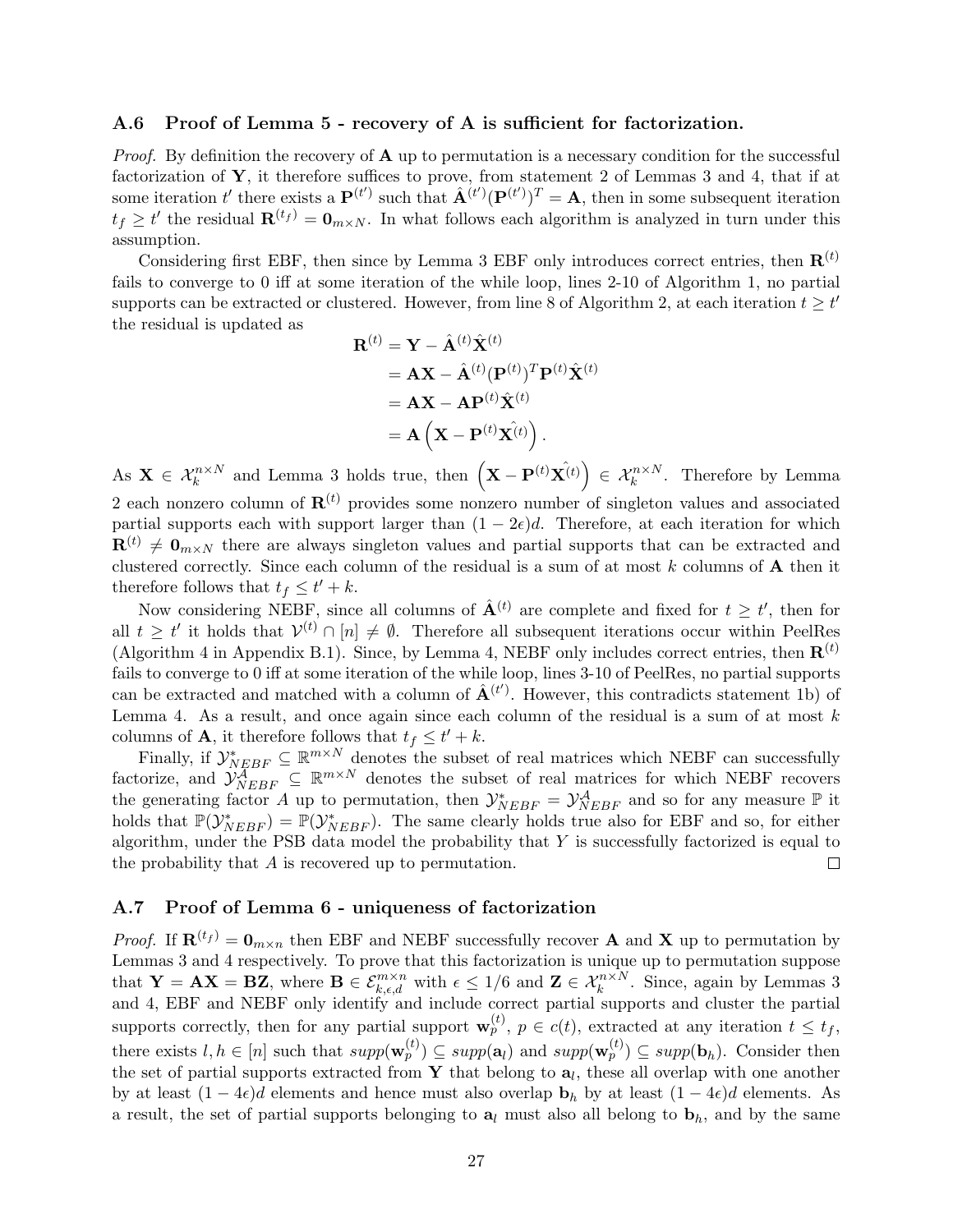logic any partial support belonging to  $\mathbf{b}_h$  must also belong to  $\mathbf{a}_l$ . Therefore  $\mathbf{a}_l$  and  $\mathbf{b}_h$  are formed from the same partial supports and so  $a_l = b_h$ . Applying the same reasoning to the other columns of **A** then clearly there exists a permutation matrix **P** such that  $\mathbf{B} = \mathbf{A}\mathbf{P}^T$ . By Lemma 5 it holds that recovery of  $A$  up to permutation is sufficient to recover  $X$  up to permutation. As a result, if  $Y = AX = BZ$  then there exists a P such that  $B = AP<sup>T</sup>$  and  $Z = PX$  and so the factorization is unique up to permutation as claimed.  $\Box$ 

#### A.8 Proof of Lemma 7: NEBF successful implies EBF will be successful

*Proof.* From Lemma 5 it suffices to prove that whenever  $\bf{A}$  is recovered by NEBF then it is also recovered by EBF. This can be proven via induction, proving that every any iteration  $t$  any partial support extracted by NEBF is also extracted by EBF and hence any column recovered by NEBF by iterate t is also recovered by EBF by iterate t. Starting with the base case at  $t = 1$  then neither algorithm has recovered any columns of  $\bf{A}$  and for both algorithms the residual is  $\bf{Y}$ , therefore they extract exactly the same singleton values and hence partial supports. As a result, if NEBF is able to reconstruct a column at  $t = 1$  then so will EBF. Now assume that at iteration t any partial support extracted by NEBF has also been extracted by EBF, and likewise any column recovered by NEBF has also been recovered by EBF. Consider iteration  $t + 1$ , by the assumption on the tth iterate, anything removed from the residual by NEBF will have also been removed by EBF. Therefore any partial support extracted at the  $t + 1$ th iterate by NEBF will also be extracted by EBF. As a result if NEBF is able to recover another column of A using these partial supports then so will EBF. Therefore by induction if NEBF is successful in recovering  $\bf{A}$  by some iterate t then so will EBF. If  $\mathcal{Y}_{NEBF}^* \subset \mathbb{R}^{m \times N}$  denotes the subset of real matrices for which NEBF is successful and  $\mathcal{Y}_{NEBF}^* \subset \mathbb{R}^{m \times N}$  denotes the subset of real matrices for which EBF is successful, it therefore follows that  $\mathcal{Y}_{NEBF}^* \subseteq \mathcal{Y}_{EBF}^*$  and hence for any measure  $\mathbb{P}$  it holds that  $\mathbb{P}(\mathcal{Y}_{EBF}^*) \geq \mathbb{P}(\mathcal{Y}_{NEBF}^*)$ . Therefore, under the PSB data model if NEBF is successful with probability at least  $1 - \delta$  then so is EBF.  $\Box$ 

#### A.9 Proof of Lemma 8 - Column recovery from L partial supports

*Proof.* To quickly recap the construction in Definition 1, the support of each column of X is independent and identically distributed, chosen uniformly at random across all possible supports of cardinality k. The support of each column of A is also drawn uniform at random across all possible supports of cardinality d, furthermore each column of A is dependent on at most  $\frac{m}{d} - 1$ other columns and independent of all others. Note also that each column of A has d non-zeros per column and at most  $\lceil \frac{nd}{m} \rceil$  $\frac{md}{m}$  non-zeros per row. In what follows and for clarity the index of each partial support will correspond to the column of  $Y$  from which it originates, for example  $W_i$  was extracted from  $Y_i$  (or more generally the residual) and the corresponding column of X is  $X_i$ . Note that each column of Y can only provide a maximum of one partial support per column of  $A$ , therefore this indexing choice does not result in any ambiguity. First note that

$$
\mathbb{P}(\hat{A}_l \neq A_l) = \mathbb{P}\left(\left(\bigcup_{i=1}^L supp(W_i)\right) \neq supp(A_l)\right)
$$

$$
= \mathbb{P}\left(\bigcup_{j \in supp(A_l)} \left(j \notin \left(\bigcup_{i=1}^L supp(W_i)\right)\right)\right)
$$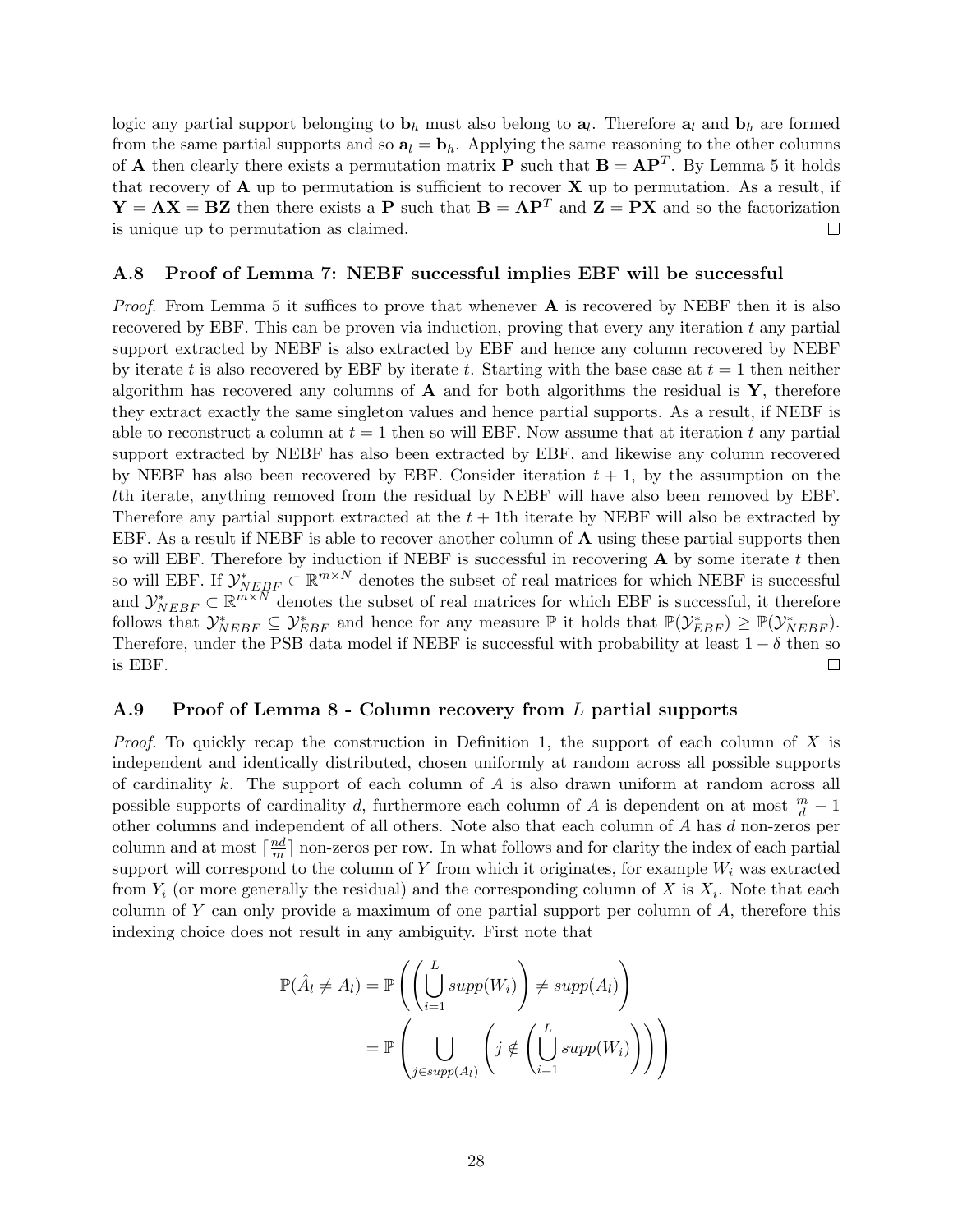Applying the union bound and given that  $|supp(a<sub>l</sub>)| = d$  then

$$
\mathbb{P}(\hat{A}_l = A_l) \le d\mathbb{P}\left(j \notin \left(\bigcup_{i=1}^L supp(W_i)\right) \mid j \in supp(A_l)\right)
$$

$$
= d\mathbb{P}\left(\bigcap_{i=1}^L (j \notin supp(W_i)) \mid j \in supp(A_l)\right).
$$

If  $j \notin supp(W_i)$  then there exists an  $r \in supp(X_i)\setminus\{l\}$  such that  $j \in supp(A_r)$ . To be clear, if  $j \in supp(A_l)$  but  $j \notin supp(W_i)$  then there must exist another column  $A_r$  in the submatrix  $A_{supp(X_i)}$ which has a 1 in its jth entry, resulting in  $Y_{j,i}$  not being a singleton value. Letting  $\zeta := \lceil nd/m \rceil$ then

$$
\mathbb{P}\left(\bigcap_{i=1}^{L} (j \notin supp(W_i)) \mid j \in supp(A_l)\right) = \mathbb{P}\left(\bigcap_{i=1}^{L} \left(j \in \bigcup_{r \in supp(X_i)\setminus\{l\}} supp(A_r)\right) \mid j \in supp(A_l)\right)
$$
  
\n
$$
\leq \mathbb{P}\left(\bigcap_{i=1}^{L} \left(j \in \bigcup_{r \in supp(X_i)\setminus\{l\}} supp(A_r)\right)\right)
$$
  
\n
$$
\leq \mathbb{P}\left(\bigcap_{i=1}^{L} \left(j \in \bigcup_{r \in supp(X_i)\setminus\{l\}} supp(A_r)\right) \mid |supp(\tilde{A}_j)| = \zeta\right)
$$
  
\n
$$
= \prod_{i=1}^{L} \mathbb{P}\left(\left(j \in \bigcup_{r \in supp(X_i)\setminus\{l\}} supp(A_r)\right) \mid |supp(\tilde{A}_j)| = \zeta\right).
$$

The first equality follows from the discussion in the paragraph above. The inequality on the second line follows from the number of non-zeros per row of  $A$  being bounded by its construction, hence the events  $j \in supp(A_l)$  and  $j \in supp(A_r)$  for  $r \neq l$  are negatively correlated. The inequality on the third line of the above follows by considering j to achieve the bound  $\zeta$  of nonzeros per row. Lastly, the equality on the fourth line follows from this conditioning and the independence of the supports of the columns of X. Indeed, the event  $j \in \bigcup_{r \in supp(X_i) \setminus \{l\}} supp(A_r)$  reduces to the event  $(supp(X_i) \cap supp(\tilde{A}_j))\setminus \{l\} \neq \emptyset$ . Since the supports of the  $X_i$  are sampled independently from one another, then by conditioning in this manner these events are independent. Note that the probability that none of the supports of the columns of A with index in  $supp(X_i)\setminus\{l\}$  contain j is simply a count of the number of draws of  $supp(X_i)\setminus\{l\}$  that contain none of the column indices in  $supp(\tilde{A}_j)\setminus\{l\}$ , divided by the total number of possible draws of  $supp(X_i)\setminus\{l\}$ . Therefore, assuming that  $n \geq k(1 - \frac{d}{n})$  $\frac{d}{m}$ )<sup>-1</sup>, meaning  $\alpha_1 \leq 1 - \frac{d}{m}$  $\frac{d}{m}$  as required in Theorem 1, it holds that

$$
\mathbb{P}\left(j \in \left(\bigcup_{r \in supp(X_i)\setminus\{l\}} supp(A_r)\right) \mid |supp(\tilde{A}_j)| = \zeta\right) = 1 - {n - \zeta \choose k - 1}{n - 1 \choose k - 1}^{-1}
$$

and so

$$
\mathbb{P}(\hat{A}_l \neq A_l) \leq d \left(1 - {n - \zeta \choose k - 1} {n - 1 \choose k - 1}^{-1}\right)^L
$$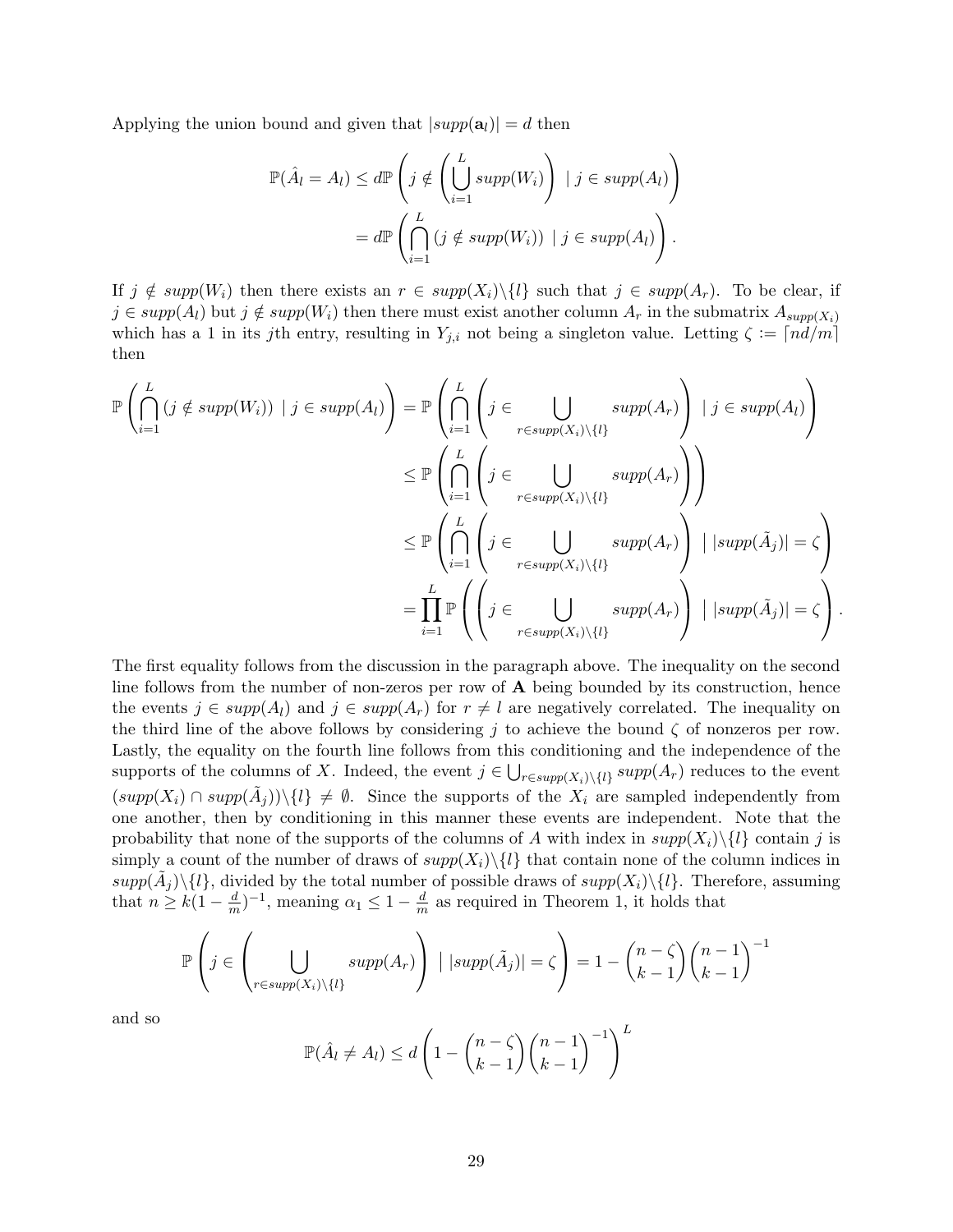as claimed. To simplify the final probability bound in Lemma 8, we bound the binomial coefficients as follows:

$$
\binom{n-\zeta}{k-1}\binom{n-1}{k-1}^{-1} = \frac{(n-\zeta)!(n-k)!}{(n-\zeta-k+1)!(n-1)!}
$$
  
= 
$$
\frac{(n-\zeta)(n-\zeta-1)...(n-\zeta-k+2)}{(n-1)(n-2)...(n-k+1)}
$$
  
\$\leq \left(\frac{n-\zeta-k+2}{n-k+1}\right)^{k-1}.

As a result

$$
\mathbb{P}(\hat{A}_l \neq A_l) \leq d \left( 1 - \left( \frac{n - \zeta - k + 2}{n - k + 1} \right)^{k-1} \right)^L
$$

as claimed. To quickly recap, with k and m are proportional to n, to be specific  $k = \alpha_1 n + 1$  and  $m = \alpha_2 n$  with  $\alpha_1, \alpha_2 \in (0, 1), \alpha_1 \leq 1 - \frac{d}{m}$  $\frac{d}{m}$ , then

$$
\left(\frac{n-\zeta-k+2}{n-k+1}\right)^{k-1} = \left(1 - \frac{d}{\alpha_2(1-\alpha_1)n}\right)^{\alpha_1 n}
$$

$$
= \left(1 - \frac{b}{\alpha_1 n}\right)^{\alpha_1 n}
$$

where  $b = \frac{d\alpha_1}{\alpha_2(1-\alpha)}$  $\frac{d\alpha_1}{\alpha_2(1-\alpha_1)}$  is a constant. Taking the exponential of the logarithm of the upper bound on  $\mathbb{P}(\hat{A}_l \neq A_l)$  gives

$$
\mathbb{P}(\hat{A}_l \neq A_l) \leq d \left( 1 - \left( 1 - \frac{b}{\alpha_1 n} \right)^{\alpha_1 n} \right)^{L(n)}
$$

$$
= de^{-\tau(n)L(n)}
$$

 $\binom{\alpha_1 n}{n}$ . For  $n > \frac{d}{\alpha_2(1-\alpha_1)}$  (which implies  $n > \frac{k-1}{m-d}$ ),  $\tau(n)$  is where  $\tau(n) := -\ln\left(1 - \left(1 - \frac{b}{\alpha}\right)\right)$  $\alpha_1 n$ a monotonically increasing, furthermore given that  $\lim_{n\to\infty} \tau(n) = -\ln(1 - e^{-b})$  then  $\tau(n) =$  $\mathcal{O}(1)$ .  $\Box$ 

### A.10 Proof of Lemma 9 - Nonzeros per row in X.

*Proof.* In what follows  $\mathbb P$  will refer to the probability measure induced by the random variable in question rather than a specific measure. Let  $X(k, \beta, r^c)$  denote a random binary matrix generated by concatenating i.i.d. column vectors, with support drawn uniform at random from all possible  $\binom{n}{k}$  $\binom{n}{k}$ possible supports, until there are at least  $\beta$  non-zeros per row. Here  $r^c$  denotes without replacement in regard to how the support of an individual column is chosen - in contrast let  $X(k, \beta, r)$  denote a random binary matrix generated by concatenating i.i.d. column vectors with replacement, by which it is meant that the support of each column is generated by taking k i.i.d samples uniform from  $[n]$ with replacement, until there are at least  $\beta$  non-zeros per row. Let  $\eta[X(k,\beta,r^c)]$  count the number of columns of  $X(k, \beta, r^c)$  - here square brackets are adopted purely for typographical clarity. The supports of the random matrix  $X$  in Definition 1 are drawn in the same manner as those of the random matrix  $X(k, \beta, r^c)$  - the difference between them being that the number of columns N of X is fixed in advance instead of, as is the case for  $X(k, \beta, r^c)$ , drawing enough columns until there are at least  $\beta$  non-zeros per row. In the latter then the number of columns is a random variable. Clearly then

 $\mathbb{P}(\text{``X has at least }\beta \text{ non-zeros per row''}) = \mathbb{P}(\eta[X(k,\beta,r^c)] \leq N).$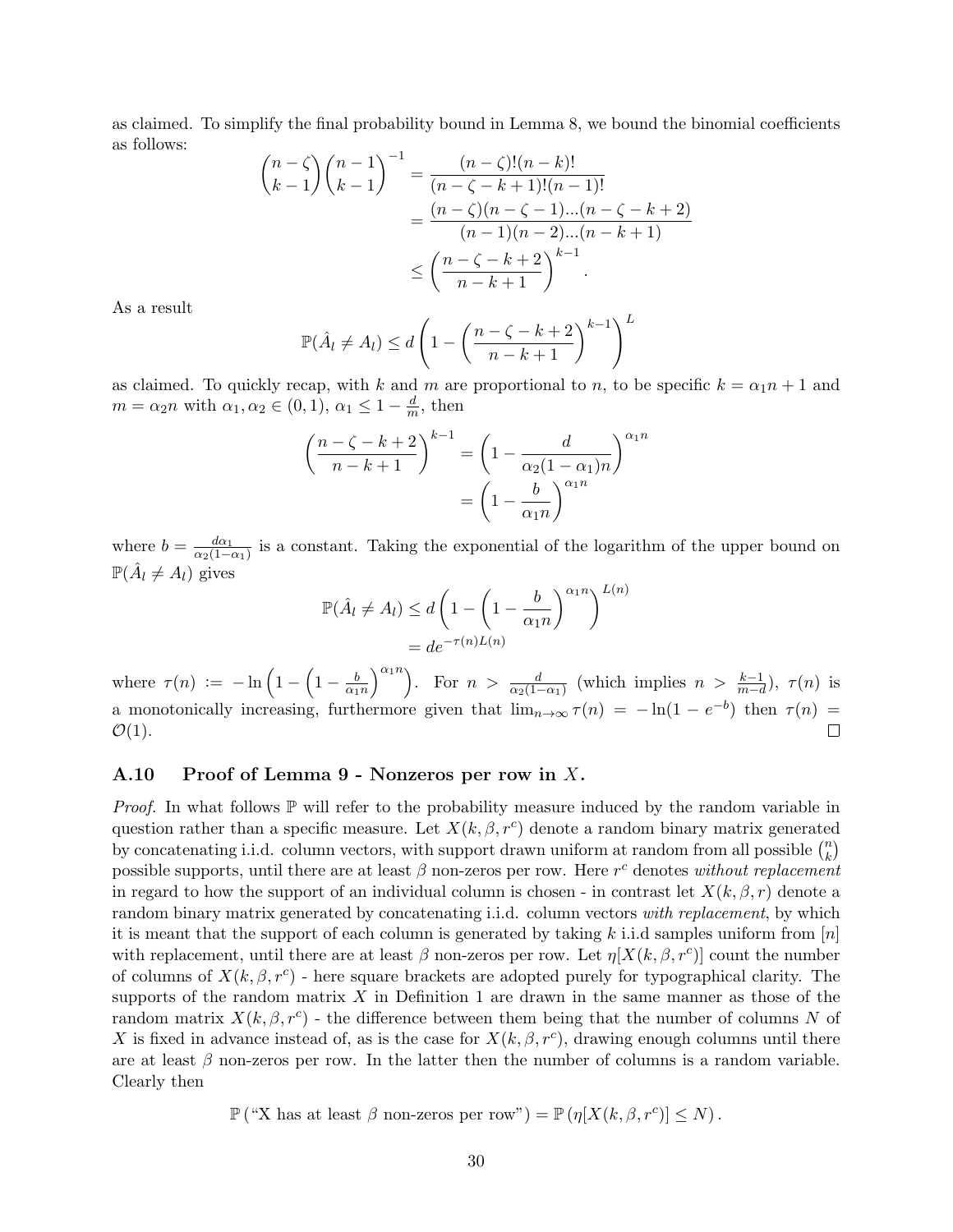The approach taken to prove this lemma here then is to lower bound  $\mathbb{P}(\eta[X(k,\beta,r^c)] \leq N)$ . First note that this problem can be interpreted as a generalization of the coupon collector and dixie cup problems [18][30][20], these correspond to analyzing the expectation of  $\eta[X(1,1,r^c)]$  and  $\eta[X(\beta,1,r^c)]$  respectively. For context, in the classic coupon collector problem, objects are drawn one at a time from a set of size n, typically uniformly at random with replacement until each object has been seen once. Note that the  $r^c$  in our notation means sampling without replacement within the same column. The generalization studied here is equivalent to analyzing the number of draws of k objects, uniform at random with replacement, until each object has been picked at least  $\beta$  times with high probability. The distribution of this random variable is challenging to analyze directly, so the strategy adopted here will be to instead bound it indirectly via the classic coupon collector distribution, for which Chernoff style bounds can easily be derived.

Using the notation described above, let  $(X^{(i)}(k,1,r^c))_{i=1}^{\beta}$ , be mutually independent and identically distributed random matrices and define

$$
\tilde{X}(k,\beta,r^c) := [X^{(1)}(k,1,r^c), X^{(2)}(k,1,r^c) \dots X^{(\beta)}(k,1,r^c)].
$$

Since each of the submatrices  $X^{(i)}(k,1,r^c)$  may contain rows with more than 1 nonzero in them then clearly it holds that

$$
\mathbb{P}(\eta[X(k,\beta,r^c)] \leq N) \geq \mathbb{P}(\eta[\tilde{X}(k,\beta,r^c)] \leq N).
$$

Observe that

$$
\bigcap_{i=1}^{\beta} \{\eta[X^{(i)}(k,1,r^c)] \leq \frac{N}{\beta}\} \implies \{\eta[\tilde{X}(k,\beta,r^c)] \leq N\},
$$

$$
\{\eta[\tilde{X}(k,\beta,r^c)] \leq N\} \implies \bigcap_{i=1}^{\beta} \{\eta[X^{(i)}(k,1,r^c)] \leq \frac{N}{\beta}\},
$$

therefore  $\bigcap_{i=1}^{\beta} {\{\eta[X^{(i)}(k,1,r^c)] \leq \frac{N}{\beta}}\}$  $\{\frac{N}{\beta}\}\subseteq \{\eta[\tilde{X}(k,\beta,r^c)]\leq N\}$ . As a result

$$
\mathbb{P}(\eta[X(k,\beta,r^c)] \leq N) \geq \mathbb{P}(\eta[\tilde{X}(k,\beta,r^c)] \leq N)
$$
  
\n
$$
\geq \mathbb{P}\left(\bigcap_{i=1}^{\beta} \{\eta[X^{(i)}(k,1,r^c)] \leq \frac{N}{\beta}\}\right)
$$
  
\n
$$
= \prod_{i=1}^{\beta} \mathbb{P}\left(\eta[X^{(i)}(k,1,r^c)] \leq \frac{N}{\beta}\right)
$$
  
\n
$$
= \left[\mathbb{P}\left(\eta[X(k,1,r^c)] \leq \frac{N}{\beta}\right)\right]^{\beta}
$$

where the equalities on the third and fourth lines follow from the assumptions of mutual independence and identical distribution respectively. If the support of a given column is sampled with replacement then this will potentially decrease its cardinality (relative to if it were sampled without replacement), it follows that

$$
\mathbb{P}\left(\eta[X(k,1,r^c)]\leq \frac{N}{\beta}\right)\geq \mathbb{P}\left(\eta[X(k,1,r)]\leq \frac{N}{\beta}\right).
$$

What follows is based on the observation that sampling  $k$  elements of the support of a column with replacement is equivalent to unioning the supports of  $k$  i.i.d. vectors, each with only one element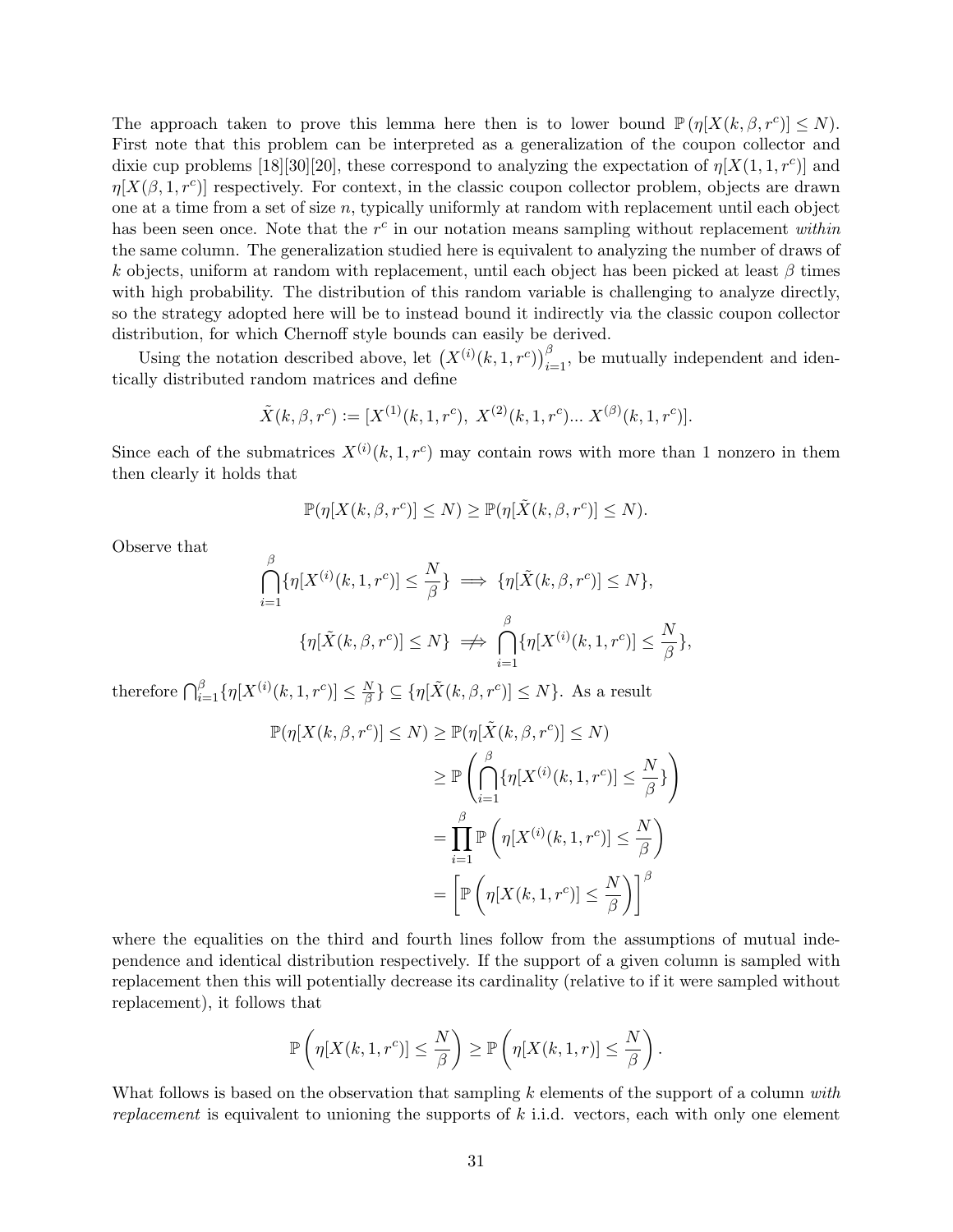in their support. To this end consider now the random matrix  $X(1,1)$  (note that the r argument has been dropped since there is no difference between sampling with or without replacement when there is only one nonzero), the columns of this matrix are i.i.d. random vectors of dimension n with a single nonzero whose location is drawn uniformly at random. Furthermore, sufficiently many of these columns are drawn so as to ensure that  $X(1,1)$  has at least one nonzero per row. Denote the ith column of  $X(1,1)$  as  $Z_i$ . Now let X' be a random binary matrix which is a deterministic function of  $X(1,1)$ , to be specific let  $supp(X'_{l}) := \bigcup_{i=l-1}^{lk} supp(Z_{i})$  for all  $l \in [N]$ . Note that if  $\eta[X(1,1)]$  is not a multiple of k then additional columns can be drawn, each mutually independent with one nonzero whose location is drawn uniform at random, so that the last column of  $X'$  is still the union of k such columns. As a result  $\eta[X'] = \lceil \eta[X(1,1)]/k \rceil$ . Recalling that sampling k elements of the support of a column with replacement is equivalent to unioning the supports of  $k$ i.i.d. vectors, each with only one element in their support, then  $X'$  has the same distribution as  $X(k, 1, r)$ . Therefore, given that for any  $x \in \mathbb{R}$  it holds that  $\lceil x \rceil \leq x + 1$ , then

$$
\mathbb{P}\left(\eta[X(k,1,r^c)] \leq \frac{N}{\beta}\right) \geq \mathbb{P}\left(\eta[X(k,1,r)] \leq \frac{N}{\beta}\right)
$$

$$
= \mathbb{P}\left(\eta[X'] \leq \frac{N}{\beta}\right)
$$

$$
= \mathbb{P}\left(\lceil \eta[X(1,1)]/k \rceil \leq \frac{N}{\beta}\right)
$$

$$
\geq \mathbb{P}\left(\eta[X(1,1)] \leq k\left(\frac{N}{\beta}-1\right)\right).
$$

It should be clear that  $\eta[X(1,1)]$  is equivalent to the number of draws required to see each coupon at least once in the classic coupon collector problem, for which the following bound is well known bound (see e.g.,  $[16]$ ),

$$
\mathbb{P}(\eta[X(1,1)] > n\ln(n) + tn) < e^{-t}.
$$

Letting  $k\left(\frac{N}{\beta}-1\right)=n\ln(n)+tn$  then rearranging gives  $t=\frac{k(N-\beta)-\beta n\ln(n)}{\beta n}$ . Assuming  $n>1$ , then for some  $\mu > 1$  if  $N = \beta \left(\mu \frac{n}{k}\right)$  $\frac{n}{k}\ln(n) + 1$ ) then  $t = (\mu - 1)\ln(n)$  and as a result

$$
\mathbb{P}\left(\eta[X(1,1)] \le k\left(\frac{N}{\beta}-1\right)\right) = 1 - \mathbb{P}\left(\eta[X(1,1)] > k\left(\frac{N}{\beta}-1\right)\right)
$$

$$
> 1 - e^{-(\mu-1)\ln(n)}
$$

$$
= 1 - n^{-(\mu-1)}.
$$

Hence, if X has  $N \geq \beta \left(\mu \frac{n}{k}\right)$  $\frac{n}{k}\ln(n) + 1$ ) columns whose supports are sampled as described in Definition 1, then

$$
\mathbb{P}(\text{``X has at least }\beta \text{ non-zeros per row''}) \ge (1 - n^{-(\mu - 1)})^{\beta}
$$

as claimed.

#### A.11 Proof of Corollary 3 - Guarantees for  $\ell_0$ -EBF

Clearly, if Lemma 3 applies to  $\ell_0$ -EBF, meaning that the  $\ell_0$ -decode introduces only correct entries into  $\hat{\mathbf{X}}^{(t)}$  (note  $\ell_0$ -decode does not alter  $\hat{\mathbf{A}}^{(t)}$ ), then the performance of  $\ell_0$ -EBF is lower bounded by that of EBF. If this is the case then the machinery developed in Section 3 and used to prove Theorem 1 for EBF can be used in exactly the same manner to prove the same result for  $\ell_0$ -EBF.

 $\Box$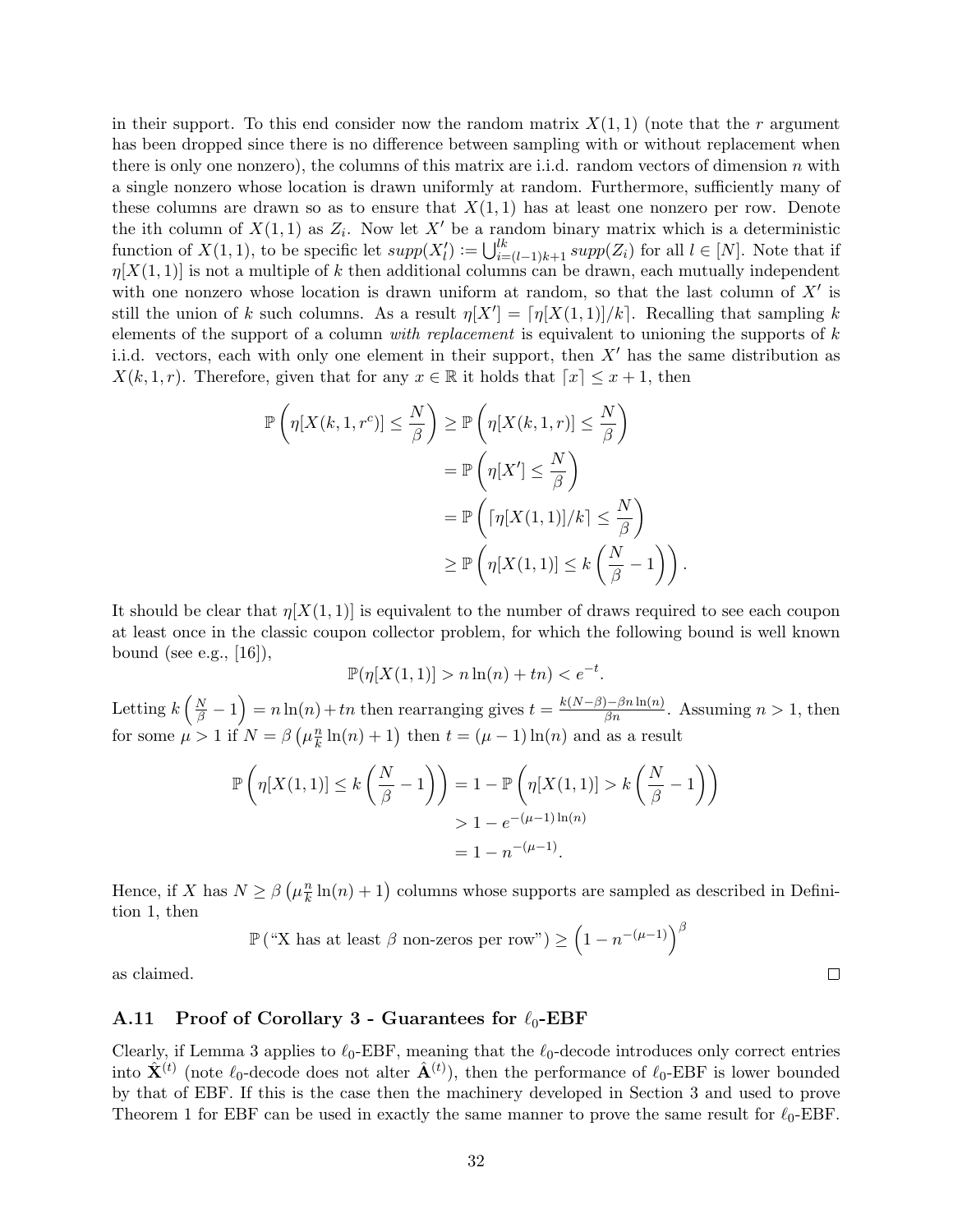It suffices then to prove the analogue of Lemma 3. The proof of this follows exactly as in Appendix A.4, but with the added condition that at each step of the induction it must hold that the  $\ell_0$ decode subroutine does not introduce any errors into  $\hat{\mathbf{X}}^{(t)}$ . For any iteration  $t \leq t_f$ , assuming that  $\ell_0$ -decode does not introduce any erroneous errors at the previous iterate (note the following argument can be applied to the base case), then the full column residual is of the form

$$
\mathbf{R}^{\prime}=\sum_{l\in\tilde{\mathcal{H}}^{(t)}}\mathbf{a}_l\tilde{\mathbf{x}}_l+\sum_{l\in\mathcal{H}^{(t)}}\mathbf{a}_l(\tilde{\mathbf{x}}_l-\tilde{\hat{\mathbf{x}}}_{\pi_l}^{(t)})
$$

where  $\pi_l$  is the column of  $\hat{\mathbf{A}}^{(t)}$  corresponding to the lth column of **A**. Therefore the full column residual is of the form  $\mathbf{R}' = \mathbf{AZ}$  where  $\mathbf{A} \in \mathcal{E}_{k,\epsilon,d}^{m \times n}$  and Z is equal to X with certain nonzero entries set to 0. Therefore, since any subset of entries of a dissociated column is also dissociated (see Definition 2), then  $\mathbf{Z} \in \mathcal{X}_k^{n \times N}$ . Now suppose, with  $\alpha \geq (1 - 2\epsilon)d$ , that  $\ell_0$ -decode removes  $\omega \mathbf{a}_l$  from a column  $\mathbf{r}'_i$  and sets  $\hat{x}^{(t)}_{\pi_l}$  $_{\pi_l,i}^{(t)} \leftarrow \hat{x}_{\pi_l, i}^{(t)}$  $\sigma_{\pi i,i}^{(t)} + \omega$ . Therefore  $\omega$  must appear in  $\mathbf{r}'_i$  at least  $(1 - 2\epsilon)d$  times and therefore by Lemma 1 must be a singleton value. Furthermore, its associated partial support must also overlap  $a_l$  by at least  $(1 - 2\epsilon)d$ , therefore by Corollary 2 this partial support must originate from  $a_l$  and so  $x_{l,i} = \omega$ . Since this must be the first iteration for which this partial support has been identified (since otherwise it would have already been removed), then the update at this iteration is simply  $\hat{x}_{\pi_l}^{(t)}$  $\pi_{l,i} \leftarrow \omega$ . Furthermore, this entry will not be updated again since  $\epsilon \leq 1/6$  implies there are fewer than  $(1 - 2\epsilon)d$  row locations in which  $x_{l,i}$  contributes to the entry value. As a result  $\hat{x}^{(t)}_{\pi_L}$  $\frac{d^{(t)}}{\pi_l, i} = 0$  or  $\hat{x}^{(t)}_{\pi_l, i}$  $\tau_{\alpha,i}^{(t)} = x_{l,i}$  for all  $t \leq t_f$  and so  $\ell_0$ -decode does not introduce any erroneous nonzeros. Therefore Lemma 3 also applies to  $\ell_0$ -EBF from which it follows, from the same argument provided in Section 3, that Theorem 1 also applies to  $\ell_0$ -EBF.

# B Algorithm subroutines

#### B.1 PeelRes - line 3 of Algorithm 2

Algorithm 4 PeelRes $(t, h, \mathbf{R}^{(t-1)}, \hat{\mathbf{X}}^{(t-1)}, \hat{\mathbf{A}}^{(t-1)})$ 

- 1: Extract set of singleton values  $\mathcal{Q}^{(t)}$  and associated partial supports  $\mathbf{W}^{(t)}$  from  $\mathbf{R}^{(t-1)}$ .
- 2: Cluster partial supports  $\mathbf{w}_p^{(t)}$   $(p \in [c(t)])$  into sets  $\mathcal{C}_{h'}^{(t)}$   $(h' \in [n])$ , compute  $\mathcal{V}^{(t)}$ .
- 3: while  $\mathcal{V}^{(t)} \cap [h] \neq \emptyset$  do
- 4: Compute  $\hat{\mathbf{X}}^{(t)}$ : if  $r_{j,i}^{(t-1)} \in \mathcal{Q}^{(t)}$  has partial support  $\mathbf{w}_p^{(t)} \in \mathcal{C}_{h'}^{(t)}$  where  $h' \leq h$ , set  $\hat{x}_{h',h'}^{(t)}$  $h'_{n,i} \leftarrow r_{j,i}^{(t-1)}.$
- 5: Estimate of **A** is unchanged:  $\hat{\mathbf{A}}^{(t)} \leftarrow \hat{\mathbf{A}}^{(t-1)}$
- 6: Compute the residual:  $\mathbf{R}^{(t)} \leftarrow \mathbf{Y} \hat{\mathbf{A}}^{(t)}([m], [h]) \hat{\mathbf{X}}^{(t)}([h], [N]).$
- 7: Update iteration index:  $t \leftarrow t + 1$ .
- 8: Extract set of singleton values  $\mathcal{Q}^{(t)}$  and associated partial supports  $\mathbf{W}^{(t)}$  from  $\mathbf{R}^{(t-1)}$ .
- 9: Cluster partial supports  $\mathbf{w}_p^{(t)}$   $(p \in [c(t)])$  into sets  $\mathcal{C}_{h'}^{(t)}$   $(h' \in [n])$ , compute  $\mathcal{V}^{(t)}$ .
- 10: end while
- 11:  $\mathbf{Return}\ (t, \hat{\mathbf{X}}^{(t-1)}, \{\mathcal{C}_l^{(t)}\}_{l=1}^{n}, \mathbf{W}^{(t)})$

PeelRes, defined in Algorithm 4, iteratively removes the contributions of complete columns from the residual until no further partial supports matching the current set of complete columns can be found. To define PeelRes we need to introduce the notion of the *visibile set*  $\mathcal{V}^{(t)} := \{h \in [n] : |\mathcal{C}_h^{(t)}| > 0\},\$ which is the set of column indices of  $\hat{A}^{(t-1)}$  for which there exists at least one partial support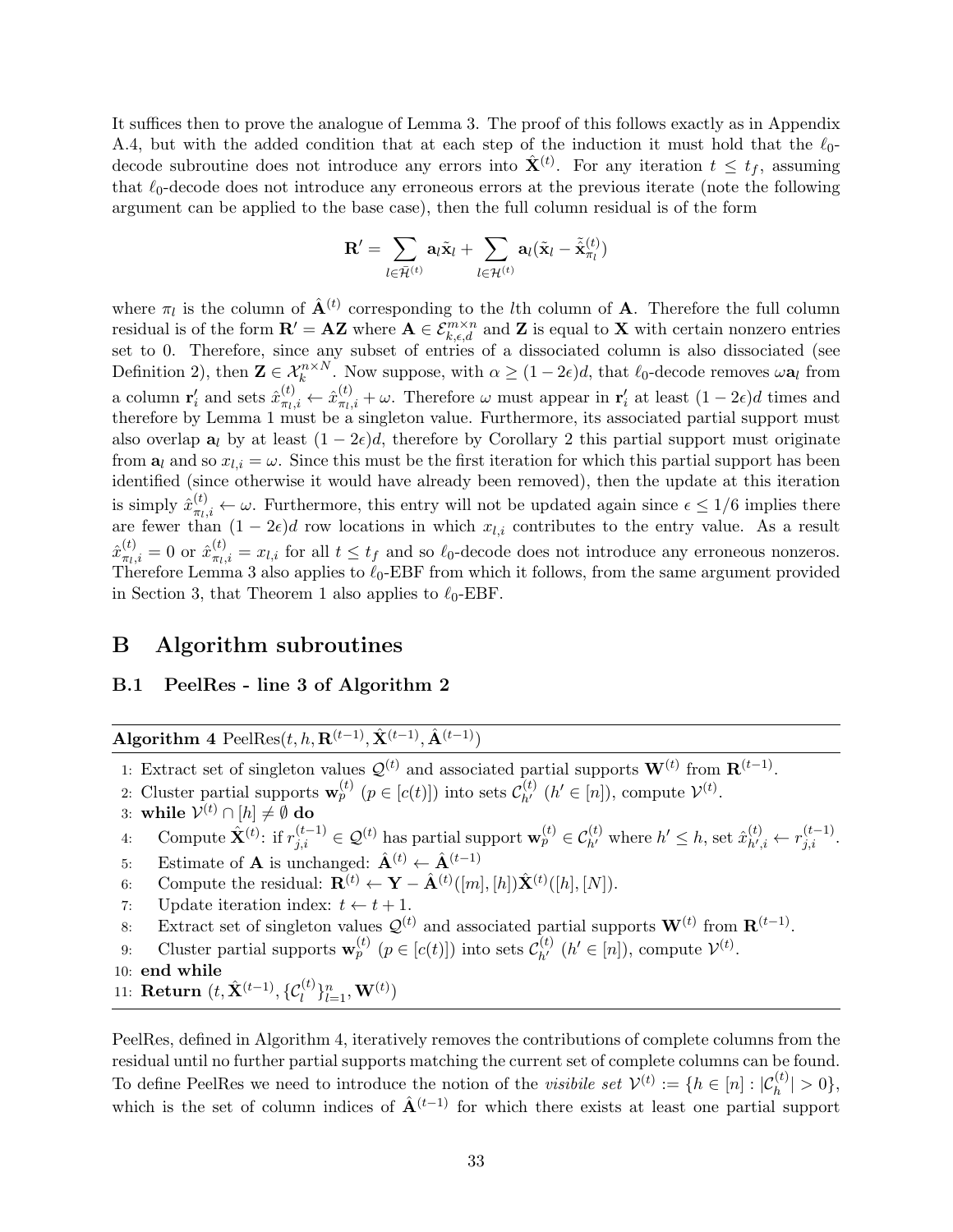extracted from  $\mathbf{R}^{(t-1)}$ . On lines 1, 2, 8 and 9 singleton values and partial supports are extracted and clustered as they were for EBF. On line 4 observe that only entries of  $\hat{\mathbf{X}}^{(t)}$  corresponding to complete columns in  $\hat{A}^{(t)}$  are updated. As is explicitly emphasized and stated on line 5,  $A^{(t)}$  is not updated at all during PeelRes. Additionally, the residual update on line 6 only involves the removal of contributions from complete columns of  $\hat{A}^{(t)}$ . This subroutine terminates when no further partial supports can be identified that match with a complete column of  $\hat{\mathbf{A}}^{(t)}$ .

# References

- [1] E. Abbe, Community detection and stochastic block models: Recent developments, Journal of Machine Learning Research, 18 (2018), pp. 1–86.
- [2] A. Agarwal, A. Anandkumar, and P. Netrapalli, A clustering approach to learn sparsely-used overcomplete dictionaries, IEEE Transcations on Information Theory, (2016).
- [3] C. AICHER, A. Z. JACOBS, AND A. CLAUSET, Adapting the stochastic block model to edgeweighted networks, ICML Workshop on Structured Learning, (2013).
- [4] S. Arora, A. Bhaskara, R. Ge, and T. Ma, More algorithms for provable dictionary learning, CoRR, abs/1401.0579 (2014).
- [5] , Provable bounds for learning some deep representations, in Proceedings of the 31st International Conference on Machine Learning, E. P. Xing and T. Jebara, eds., vol. 32 of Proceedings of Machine Learning Research, Bejing, China, 22–24 Jun 2014, PMLR, pp. 584– 592.
- [6] S. Arora, R. Ge, and A. Moitra, New algorithms for learning incoherent and overcomplete dictionaries, Journal of Machine Learning Research, 35 (2013).
- [7] B. Bah and J. Tanner, Vanishingly sparse matrices and expander graphs, with application to compressed sensing, IEEE Transactions on Information Theory, 59 (2013), pp. 7491–7508.
- [8] B. BAH AND J. TANNER, On the construction of sparse matrices from expander graphs, Frontiers in Applied Mathematics and Statistics, 4 (2018), p. 39.
- [9] B. Barak, J. A. Kelner, and D. Steurer, Dictionary learning and tensor decomposition via the sum-of-squares method, in Proceedings of the Forty-Seventh Annual ACM Symposium on Theory of Computing, STOC 15, New York, NY, USA, 2015, Association for Computing Machinery, p. 143151.
- [10] R. Berinde, A. C. Gilbert, P. Indyk, H. Karloff, and M. J. Strauss, Combining geometry and combinatorics: A unified approach to sparse signal recovery, in 2008 46th Annual Allerton Conference on Communication, Control, and Computing, Sep. 2008, pp. 798–805.
- [11] R. Berinde and P. Indyk, Sequential sparse matching pursuit, in Proceedings of the 47th Annual Allerton Conference on Communication, Control, and Computing, Allerton 09, IEEE Press, 2009, p. 3643.
- [12] R. Berinde, P. Indyk, and M. Ruzic, Practical near-optimal sparse recovery in the l1 norm, in 2008 46th Annual Allerton Conference on Communication, Control, and Computing, 2008, pp. 198–205.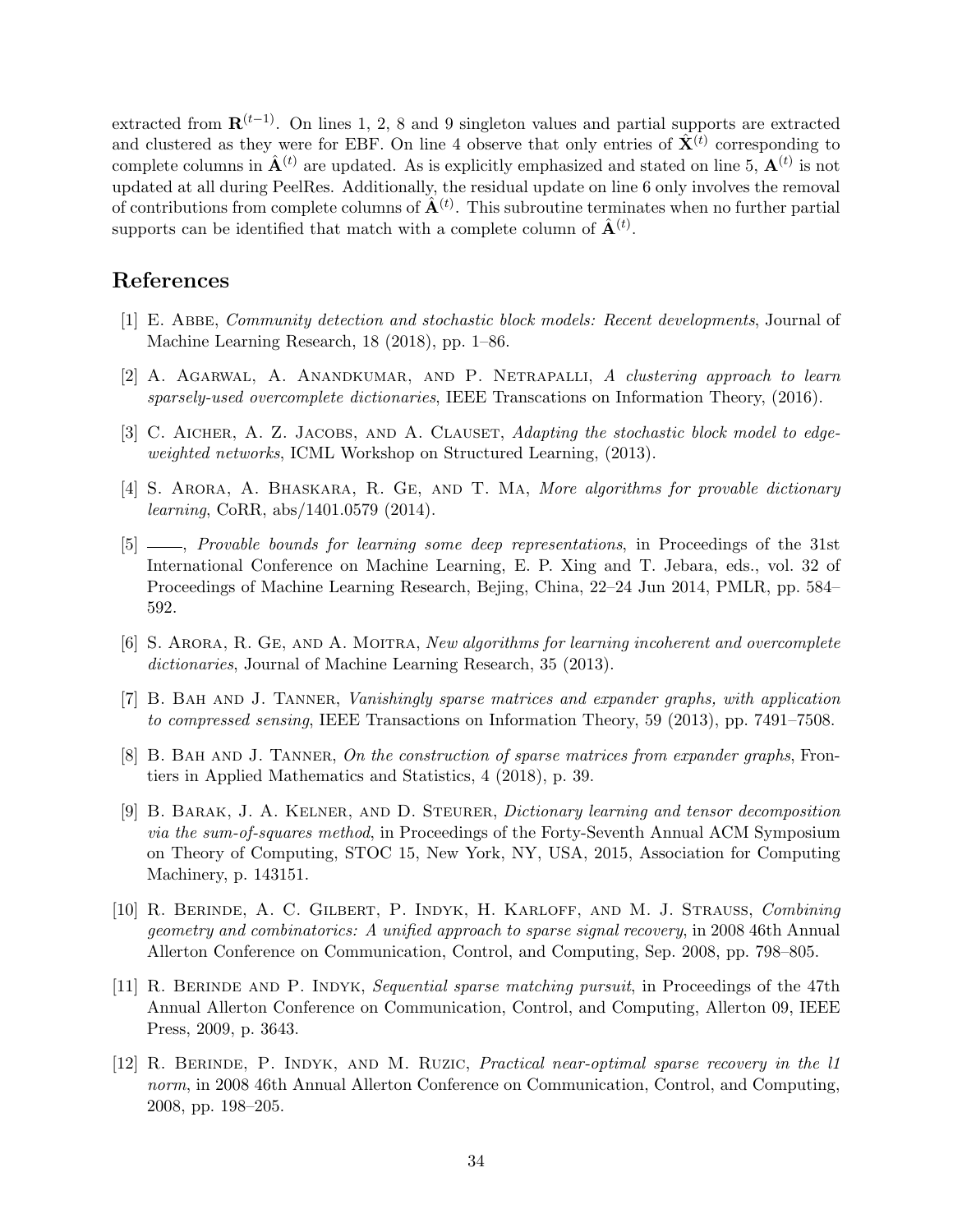- [13] E. CANDES AND T. TAO, *Decoding by linear programming*, Information Theory, IEEE Transactions on, 51 (2006), pp. 4203 – 4215.
- [14] E. J. CANDÈS, X. LI, Y. MA, AND J. WRIGHT, Robust principal component analysis?, J. ACM, 58 (2011).
- [15] M. Capalbo, O. Reingold, S. Vadhan, and A. Wigderson, Randomness conductors and constant-degree lossless expanders, in Proceedings of the thiry-fourth annual ACM symposium on Theory of computing, ACM, 2002, pp. 659–668.
- [16] B. Doerr, Probabilistic Tools for the Analysis of Randomized Optimization Heuristics, Springer International Publishing, Cham, 2020, pp. 1–87.
- [17] D. L. DONOHO, *Compressed sensing*, IEEE Transactions on Information Theory, 52 (2004), pp. 1289–1306.
- [18] A. DOUMAS AND V. PAPANICOLAOU, The coupon collectors problem revisited: generalizing the double dixie cup problem of newman and shepp, ESAIM: Probability and Statistics, 20 (2016).
- [19] E. Elhamifar and R. Vidal, Sparse subspace clustering: Algorithm, theory, and applications, IEEE Transactions on Pattern Analysis and Machine Intelligence, 35 (2013), pp. 2765– 2781.
- [20] M. Ferrante and A. Tagliavini, On the coupon-collector's problem with several parallel collections, arXiv e-prints, (2016), p. arXiv:1609.04174.
- [21] S. Jafarpour, W. Xu, B. Hassibi, and A. R. Calderbank, Efficient and robust compressed sensing using optimized expander graphs, IEEE Transactions on Information Theory, 55 (2009), pp. 4299–4308.
- [22] I. T. Jolliffe and J. Cadima, Principal component analysis: a review and recent developments, Philosophical Transactions of the Royal Society A: Mathematical, Physical and Engineering Sciences, 374 (2016), p. 20150202.
- [23] T. Li and C.-c. Ding, 'Nonnegative Matrix Factorizations for Clustering: A Survey' in Aggarwal, Charu C. and Reddy, Chandan K. 'Data Clustering: Algorithms and Applications', ch. 7, pp. 149–176.
- [24] A. LUBOTZKY, *Expander graphs in pure and applied mathematics*, Bulletin of the American Mathematical Society, 49 (2011).
- [25] R. MENDOZA-SMITH AND J. TANNER, Expander 0-decoding, Applied and Computational Harmonic Analysis, 45 (2018), pp. 642 – 667.
- [26] R. Mendoza-Smith, J. W. Tanner, and F. Wechsung, A robust parallel algorithm for combinatorial compressed sensing, IEEE Transactions on Signal Processing, 66 (2018), pp. 2167–2177.
- [27] L. T. Nguyen, J. Kim, and B. Shim, Low-rank matrix completion: A contemporary survey, IEEE Access, 7 (2019), pp. 94215–94237.
- [28] M. Sipser and D. A. Spielman, Expander codes, IEEE Transactions on Information Theory, 42 (1996), pp. 1710–1722.